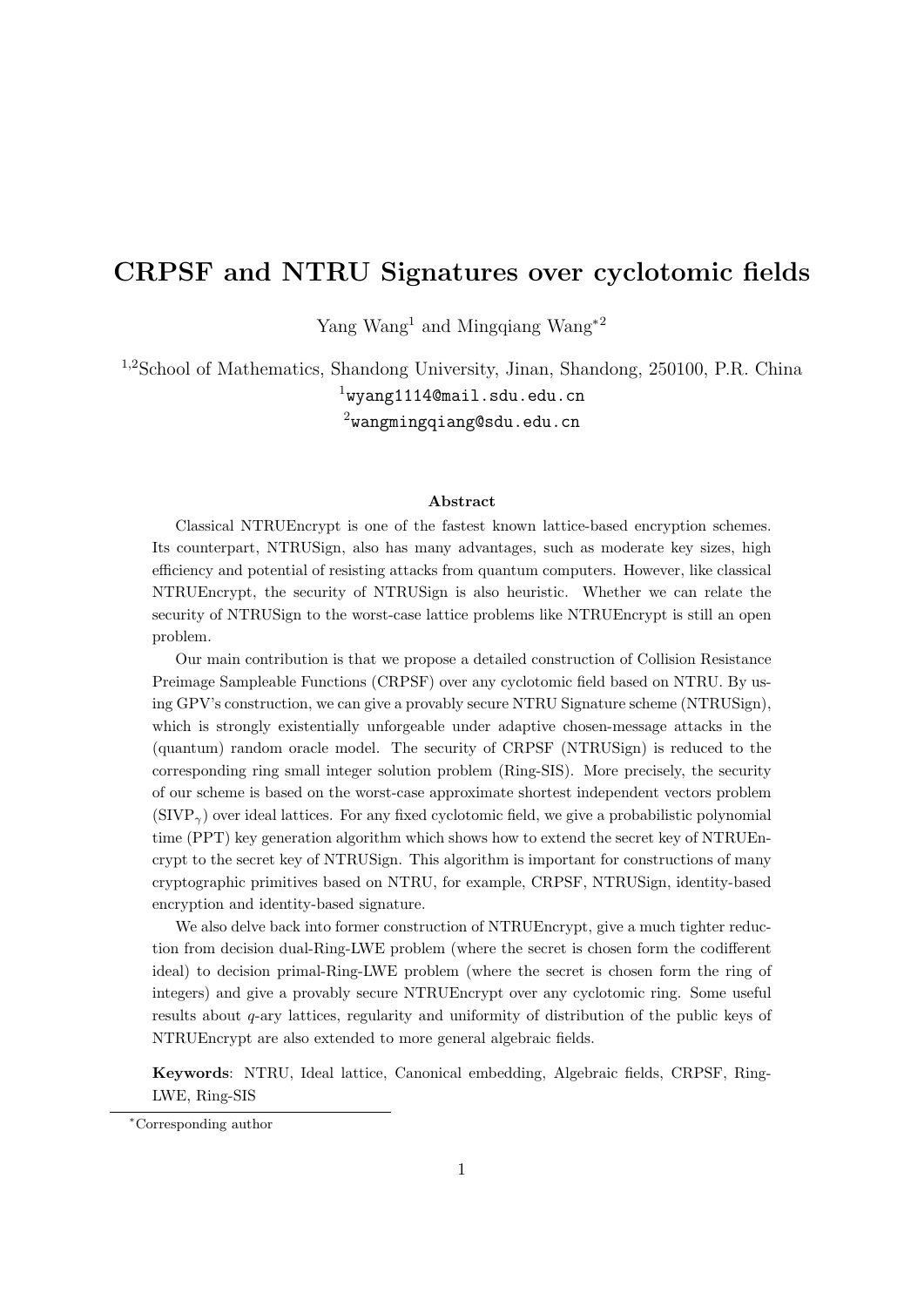# 1 Introduction

Cryptographic primitives based on NTRU can be traced back to 1996, when the first NTRUEncrypt was devised by Hoffstein, Pipher and Silverman in [19]. NTRUEncrypt is one of the fastest known lattice-based cryptosystems as testified by its inclusion in the IEEE P1363 standard and regarded as an alternative to RSA and ECC, due to its moderate key sizes, remarkable performance and potential capacity of resistance to quantum computers. Properties like high efficiency and resistance to quantum attacks also hold for other NTRU-based cryptographic primitives, such as identity-based encryption (IBE) [11], fully homomorphic encryption [3, 25], digital signatures [18] and identity-based signature (IBS) [41]. Meanwhile, a batch of cryptanalysis works were proposed aiming at NTRU family  $[1, 5, 6, 8, 12–14, 21–23, 38]$ .

Like classical NTRUEncrypt, the security of early NTRU Signature schemes is also heuristic and lacks a solid mathematical proof. The first construction of NTRU Signature Scheme (NSS) was discussed in [20], but it succumbed to attacks showed in [15, 17]. The commonly used and discussed NTRU signature scheme is NTRUSign, which was first proposed in [18]. Also, it went through a break-and-repair development history [12, 21, 23, 29, 30]. Construction of provably secure NTRUEncrypt has a relatively short development history [38−40, 42, 43] and till now, we can construct provably secure NTRUEncrypt over any cyclotomic field [40]. However, to our knowledge, the only provably secure NTRU Signature scheme was proposed in [39]. The NTRUSign constructed by Stehl $\acute{e}$  and Steinfeld is over power-of-two cyclotomic fields. They improved their results in [38] and used a novel technique to bound the Dedekind Zeta function over power-of-two cyclotomic fields. Then they estimated the running time of the traditional key generation algorithm of NTRUSign by relating it to the Dedekind Zeta function. In fact, the same algorithm was also the key generation algorithm of a kind of CRPSF over powers-of-2 cyclotomic rings, thus they constructed the first provably secure CRPSF [16] over power-of-two cyclotomic fields based on NTRU. Then, by using GPV's construction, they gave the first provably secure NTRUSign. As far as we know, CRPSF constructed in [39] was the first one which constructed in rings and used the hardness of worst-case ideal lattice problems over corresponding cyclotomic fields.

CRPSF is an important cryptographic primitive proposed in [16]. It is a collection of functions with some special properties. The functions are surjective, many-to-one, one-way and collision-resistant trapdoor functions with uniform outputs. The trapdoor inversion algorithm samples from among all the preimages of an image under an appropriate distribution. Meanwhile, for any fixed function  $f$  and image  $y$ , the conditional probability that sampling a particular preimage x (given  $f(x) = y$ ) by some domain sampling algorithm is negligible. Thanks to these excellent properties, we can design many cryptographic primitives based on CRPSF as showed in [16], for example, signatures, IBE and IBS.

It is easy to see that the CRPSF and NTRUSign constructed in [39] are lack of flexibilities only powers-of-2 cyclotomic rings can be used. Also, in this particular rings, there are subfields attacks [1, 6, 23] when the dimension n is large. Meanwhile, due to the good algebraic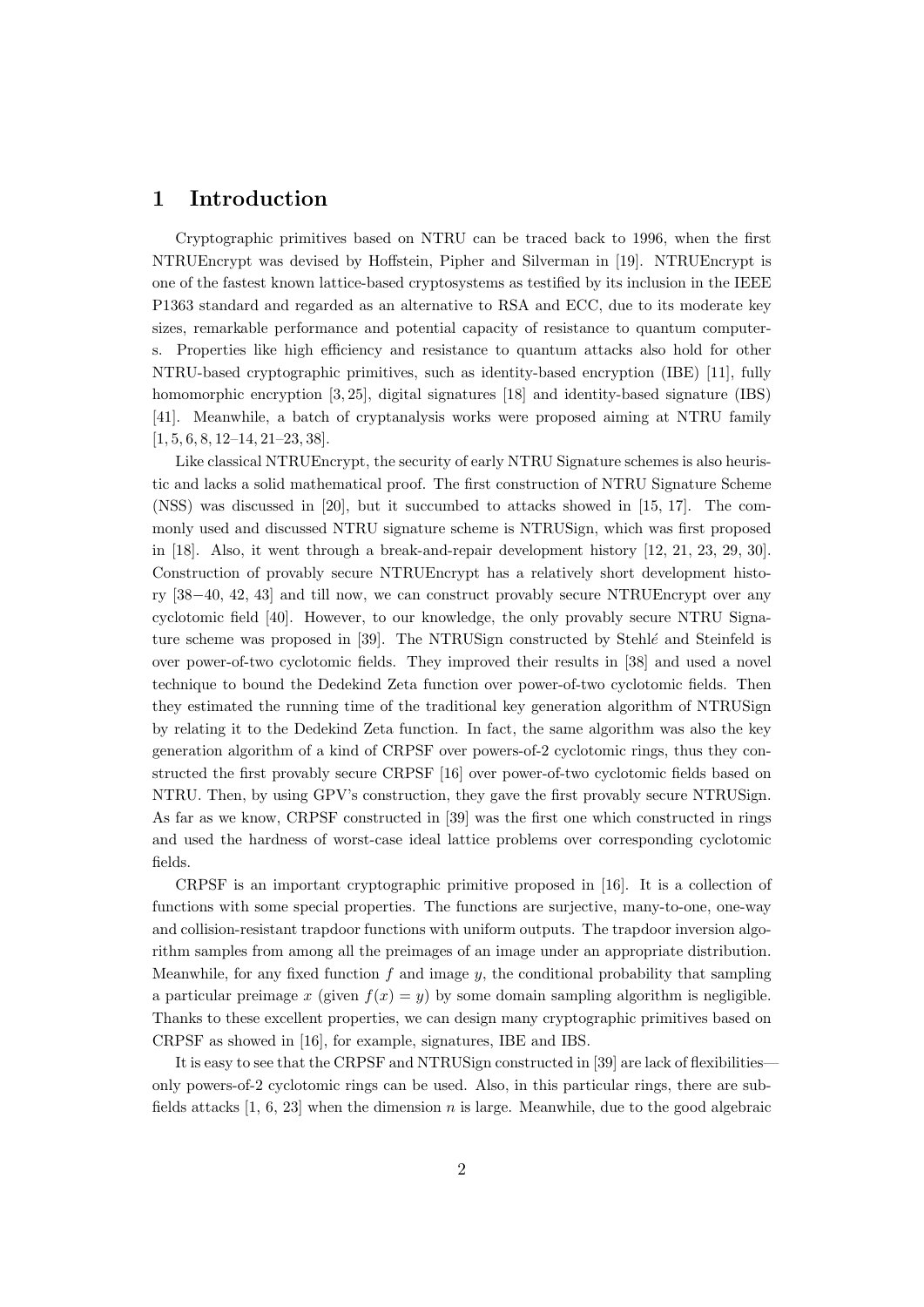structures, hard lattice problems may become easier [9] when using quantum computers. Moreover, as stressed in [27], "powers of 2 are sparsely distributed and the desired concrete security level for an application may call for a ring dimension much smaller than the next-largest power of 2. Restricting to powers of 2 could lead to key sizes and run-times that are at least twice as large as necessary.". A natural open problem given in [39] is that whether their constructions can be extended to more general algebraic fields. Meanwhile, a theoretical study of the security of NTRUEncrypt and NTRUSign over more general fields is meaningful, due to their high efficiency, earlier industrial standardization and possibility of becoming new standards via the call of post-quantum cryptography by NIST ( for example NTRU Prime and FALCON) in the post quantum world. These are also main motivations of our research.

#### 1.1 Our contributions

In this paper, we give concrete constructions of CRPSF and provably secure NTRUSign over any cyclotomic field. Our initial purpose is to research the theoretical securities of NTRU schemes, especially NTRUSign, over general rings. More details are as follows.

For any fixed cyclotomic field, we first theoretically analyze the key generation algorithm of NTRUSign and give an absolute lower bound of success probability of this important algorithm. This is the main obstacle which constrains the security analysis of classical NTRUSign, since their key generation algorithms are all heuristic. This useful algorithm extends a secret key of NTRUEncrypt into a secret key of NTRUSign. It is also standard for many cryptographic primitive constructions based on NTRU, such as CRPSF, NTURSign, IBE and IBS. We use the canonical embedding and basis-embedding norms used in [40] to overcome the technological dependence on the form of cyclotomic rings.

Based on the above PPT key generation algorithm, we then construct a provably secure CRPSF over any cyclotomic field. Then, by [16], we can construct a provably secure N-TRUSign, which is strongly existentially unforgeable under adaptive chosen-message attacks in the (quantum [44]) random oracle model. The security of CRPSF and NTRUSign follows from the hardness of corresponding Ring-SIS problems. We further give a detailed construction of provably secure claw-free CRPSF whose security depends on corresponding Ring-ISIS problems as [16].

We also revisit NTRUEncrypt [40]. We give a tight reduction from decision dual-Ring-LWE problem to decision primal-Ring-LWE problem over any cyclotomic field. This result shows that, under canonical embedding, reduction from decision dual-Ring-LWE problem to decision primal-Ring-LWE problem over general cyclotomic fields is as simple as that over powers-of-2 cyclotomic fields [10]. We then give a provably secure NTRUEncrypt over cyclotomic rings and eliminate the requirement of  $q = 1 \text{ mod } l$  for  $K = \mathbb{Q}(\zeta_l)$  with  $\zeta_l$  a primitive *l*-th root of unity. Meanwhile, results about  $q$ -ary lattices are generalized to any algebraic fields, so we can reobtain the regularity results (a ring-based leftover hash lemma) showed in [36]. Also, the uniformity of the distribution of the public key of NTRUEncrypt is generalized to more general number fields.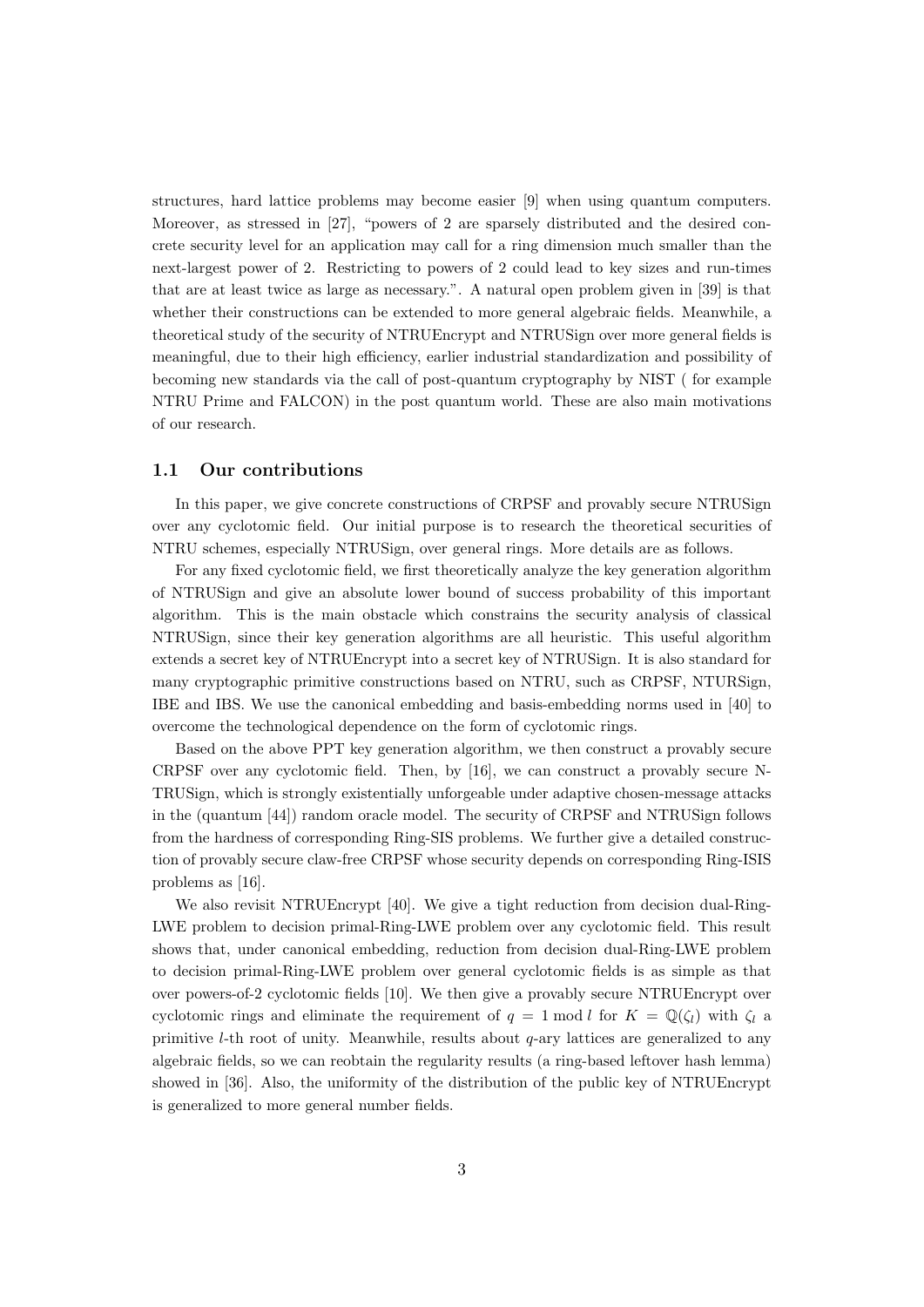#### 1.2 Technique Overview

In this subsection, we give a technique overview about our results. Although the main ideas of our NTRUEncrypt, CRPSF and NTRUSign follow Stehlé and Steinfeld's routes, there are also many differences. Techniques used in [40] are also vital.

The discussions of  $q$ -ary lattices, regularity results and construction of NTRUEncrypt are essentially the same as [40], so we just give a very simple overview. The hardness results of Ring-LWE showed in [34] guarantee the security of the corresponding modified NTRUEncrypts. The only slight difference is the requirement of Gaussian parameter  $\sigma$ . Reductions from decision dual-Ring-LWE problem to decision primal-Ring-LWE problem are simple, we prove that, in cyclotomic field  $K = \mathbb{Q}(\zeta_l)$ , we can transfer a dual-Ring-LWE sample to a primal-Ring-LWE problem by multiplying l. This reduction is almost as tight as that over powers-of-2 cyclotomic fields [10]. The reason why we constrain our NTRUEncrypt schemes in cyclotomic fields is that we want to use the powerful basis of  $R = \mathcal{O}_K$ . These good bases, together with canonical embedding and basis-coefficient norm, make it possible to bound the decryption error by using the same method for any cyclotomic field. We don't know if there is such a good basis for general algebraic fields. If a number field  $K$  admits such a basis for  $R$ , we can design our NTRUEncrypt in  $K$  by using similar techniques and our improved results about  $q$ -ary lattices in this paper.

For NTRUSign, techniques described in [18] and [39] are vital. They showed how to extend a secret key of NTRUEncrypt to a secret key of NTRUSign. The key generation algorithm described as follows:

**Input**:  $n, q \in \mathbb{Z}^+, \sigma > 0$ .

**Output:** A key pair  $(sk, pk) \in R^{2 \times 2} \times R_q^{\times}$ .

- 1. Sample f from  $D_{R,\sigma}$ , if  $(f \mod q) \notin R_q^{\times}$ , resample.
- 2. Sample g from  $D_{R,\sigma}$ , if  $(g \mod q) \notin R_q^{\times}$ , resample.
- 3. If  $||f|| \ge \sqrt{n}\sigma$  or  $||g|| \ge \sqrt{n}\sigma$ , restart.
- 4. If  $(f, q) \neq R$ , restart.
- 5. Compute  $F_q, G_q \in R$  such that  $f \cdot G_q g \cdot F_q = q$ , e.g., using a Hermite Normal Form algorithm in [7].
- 6. Use Babai rounding nearest plane algorithm to approximate  $(F_q, G_q)$  in the lattice spanned by  $(f, g)$ , let  $r(f, g)$  be the output, set  $(F, G) = (F_q, G_q) - r(f, g)$  for some  $r \in R$ .
- 7. If  $||(F,G)|| > n\sigma\sqrt{l}$ , restart.

8. Return secret key  $sk =$  $\begin{bmatrix} f & g \\ F & G \end{bmatrix}$  and public key  $pk = h = g \cdot f^{-1} \in R_q^{\times}$ .

Here, R is the ring of integers of  $K = \mathbb{Q}(\zeta_l)$ ,  $n = \varphi(l)$  and  $R_q^{\times}$  is the set of invertible elements of  $R_q = R/(qR)$ . Elements f and g can be regarded as the secret key of traditional NTRUEncrypt. Discrete Gaussian distribution  $(D_{R,\sigma})$  could insure that elements f and g are short. In fact, the secret key generated by this algorithm is a short basis of the NTRU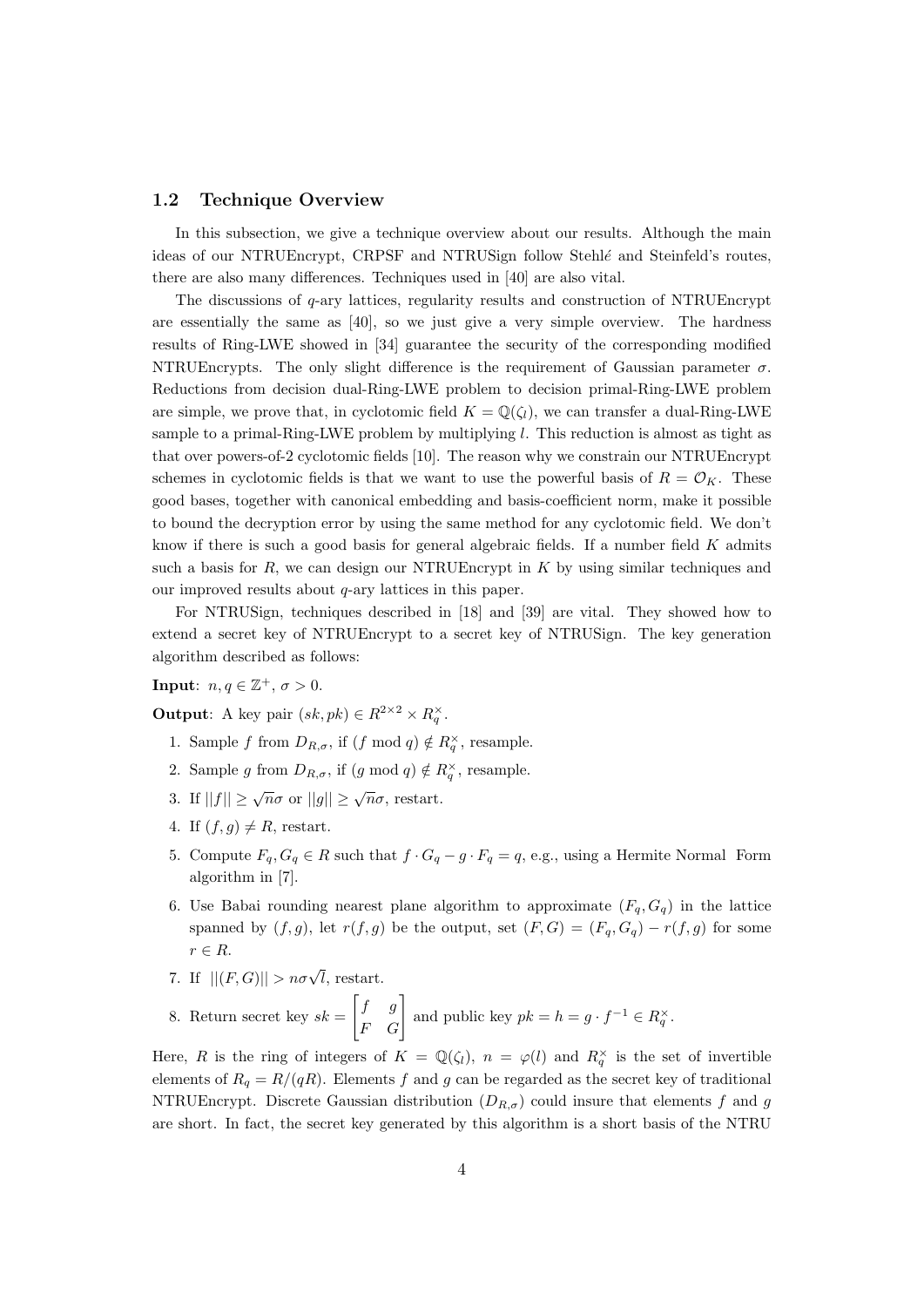lattice  $\Lambda_h^q = \{(x, y) \in R^2 : y = hx \mod qR\}$ , since  $\Lambda_h^q = \text{Span}_R\{(f, g), (F, G)\}$ . We want to follow the routine of [16], that is to say, a short enough 'trapdoor' basis of  $\Lambda_h^q$  is necessary. This explains the meaning of Step 5 and 6. Meanwhile, Babai's algorithm ensures that Step 7 would pass (this algorithm would not restart in Step 7) with high probability. We can quantify the quality of secret key by using Gaussian heuristic, which implies that try to find the secret key only with h is equivalent to solve the SVP<sub>γ</sub> problem over  $\Lambda_h^q$  with  $\gamma \leq \tilde{O}(n^2)$ . This is a very hard problem, though in the particular lattice  $\Lambda_h^q$ .

The most annoying part is Step 4. We prove that, for appropriate choices of parameters, the probability that Step 4 does not cause a restart is  $\approx \frac{1}{\zeta_K(2)}$ , where  $\zeta_K(2)$  is the Dedekind Zeta function over K. Meanwhile,  $\zeta_K(2)$ 's have an absolute upper bound for all cyclotomic fields. Overall, we get that the key generation algorithm is a PPT algorithm, as desired.

The construction of CRPSF is as follows.

- 1. **TrapGen** $(1^n, q, \sigma)$ : By running the key generation algorithm described above, we get a public key  $h = g \cdot f^{-1} \in (R_q)^{\times}$  and a private key  $sk =$  $\begin{bmatrix} f & g \\ F & G \end{bmatrix}$ . The key h defines function  $f_h(z) = f_h((z_1, z_2)) = h z_1 - z_2 \in R_q$  with domain  $\mathfrak{D}_n = \{z \in R^2 : ||z|| < \infty\}$  $s\sqrt{2n}$  and range  $\mathfrak{R}_n = R_q$ . The trapdoor string for  $f_h$  is sk.
- 2. **SampleDom** $(1^n, q, s)$ : Sample  $\boldsymbol{z} \leftarrow D_{R^2, s}$ , if  $||\boldsymbol{z}|| \geq s \cdot \sqrt{\frac{2}{\sum_{i=1}^{k} a_i^2}}$ 2n, resample.
- 3. **SamplePre**(sk, t): To find a preimage in  $\mathfrak{D}_n$  for a target  $t \in \mathfrak{R}_n = R_q$  under  $f_h$ by using the trapdoor sk, sample  $\boldsymbol{z} \leftrightarrow D_{\Lambda_h^q + \boldsymbol{c}, s}$  with  $\Lambda_h^q = \{(z_1, z_2) \in R^2 : z_2 =$  $hz_1 \mod qR$  and  $c = (1, h - t)$ . Return z.

Regularity result over any fixed cyclotomic field guarantees the uniformity of outputs of our CRPSF. Discrete Gaussian sampler [33] makes it possible that we can sample a preimage of any image with trapdoor basis by using SamplePre algorithm for appropriate parameters. Meanwhile, note that for any fixed function  $f_h$  and any image t, the preimages of t form the set  $\Lambda_h^q + c$  for  $c = (1, h - t)$ , thus the properties of discrete Gaussian distribution ensure that our design fulfils the requirement of minimum entropy. The collision resistance follows from the hardness of corresponding Ring-SIS problem, even with some additional rejections in this key generation algorithm. Once we get a CRPSF, we can give a provably secure NTRUSign which is strongly existentially unforgeable under adaptive chosen-message attacks, by using the constructions in [16] directly.

Construction of Claw-free CRPSF is almost the same as that of CRPSF. The TrapGen algorithm produces  $(h, sk)$  as above, as well as a uniform  $w \leftrightarrow U(R_q)$ . It outputs a pair of functions  $f_h(z) = h z_1 - z_2 \mod qR$  and  $f_{h,w}(z) = h z_1 - z_2 + w \mod qR$ . The domain, range and the SampleDom algorithm are the same as above. The SamplePre algorithm for  $f_h(\textbf{SamplePre}_{f_h})$  is also as above, but the  $\textbf{SamplePre}$  algorithm for  $f_{h,w}(\textbf{SamplePre}_{f_{h,w}})$ is that for a target  $t \in R_q$ , set  $t' = t - w \in R_q$ , then run **SamplePre**<sub>fh</sub> for target  $t'$ . The output z of  $\text{SamplePre}_{f_h}(sk, t')$  is the required output of  $\text{SamplePre}_{f_{h,w}}(sk, t)$ . Clawfreeness is based on the hardness of corresponding Ring-ISIS problems. We give a brief reduction from Ring-SIS to Ring-ISIS by using the regularity results. So, security of clawfree CRPSF is also guaranteed by the hardness of worst-case lattice problems.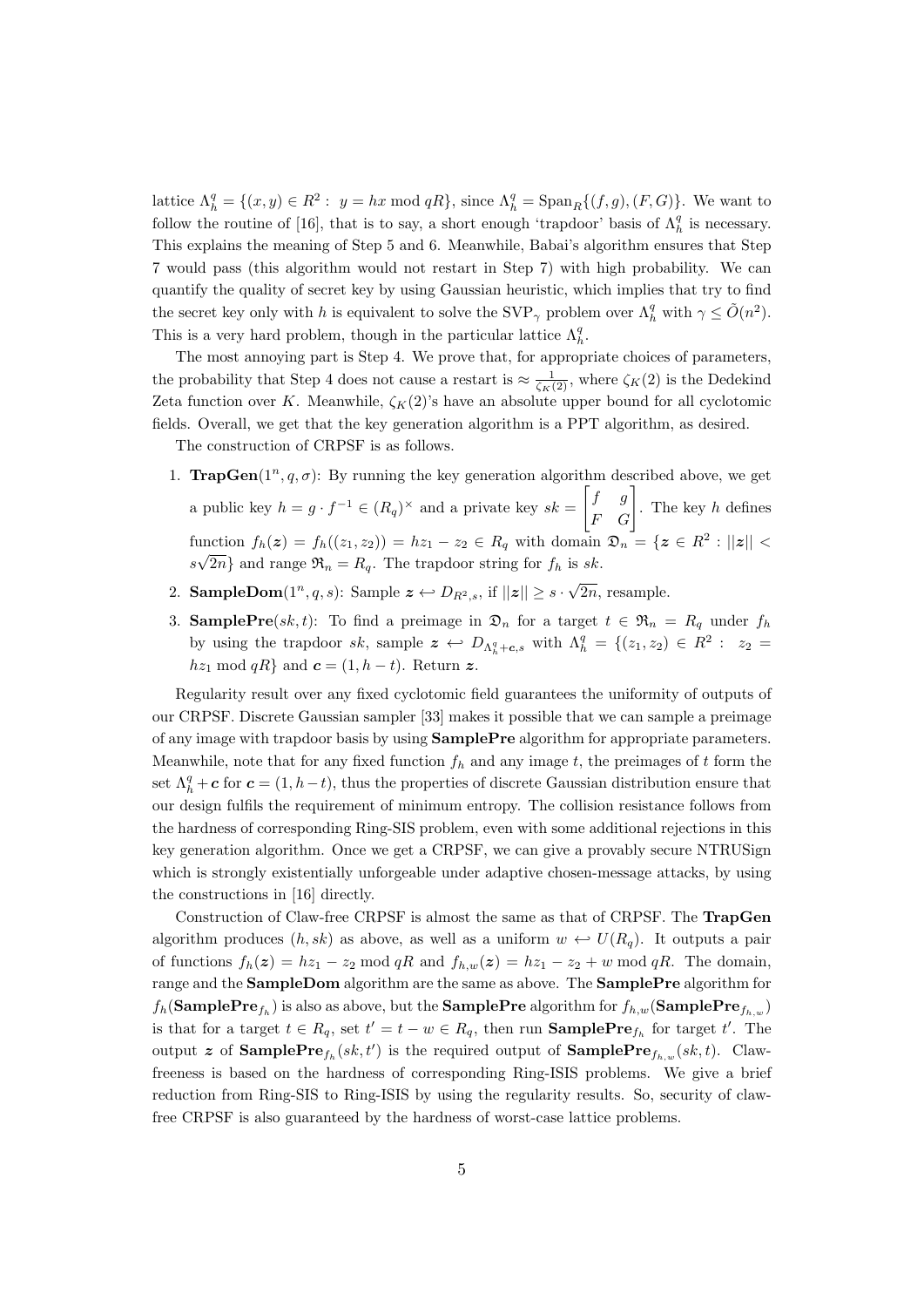Like NTRUEncrypt, we constrain our construction of CRPSF (NTRUSign) in cyclotomic fields so that we can use the good basis of R (the powerful basis) and  $R<sup>∨</sup>$  (the decoding basis). These good bases and canonical embedding help us to bound the key generation algorithm (estimate of norms) and get tighter lower bounds of the modulus  $q$  and security parameter  $\gamma$  (SIVP<sub> $\gamma$ </sub>) by using the same method for any cyclotomic field.

Though it may be a little redundant, we still stress that our CRPSF has two crucial properties for security in cryptographic applications as stated in [16]. First, the output is statistically close to uniform over the range. Second, the SamplePre algorithm does not just find an arbitrary preimage of t, but actually samples from among all its preimages under a discrete Gaussian over  $\Lambda_h^q$ . These properties imply that there are two (nearly) equivalent ways of choosing a pair  $(z, t = f_h(z))$ : either choose z from the input distribution and compute  $t = f_h(z)$ , or choose t uniformly at random and sample z from  $f_h^{-1}(t)$ . These properties make CRPSF 'as good as' trapdoor permutations in certain applications.

In our constructions, the modulus q is  $\tilde{O}(n^8)$  and the security parameter  $\gamma$  is also  $\tilde{O}(n^8)$ . Like provably secure NTRUEncrypt, they are too large for practice. This is a common shortcoming for provably secure NTRU families. Though our construction may be less efficient, it provides an important support for designing NTRUSign over general cyclotomic rings with relative small parameters (with no provably secure guarantee, but the key generation algorithm is PPT by our results) and analyzing the security from the view of attacks. How to reduce the magnitudes of parameters and improve the efficiency of the schemes are important and meaningful open problems.

#### 1.3 Organization

In Section 2, we introduce some notations and basic results that will be used in our discussion. In Section 3, we shall give a new series of relevant results about some kinds of  $q$ -ary lattices and regularity in any algebraic fields. We will also discuss the generalized construction the NTRUEncrypt. In Section 4, we mainly analyze the key generation algorithm of CRPSF and NTRUSign. Detailed construction of CRPSF is put in Section 5. In Section 6, we will discuss the NTRU signature scheme.

# 2 Preliminaries

In this section, we introduce some background results and notations.

#### 2.1 Notations

Throughout this paper, we set  $\hat{l} = l$  when l is odd and  $\hat{l} = \frac{l}{2}$  when l is even for some positive integer l. Function  $\varphi(n)$  stands for the Euler totient function. We use [n] to denote the set  $\{1, 2, \dots, n\}$ . We usually use  $||\cdot||$  to represent the  $l_2$  norm over an Euclidean space  $\mathbb{R}^n$  or  $\mathbb{C}^n$ . For any matrix  $M \in \mathbb{C}^{n \times n}$ , symbols  $s_i(M)$  stand for its singular values for  $i \in [n]$ . We shall arrange the singular values by their magnitudes, i.e.  $s_1(M) \geq \cdots \geq s_n(M)$ . For two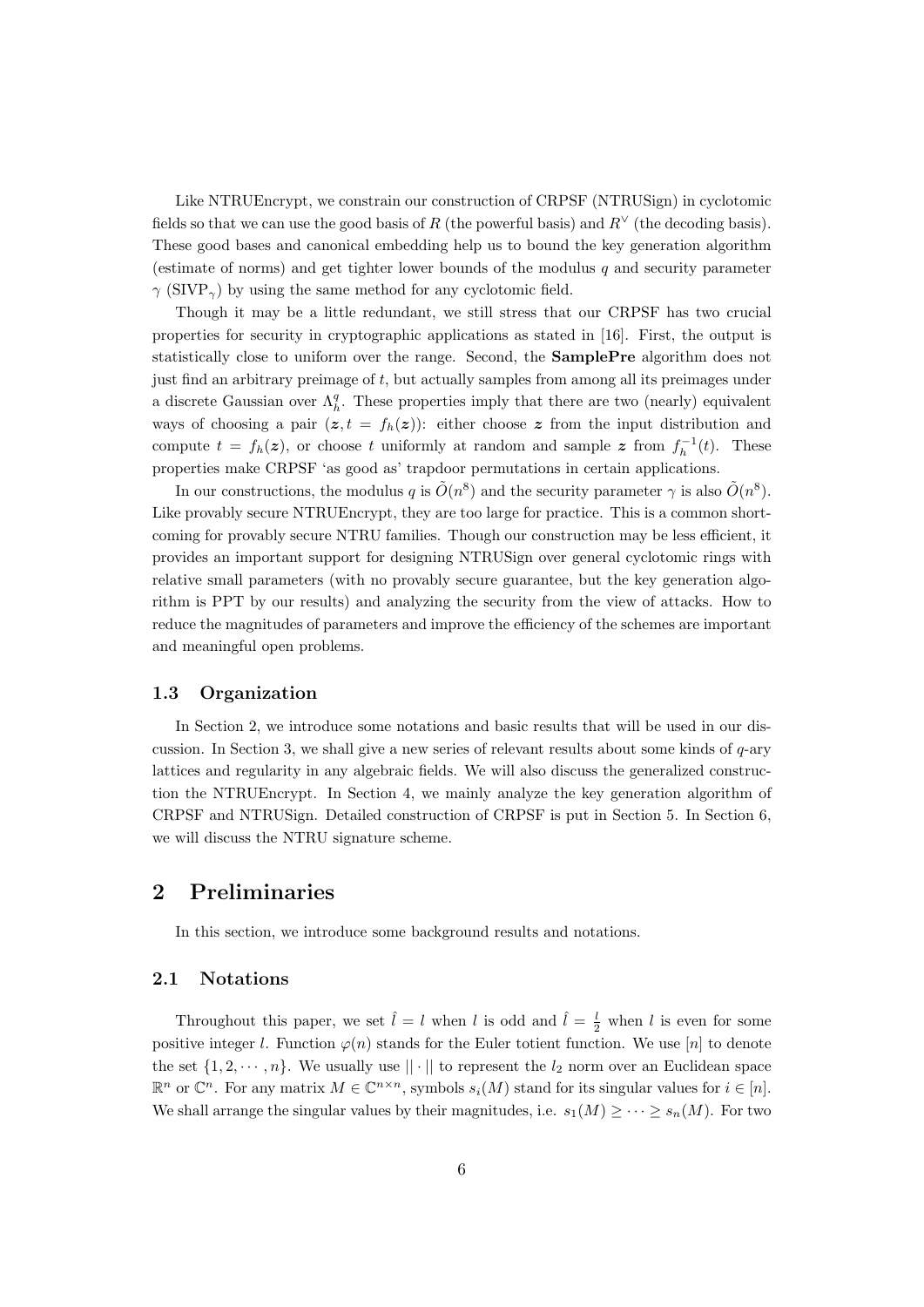random variables X and Y,  $\Delta(X, Y)$  stands for their statistical distance. As usual,  $E(X)$ and  $Var(X)$  stand for the expectation and the variance of a random variable X. When we write  $X \leftrightarrow \xi$ , we mean that the random variable X obeys to a distribution  $\xi$ . If S is a finite set, then |S| is its cardinality and  $U(S)$  is the uniform distribution over S. Symbols  $\mathbb{Z}^+$  and  $\mathbb{R}^+$  stand for the sets of positive integers and positive reals. Symbol log x represents  $\log_2 x$ for  $x \in \mathbb{R}^+$ .

### 2.2 Algebraic Fields, Space  $H$  and Geometry

Through out this paper, we consider the algebraic fields, especially the cyclotomic fields. Assume  $[K : \mathbb{Q}] = n := r_1 + 2r_2$  for some  $r_1, r_2 \in \mathbb{Z}^+$ , there are n embeddings from K to  $\mathbb{C}$ , the number of real embeddings is  $r_1$  and the number of complex embeddings is  $2r_2$ . We define the canonical embedding  $\sigma$  on K, who maps  $x \in K$  to  $(\sigma_1(x), \dots, \sigma_n(x)) \in H$ , where H is a kind of Minkowski space in algebraic number theory. Here we order the  $\sigma_i$  and define  $H = \{(x_1, \dots, x_n) \in \mathbb{R}^{r_1} \times \mathbb{C}^{2r_2} : x_{n+1-i} = \overline{x_{r_1+i}}, \ \forall i \in [r_2]\}.$  H is isomorphic to  $\mathbb{R}^n$  as an inner product space via the orthonormal basis  $h_{i\in[n]}$  defined as follows. Assume  $e_j \in \mathbb{C}^n$  be the vector with 1 in its j-th coordinate and 0 elsewhere,  $\boldsymbol{i}$  be an imaginary number which satisfies  $i^2 = -1$ . We then set  $h_j = e_j$  for  $1 \leq j \leq r_1$ ,  $h_{r_1+j} = \frac{1}{\sqrt{2}}$  $\frac{1}{2}(e_{r_1+j}+e_{n+1-j})$  and  $h_{n+1-j} = \frac{i}{\sqrt{2}}$  $\frac{1}{2}(e_{r_1+j}-e_{n+1-j})$  for  $1 \leq j \leq r_2$ . Moreover,  $\sigma(K) \subseteq H \cong K_{\mathbb{R}} := K \otimes_{\mathbb{Q}} \mathbb{R}$ . Let's denote  $\psi: K \mapsto \mathbb{R}^n$  be the composite of the above isomorphism from H to  $\mathbb{R}^n$  and the canonical embedding. Then, for any  $x \in K$ , we have  $\psi(x) = U \cdot \sigma(x)$  with  $U =$  $\begin{pmatrix} I_{r_1} & 0 & 0 \end{pmatrix}$   $\begin{pmatrix} 1 & 1 \end{pmatrix}$   $\begin{pmatrix} 1 & 1 \end{pmatrix}$ 

$$
\begin{pmatrix}\nI_{r_1} & 0 & 0 \\
0 & \frac{1}{\sqrt{2}}I_{r_2} & \frac{1}{\sqrt{2}}J_{r_2} \\
0 & \frac{1}{\sqrt{2}\cdot i}J_{r_2} & -\frac{1}{\sqrt{2}\cdot i}I_{r_2}\n\end{pmatrix}
$$
\n, where  $I_{r_1} = \begin{pmatrix} 1 & 0 & 0 \\
0 & 0 & 0 \\
0 & 1 & 0 \\
0 & 0 & 0\n\end{pmatrix}$  and  $J_{r_2} = \begin{pmatrix} 1 & 0 & 0 \\
0 & 0 & 0 \\
0 & 0 & 0 \\
0 & 0 & 0\n\end{pmatrix}$  and  $J_{r_2} = \begin{pmatrix} 1 & 0 & 0 \\
0 & 0 & 0 \\
0 & 0 & 0 \\
0 & 0 & 0\n\end{pmatrix}$  and  $J_{r_2} = \begin{pmatrix} 1 & 0 & 0 \\
0 & 0 & 0 \\
0 & 0 & 0 \\
0 & 0 & 0\n\end{pmatrix}$  and  $J_{r_2} = \begin{pmatrix} 1 & 0 & 0 \\
0 & 0 & 0 \\
0 & 0 & 0 \\
0 & 0 & 0\n\end{pmatrix}$ 

.

 $\infty$  and  $||x||_{\infty} = \max_{i \in [n]} |\sigma_i(x)|$ . It is easy to verify that  $||\psi(x)|| = ||\sigma(x)||$ . Because multiplications in H of embedded elements is component-wise, for any  $x, y \in K$ , we have  $||x \cdot y||_p \le ||x||_\infty \cdot ||y||_p$  for  $p \in \{1, \dots, \infty\}$ . The trace and norm of  $x \in K$  is defined as usual, i.e.  $\text{Tr}(x) := \text{Tr}_{K/\mathbb{Q}}(x) = \sum_{i=1}^n \sigma_i(x)$  and  $\text{N}(x) := \text{N}_{K/\mathbb{Q}}(x) = \prod_{i=1}^n \sigma_i(x)$ . Also note that  $\text{Tr}(x \cdot y) = \sum_{i=1}^{n} \sigma_i(x)\sigma_i(y) = \langle \sigma(x), \overline{\sigma(y)} \rangle$ , so  $\text{Tr}(x \cdot y)$  is a symmetric bilinear form akin to the inner product of embeddings of  $x$  and  $y$ .

The discriminant  $\Delta_K$  of K is a measure of the geometry sparsity of its ring of integers. Let  $\alpha_1, \dots, \alpha_n$  represent a Z basis of R, we can define  $\Delta_K = |(\sigma_i(\alpha_j))_{1 \le i,j \le n}|^2$ , here  $|\cdot|$ represents the determinant of a matrix. In particular, the discriminant of the l-th cyclotomic number field is

$$
\Delta_K = (-1)^{\frac{n}{2}} \cdot \left(\frac{l}{\prod_{p|l} p^{\frac{1}{p-1}}}\right)^n \le n^n,
$$

where p runs over all prime factors of l and  $n = \varphi(l)$ . An integral ideal  $I \subseteq R$  is a usual ideal defined in the ring R and a fractional ideal  $J \subseteq K$  is a set such that  $dJ \subseteq R$  is an integral ideal for some  $d \in R$ . It is well known that both I and J admit Z-basis and we can require  $d \in \mathbb{Z}$ . One can regard integral ideals as special cases of fractional ideals. For any two fractional ideals I and J, the sum  $I + J$  is the set of all  $a + b$  for  $a \in I$  and  $b \in J$ ,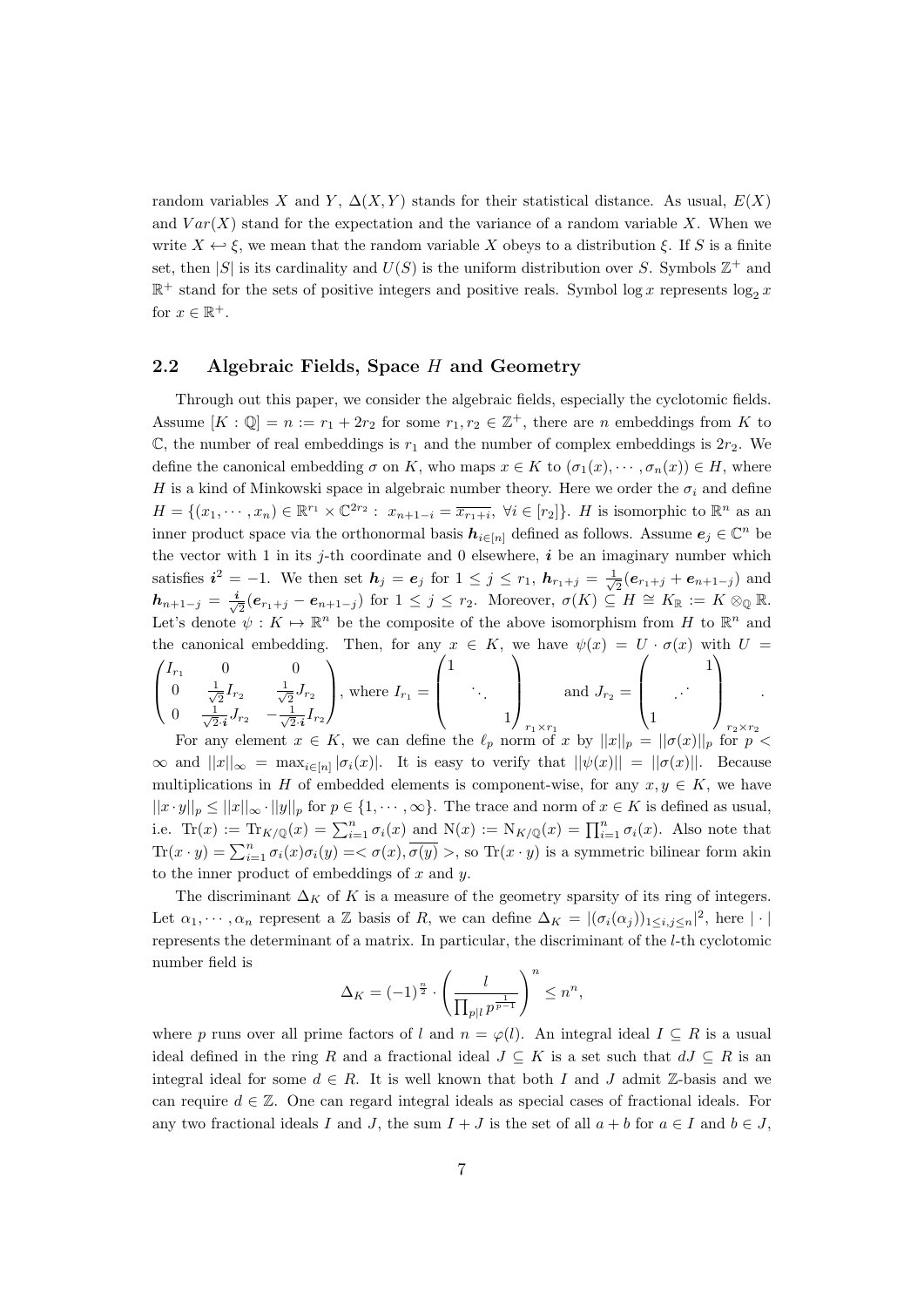and the product ideal  $I \cdot J$  is the set of all finite sums of terms  $a \cdot b$  for  $a \in I$  and  $b \in J$ . Multiplication extends to fractional ideals in the obvious way and the set of fractional ideals forms a group under multiplication. Every fractional ideal can be represented as the quotient of two coprime integral ideals and has an inverse ideal, written  $I^{-1}$ , such that  $I \cdot I^{-1} = R$ . The norm of an integral ideal is its index as an additive subgroup of  $R$  and the norm of a fractional ideal  $J = A/B$  is defined as  $N(J) = \frac{N(A)}{N(B)}$ , where A and B are coprime integral ideals of R.

Assume  $K = \mathbb{Q}(\alpha)$  with  $n = [K : \mathbb{Q}]$ , then for any positive prime q, the ideal qR has a prime ideal decomposition of the form  $qR = \prod_{i=1}^{\mathfrak{g}} \mathfrak{q}_i^{\epsilon_i}$ . More precisely, assume that  $\Phi(x)$  is the minimum polynomial of  $\alpha$  over  $\mathbb{Q}$ ,  $q \nmid |R/\mathbb{Z}[\alpha]|$  and  $\Phi(x) = \prod_{i=1}^{\mathfrak{g}} \Phi_i^{\epsilon_i}(x) \mod q$ . Each  $\Phi_i(x)$ is a monic irreducible polynomial in  $\mathbb{Z}_q[x]$  with  $\deg(\Phi_i(x)) = \mathfrak{f}_i$ . We have  $\mathfrak{q}_i = (q, \Phi_i(\alpha))R$ and the norm of  $\mathfrak{q}_i$  is  $q^{f_i}$ . We also have  $\sum_{i=1}^{\mathfrak{g}} \mathfrak{e}_i \cdot \mathfrak{f}_i = n$ . When  $K/\mathbb{Q}$  is a Galois extension, we have  $\mathfrak{e}_1 = \cdots = \mathfrak{e}_{\mathfrak{a}}$  and  $\mathfrak{f}_i = \cdots = \mathfrak{f}_{\mathfrak{a}}$ , i.e.  $\mathfrak{e} \cdot \mathfrak{f} \cdot \mathfrak{g} = n$ .

When  $K = \mathbb{Q}(\zeta)$  is a cyclotomic field, where  $\zeta = \zeta_l$  is a primitive *l*-th root of unity with minimal polynomial  $\Phi_l(x) = \prod_{i|l} (x^i - 1)^{\mu(\frac{l}{i})}$  of degree  $n = \varphi(l)$ , we have  $[K : \mathbb{Q}] = n = \varphi(l)$ , and  $K \cong \mathbb{Q}[x]/\Phi_l(x)$ . Let  $q \in \mathbb{Z}$  be a prime, then the factorization of the ideal  $qR$  is as follows. Let  $d \geq 0$  be the largest integer such that  $q^d$  divides l, let  $\mathfrak{e} = \varphi(q^d)$  and let  $\mathfrak{f} \geq 1$ be the multiplicative order of q modulo  $l/q^d$ . Then  $qR = \prod_{i=1}^{\mathfrak{g}} \mathfrak{q}_i^{\mathfrak{e}}$ , where  $\mathfrak{q}_i$  are  $\mathfrak{g} = n/(\mathfrak{e} \cdot \mathfrak{f})$ different prime ideals, each of norm  $q^{\dagger}$ .

#### 2.3 Lattice and Discretization

We define a lattice as a discrete additive subgroup of  $H$  and we only deal with fullrank lattices. Assume  $B = \{b_1, \dots, b_n\}$  is a basis of a lattice  $\Lambda$ , we have  $\Lambda = \mathcal{L}(B)$  $\{\sum_{i=1}^n z_i \mathbf{b}_i : z_i \in \mathbb{Z}\}\.$  The determinant of a lattice  $\mathcal{L}(B)$  is defined as  $|\text{det}(B)|$ , which is independent of the choice of basis B. The minimum distance  $\lambda_1(\Lambda)$  of a lattice is the length of a shortest nonzero lattice vector. We usually use the  $l_2$  norm, i.e.  $\lambda_1(\Lambda) = \min_{0 \neq x \in \Lambda} ||x||$ . The dual lattice of  $\Lambda \subseteq H$  is defined as  $\Lambda^{\vee} = {\mathbf{y} \in H : \forall \mathbf{x} \in \Lambda, \langle \mathbf{x}, \overline{\mathbf{y}} \rangle = \sum_{i=1}^{n} x_i \cdot y_i \in \mathbb{Z}}.$ This is actually the complex conjugate of the dual lattice as usually defined in  $\mathbb{C}^n$ . All of the properties of the dual lattice that we use also hold for the conjugate dual. It is easy to see that  $(\Lambda^{\vee})^{\vee} = \Lambda$ . If  $B = \{b_i\} \subseteq H$  is a basis of a lattice, its dual basis  $D = \{d_j\}$ is characterized by  $\langle \mathbf{b}_i, \mathbf{d}_j \rangle = \delta_{ij}$ , where  $\delta_{ij}$  is the Kronecker delta. It is obvious that  $\mathcal{L}(D) = \mathcal{L}(B)^{\vee}.$ 

For any fractional ideal I of K, we can represent I as  $\mathbb{Z}\beta_1 + \cdots + \mathbb{Z}\beta_n$  for some  $\beta_i \in K$ .  $i = 1, \dots, n$ . Then  $\sigma(I)$  is a lattice of H, and we call  $\sigma(I)$  an ideal lattice and identify I with this lattice and associate with I all the usual lattice quantities. By our definition in Subsection 2.2, it is easy to verify that  $I = \mathbb{Z}\beta_1 + \cdots + \mathbb{Z}\beta_n \iff \sigma(I) = \mathbb{Z}\sigma(\beta_1) +$  $\cdots \mathbb{Z}\sigma(\beta_n) \iff \psi(I) = \mathbb{Z}\psi(\beta_1) + \cdots + \mathbb{Z}\psi(\beta_n)$ . Therefore, our definition of lattices in H is equivalent to that in  $\mathbb{R}^n$ . We have  $|\Delta_K| = \det(\sigma(R))^2$ , the squared determinant of the lattice  $\sigma(R)$ . We also have  $\det(\sigma(I)) = N(I) \cdot \sqrt{|\Delta_k|}$ . The following lemma [26] gives upper and lower bounds on the minimum distance of an ideal lattice in  $l_2$  norm and  $l_{\infty}$  norm.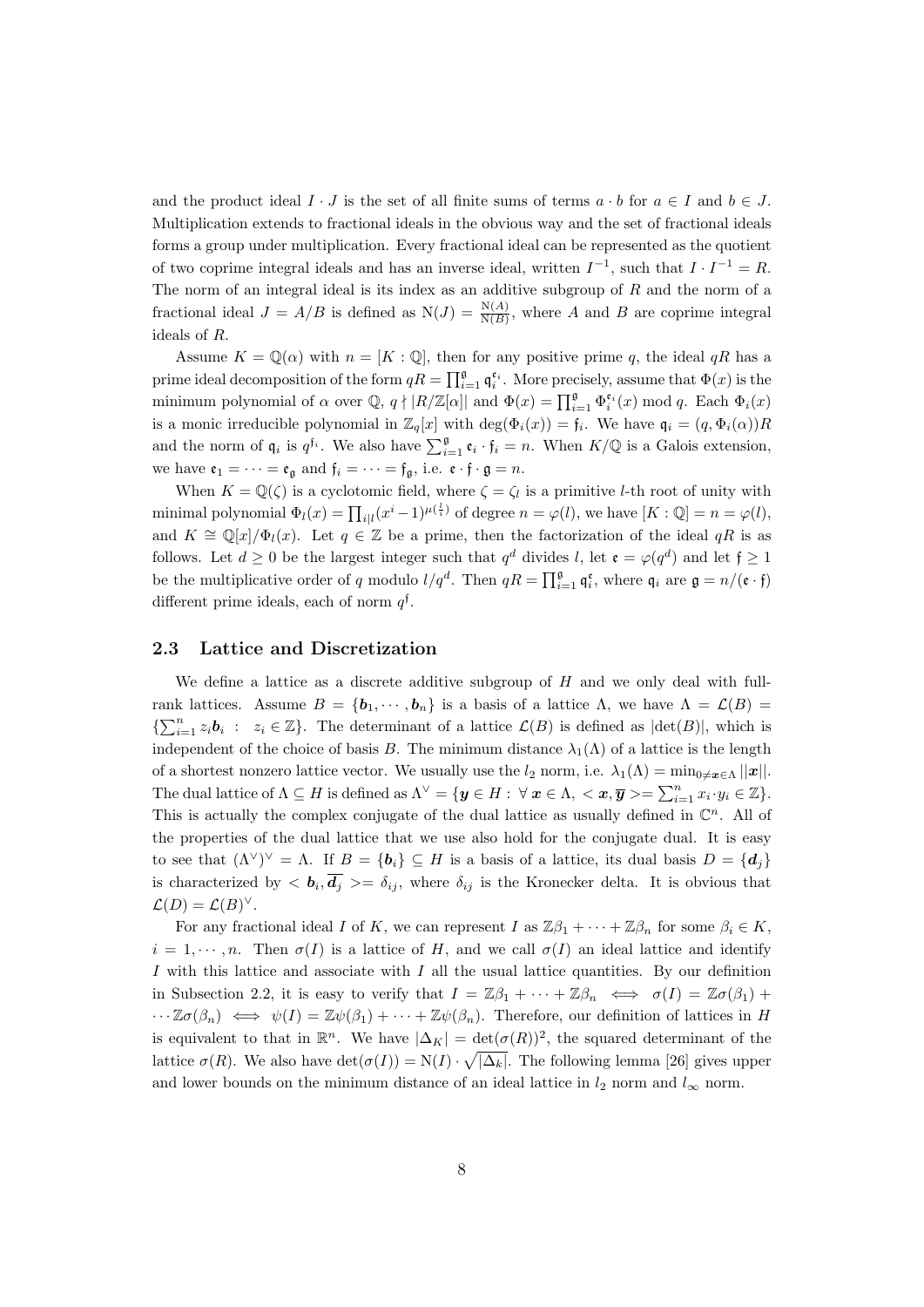**Lemma 2.1.** For any fractional ideal I in a number field  $K$  of degree n,

$$
\sqrt{n} \cdot N^{\frac{1}{n}}(I) \leq \lambda_1(I) \leq \sqrt{n} \cdot N^{\frac{1}{n}}(I) \cdot |\Delta_K|^{\frac{1}{2n}}
$$

and

$$
N^{\frac{1}{n}}(I) \leq \lambda_1^{\infty}(I) \leq N^{\frac{1}{n}}(I) \cdot |\Delta_K|^{\frac{1}{2n}}.
$$

For any fractional ideal I in K, its dual is defined as  $I^{\vee} = \{a \in K : \text{Tr}(aI) \subseteq \mathbb{Z}\}\.$  It is easy to verify  $(I^{\vee})^{\vee} = I, I^{\vee}$  is a fractional ideal and  $I^{\vee}$  embeds under  $\sigma$  as the dual lattice of I as defined before. In fact, an ideal of K and its inverse are related by multiplication with the dual ideal  $R^{\vee}$ :  $I^{\vee} = I^{-1} \cdot R^{\vee}$ . The factor  $R^{\vee}$  is often called the codifferent, and its inverse  $(R^{\vee})^{-1}$ -the different, which is in fact an ideal in R.

One of the most famous lattice problems is SVP. Given a lattice basis  $B$ , one try to find a shortest vector in  $\Lambda \setminus \{0\}$ , where  $\Lambda = \mathcal{L}(B)$ . The relaxed problem SVP<sub> $\gamma$ </sub> is asking for a nonzero lattice vector that is no longer than  $\gamma$  times the length of a solution of SVP. By restricting SVP to the ideal lattice, we obtain Ideal-SVP. No polynomial quantum algorithm is known to solve the worst-case  $SVP_{\gamma}$  problem for  $\gamma \leq poly(n)$ . The (Ideal-SIVP<sub> $\gamma$ </sub>) SIVP<sub> $_{\gamma}$ </sub> problem is that given a basis of a lattice  $\Lambda$  of dimension n, try to find n linear independent vectors  $x_1, \dots, x_n \in \Lambda$  such that  $\max_{1 \leq i \leq n} ||x_i|| \leq \gamma \cdot \lambda_n(\Lambda)$ .

Roughly speaking, discretization is to convert a continuous Gaussian into a discrete Gaussian-like distribution. Given a lattice  $\Lambda = \mathcal{L}(B)$ , a point  $x \in H$  and a point  $c \in H$ representing a lattice coset  $\Lambda + c$ , we want to discretize x to a point  $y \in \Lambda + c$ , written  $y = |x|_{\Lambda+\epsilon}$ . Here  $|\cdot|$  denote some kinds of discretization operations. In our applications, we will use the following simple method to discretize errors. Assume  $B = (\boldsymbol{b}_1, \dots, \boldsymbol{b}_n)$ , we first compute  $c - x = \sum_{i=1}^{n} a_i \cdot b_i \mod \Lambda$  for some coefficients  $a_i \in \left[-\frac{1}{2}, \frac{1}{2}\right)$  and set  $f = \sum_{i=1}^{n} a_i \cdot b_i$ . Then, output  $y = f + x$ . The results (representative elements of  $\Lambda + c$ ) of this process depends on the basis B of  $\Lambda$  we choose. In our applications, we only set B to be the powerful basis defined in Subection 2.4 when  $\Lambda = R$ . There are also many different methods to discretize errors. For more details, one can refer to [27].

### 2.4 Basis for R and  $R^{\vee}$

In our application, we hope that the matrices whose columns are consisted of the basis of R or  $R^{\vee}$  have smaller  $s_1$  and larger  $s_n$ . So, for cyclotomic field  $K = \mathbb{Q}(\zeta_l)$ , we introduce the powerful basis of R and the decoding basis of  $R^{\vee}$  as in [27]. We set  $\tau$  be the automorphism of K that maps  $\zeta_l$  to  $\zeta_l^{-1} = \zeta_l^{l-1}$ , under the canonical embedding it corresponds to complex conjugation  $\sigma(\tau(a)) = \overline{\sigma(a)}$ .

**Definition 2.2.** The Powerful basis  $\overrightarrow{p}$  of  $K = \mathbb{Q}(\zeta_l)$  and  $R = \mathbb{Z}[\zeta_l]$  is defined as follows:

- For a prime power l, define  $\overrightarrow{p}$  to be the power basis  $(\zeta_i^j)_{(j \in \{0,1,\dots,n-1\})}$ , treated as a vector over  $R \subseteq K$ .
- For l having prime-power factorization  $l = \prod_l l_k = \prod_p p_k^{\alpha_k}$ , define  $\overrightarrow{p} = \otimes_k \overrightarrow{p_k}$ , the tensor product of the power basis  $\overrightarrow{p_k}$  of each  $K_k = \mathbb{Q}(\zeta_{l_k})$ .

The Decoding basis of  $R^{\vee}$  is  $\overrightarrow{d} = \tau(\overrightarrow{p})^{\vee}$ , the dual of the conjugate of the powerful basis  $\overrightarrow{p}$ .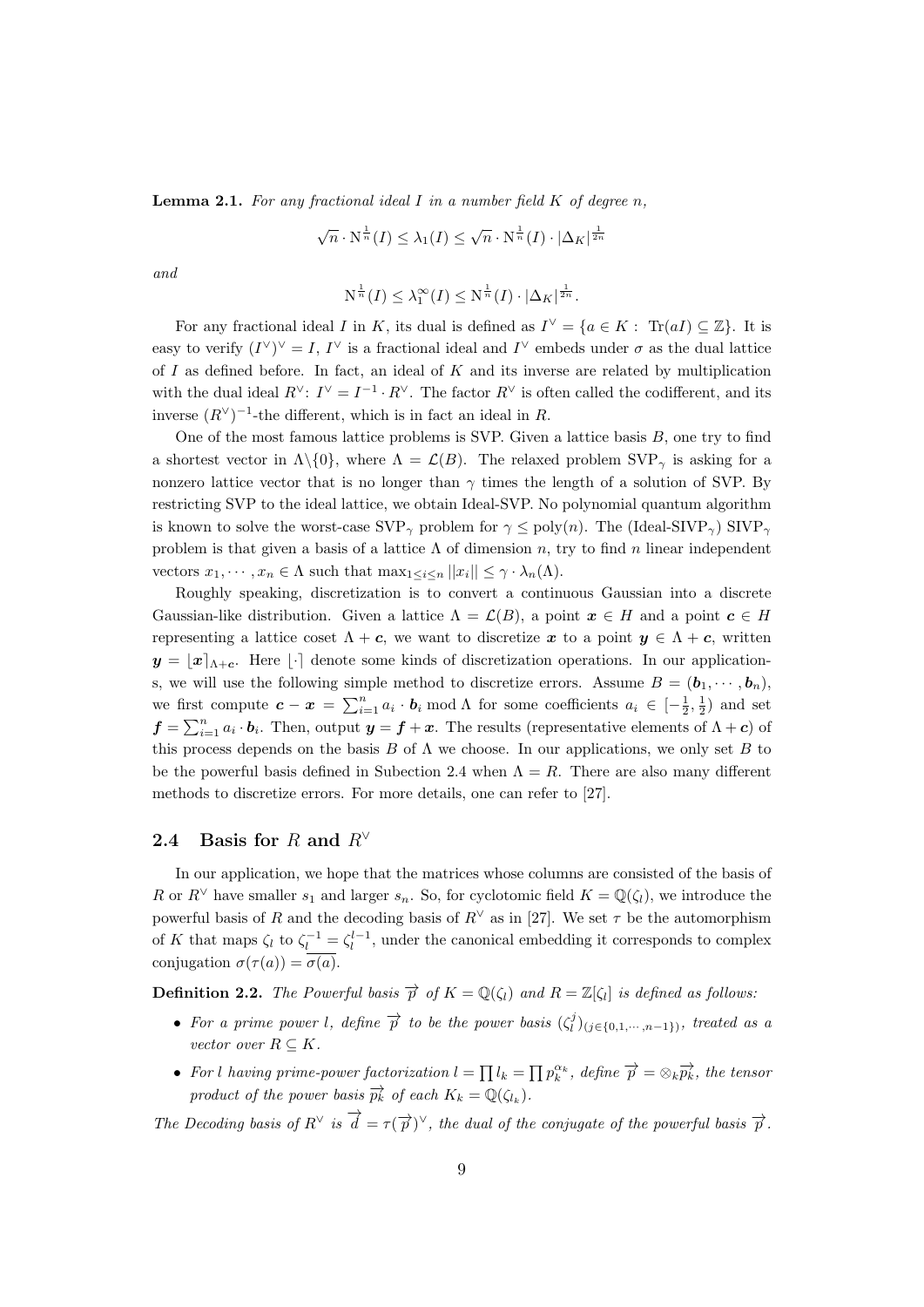Also note that  $\tau(\vec{p})$  is a Z-basis of R. Different bases of R (or  $R^{\vee}$ ) are connected by some unimodular matrice, hence the spectral norm (i.e. the  $s_1$ ) may have different magnitudes. The following lemma comes from [27], which shows the estimates of  $s_1(\sigma(\vec{p}))$  and  $s_n(\sigma(\vec{p}))$ . Here, function  $rad(n)$  represents the radical of a positive integer n, i.e. for  $n = p_1^{\alpha_1} \cdots p_k^{\alpha_k}$ with different primes  $p_i$ ,  $rad(n) = \prod_{i=1}^{k} p_i$ .

**Lemma 2.3.** We have  $s_1(\sigma(\overrightarrow{p})) = \sqrt{\overline{l}}, s_n(\sigma(\overrightarrow{p})) = \sqrt{\frac{l}{rad(l)}}, ||\sigma(\overrightarrow{p})_i||_{\infty} = 1$  and  $||\sigma(\overrightarrow{p})_i|| =$  $\sqrt{n}$  for all  $i = 1, \cdots, n$ .

We can also give the estimates of  $s_1(\sigma(\vec{d}))$  and  $s_n(\sigma(\vec{d}))$ . Assume that  $\sigma(\vec{p}) = T$ , Lemma 2.3 shows that  $s_1(T) = \sqrt{\hat{l}}$  and  $s_n(T) = \sqrt{\frac{l}{rad(l)}}$ . By the definitions of  $\overrightarrow{d}$  and the dual ideal, an easy computation shows that  $\sigma(\vec{d}) = (T^*)^{-1}$ . Hence we have  $s_n(\sigma(\vec{d})) = \frac{1}{4}$  $\bar{\hat{i}}$  $s_1(\sigma(\overrightarrow{d})) = \sqrt{\frac{rad(l)}{l}}$  $\frac{d(l)}{l}$ . Moreover, one can similarly deduce that  $||\sigma(\vec{d})_i|| \leq \sqrt{\frac{rad(l)}{l}}$  $\frac{d(l)}{l}$  for all  $i = 1, 2, \cdots, n$ . The following definition is also useful [40].

**Definition 2.4.** Given a basis B of a fractional ideal J, for any  $x \in J$  with  $x = x_1b_1 +$  $\cdots + x_n b_n$ , the B-coefficient embedding of x is defined as the vector  $(x_1, \dots, x_n)$  and the B-coefficient embedding norm of x is defined as  $||x||_B^c = \left(\sum_{i=1}^n x_i^2\right)^{\frac{1}{2}}$ .

If we represent  $x \in R$  (or  $R^{\vee}$ ) with respect to the powerful basis (or decoding basis), we have

$$
\sqrt{\frac{l}{rad(l)}} \cdot ||x||_{\sigma(\overrightarrow{p})}^{c} \le ||\sigma(x)|| \le \sqrt{\hat{l}} \cdot ||x||_{\sigma(\overrightarrow{p})}^{c}, \quad \text{for } x \in R,
$$
\n(1)

and

$$
\frac{1}{\sqrt{\hat{l}}}\cdot||x||_{\sigma(\overrightarrow{d})}^{c}\leq||\sigma(x)||\leq\sqrt{\frac{rad(l)}{l}}\cdot||x||_{\sigma(\overrightarrow{d})}^{c},\quad \text{for }x\in R^{\vee}.\tag{2}
$$

When we write x mod  $qR^{\vee}$ , we use the representative element of the coset  $x + qR^{\vee}$  as  $\sum_{i=1}^{n} x_i \overrightarrow{d}_i$  with  $x_i \in [-\frac{q}{2}, \frac{q}{2})$ . Similarly, for element  $x \in R$ , if we write x mod qR, we use the representative element of the coset  $x + qR$  as  $\sum_{i=1}^{n} x_i \overrightarrow{p}_i$  with  $x_i \in \left[-\frac{q}{2}, \frac{q}{2}\right)$ . From now on, we only use the decoding basis of  $R<sup>∨</sup>$  and the powerful basis of R.

#### 2.5 Gaussian Distributions

For  $s > 0$ ,  $c \in H$ , which is taken to be  $s = 1$  or  $c = 0$  when omitted, we define the Gaussian function  $\rho_{s,c}: H \to (0,1]$  as  $\rho_{s,c}(x) = e^{-\pi \frac{||x-c||^2}{s^2}}$ . By normalizing this function we obtain the continuous Gaussian probability distribution  $D_{s,c}$  of parameter s, whose density is given by  $s^{-n} \cdot \rho_{s,c}(x)$ . Let  $\sigma = (\sigma_1, \dots, \sigma_n) \in (\mathbb{R}^+)^n$  be a vector, we can define the elliptical Gaussian distributions in the basis  $\{h_i\}_{i\leq n}$  as follows: a sample from  $D_r$  is given by  $\sum_{i\in[n]} x_i \mathbf{h}_i$ , where  $x_i$  are chosen independently from the Gaussian distribution  $D_{\sigma_i}$  over R. Note that, if we define a map  $\varphi: H \to \mathbb{R}^n$  by  $\varphi(\sum_{i \in [n]} x_i \mathbf{h}_i) = (x_1, \dots, x_n)$ , which is the isomorphism from H to  $\mathbb{R}^n$  as we explained in Subsection 2.2, then  $D_{\sigma}$  is also an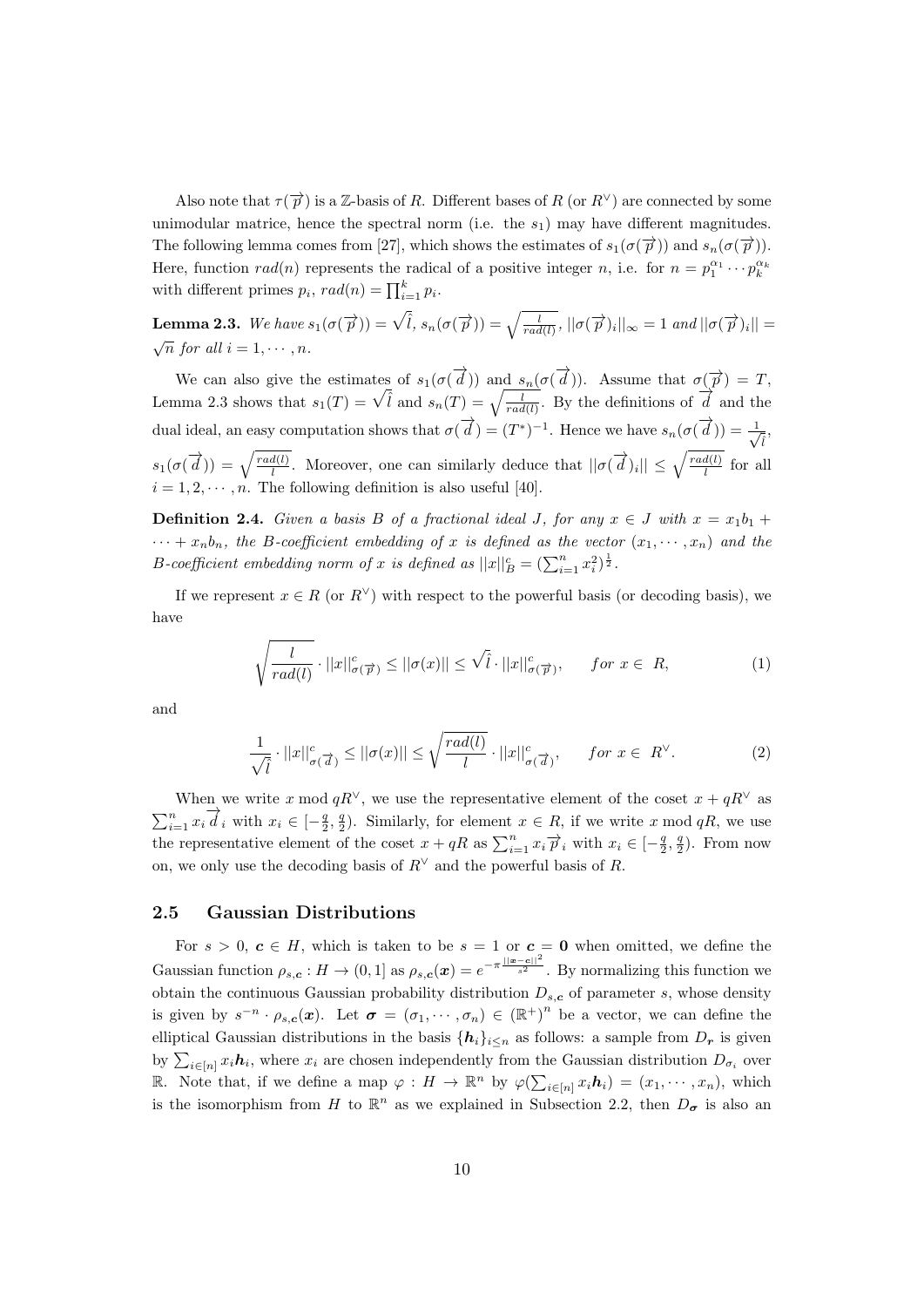elliptical Gaussian distribution over  $\mathbb{R}^n$ . This means that Gaussians over H are equivalent to Gaussians over  $\mathbb{R}^n$ .

For a lattice  $\Lambda \subseteq H$ ,  $\sigma > 0$  and  $c \in H$ , we define the lattice (discrete) Gaussian distribution of support  $\Lambda$ , deviation  $\sigma$  and center  $\boldsymbol{c}$  by  $D_{\Lambda,\sigma,\boldsymbol{c}}(\boldsymbol{x}) = \frac{\rho_{\sigma,\boldsymbol{c}}(\boldsymbol{x})}{\rho_{\sigma,\boldsymbol{c}}(\Lambda)}$ , for any  $\boldsymbol{x} \in \Lambda$ . It is easy to check that  $D_{\Lambda,\sigma,c} = D_{\Lambda-c,\sigma}$ . Meanwhile, we have  $D_{\Lambda,\sigma,c} = D_{\varphi(\Lambda),\sigma,\varphi(c)}$ , since  $e^{-\pi \frac{||\mathbf{x}-\mathbf{c}||^2}{\sigma^2}}$  $\sum_{\bm{y}\in \Lambda}e^{-\pi\frac{||\bm{y}-\bm{c}||^2}{\sigma^2}}$  $= \frac{e^{-\pi \frac{||\varphi(\mathbf{x}) - \varphi(\mathbf{c})||^2}{\sigma^2}}}{\frac{||\varphi(\mathbf{w}) - \varphi(\mathbf{c})||^2}{\sigma^2}}$  $\sum_{\varphi(\boldsymbol{y}) \in \varphi(\Lambda)} e^{-\pi \frac{||\varphi(\boldsymbol{y}) - \varphi(\boldsymbol{c})||^2}{\sigma^2}}$ for any  $x \in \Lambda$ . So, discrete Gaussians over H are also equivalent to discrete Gaussians over  $\mathbb{R}^n$ .

For  $\delta > 0$ , we define the smoothing parameter  $\eta_{\delta}(\Lambda)$  as the smallest  $\sigma > 0$  such that  $\rho_{\perp}(\Lambda^{\vee} \setminus 0) \leq \delta$ . It was shown that we can efficiently sample from a distribution, which is σ within a negligible statistical distance from a not too narrow discrete Gaussian [16, 33]. It was further shown that we can actually sample the discrete Gaussian precisely for suitable parameters [4]. Here we use  $\tilde{B}$  to represent the Gram-Schmidt orthogonalization of B and regard the columns of B as a set of vectors. For  $B = (b_1, \dots, b_n)$ , define  $||B|| = \max_i ||b_i||$ . Note that we have  $||B|| \ge ||\tilde{B}||$ .

Theorem 2.5. There is a probabilistic polynomial time algorithm that, given a basis B of an n-dimensional lattice  $\Lambda = \mathcal{L}(B)$ , a standard deviation  $\sigma \geq ||\tilde{B}|| \cdot \sqrt{\frac{\ln(2n+4)}{\pi}}$  $\frac{(n+4)}{\pi}$ , and  $a \mathbf{c} \in H$ , outputs a sample distributed according to  $D_{\Lambda+\mathbf{c},\sigma}$ .

We will use following lemmas from [28], [32], [2], [16] and [35].

**Lemma 2.6.** For any full-rank lattice  $\Lambda$  and positive real  $\varepsilon > 0$ , we have  $\eta_{\varepsilon}(\Lambda) \leq \sqrt{\frac{\ln (2n(1+\frac{1}{\varepsilon}))}{\pi}}$  $rac{(1+\frac{1}{\varepsilon})}{\pi}$ .  $\lambda_n(\Lambda)$ .

**Lemma 2.7.** For any full-rank lattice  $\Lambda$ ,  $c \in H$ ,  $\varepsilon \in (0,1)$  and  $\sigma \geq \eta_{\varepsilon}(\Lambda)$ , we have  $\Pr_{\bm{b}\leftarrow D_{\Lambda,\sigma,\bm{c}}}[||\bm{b}-\bm{c}||\geq \sigma\sqrt{n}] \leq \frac{1+\varepsilon}{1-\varepsilon}\cdot 2^{-n}.$ 

 $\sqrt{\ln\left(2n(1+\frac{1}{\varepsilon})\right)}$ **Lemma 2.8.** For any full-rank lattice  $\Lambda$  and any positive real  $\varepsilon > 0$ , we have  $\eta_{\varepsilon}(\Lambda) \leq$  $\frac{(1+\frac{1}{\varepsilon}))}{\pi} \cdot \frac{1}{\lambda_1^{\infty}(\Lambda^{\vee})}.$ 

**Lemma 2.9.** Let  $B_n$  denote the Euclidean unit open ball. Then for any lattice  $\Lambda$ ,  $\sigma > 0$ and  $c \geq \frac{\sigma}{\sqrt{2\pi}}$ , we have

$$
\rho_{\sigma}(\Lambda \setminus (c\sqrt{n}B_n)) < \left(\frac{c}{\sigma} \cdot \sqrt{2\pi e} \cdot e^{-\pi \frac{c^2}{\sigma^2}}\right)^n \cdot \rho_{\sigma}(\Lambda).
$$

Hence,  $Pr_{\mathbf{x} \leftarrow D_{\Lambda,\sigma}}(||\mathbf{x}|| \geq \sqrt{n} \cdot \sigma) < 2^{-2n}$ .

**Lemma 2.10.** Let  $\Lambda' \subseteq \Lambda$  be full-rank lattices. For any  $c \in H$ ,  $\varepsilon \in (0, 1/2)$  and  $\sigma \geq \eta_{\varepsilon}(\Lambda')$ , we have  $\Delta(D_{\Lambda,\sigma,\mathbf{c}} \mod \Lambda', U(\Lambda/\Lambda')) \leq 2\varepsilon$ .

**Lemma 2.11.** For any full-rank lattice  $\Lambda \subseteq H$ ,  $c \in H$ ,  $\varepsilon \in (0,1)$ ,  $\sigma \geq 2 \cdot \eta_{\varepsilon}(\Lambda)$  and  $b \in \Lambda$ , we have  $D_{\Lambda,\sigma,\mathbf{c}}(\mathbf{b}) \leq \frac{1+\varepsilon}{1-\varepsilon} \cdot 2^{-n}$ .

We also need the following adapted result on one-dimensional projections of discrete Gaussians, which is proposed in [39]. It is helpful for us to estimate the norm of  $x^{-1}$  with  $x \leftrightarrow D_{R,\sigma}.$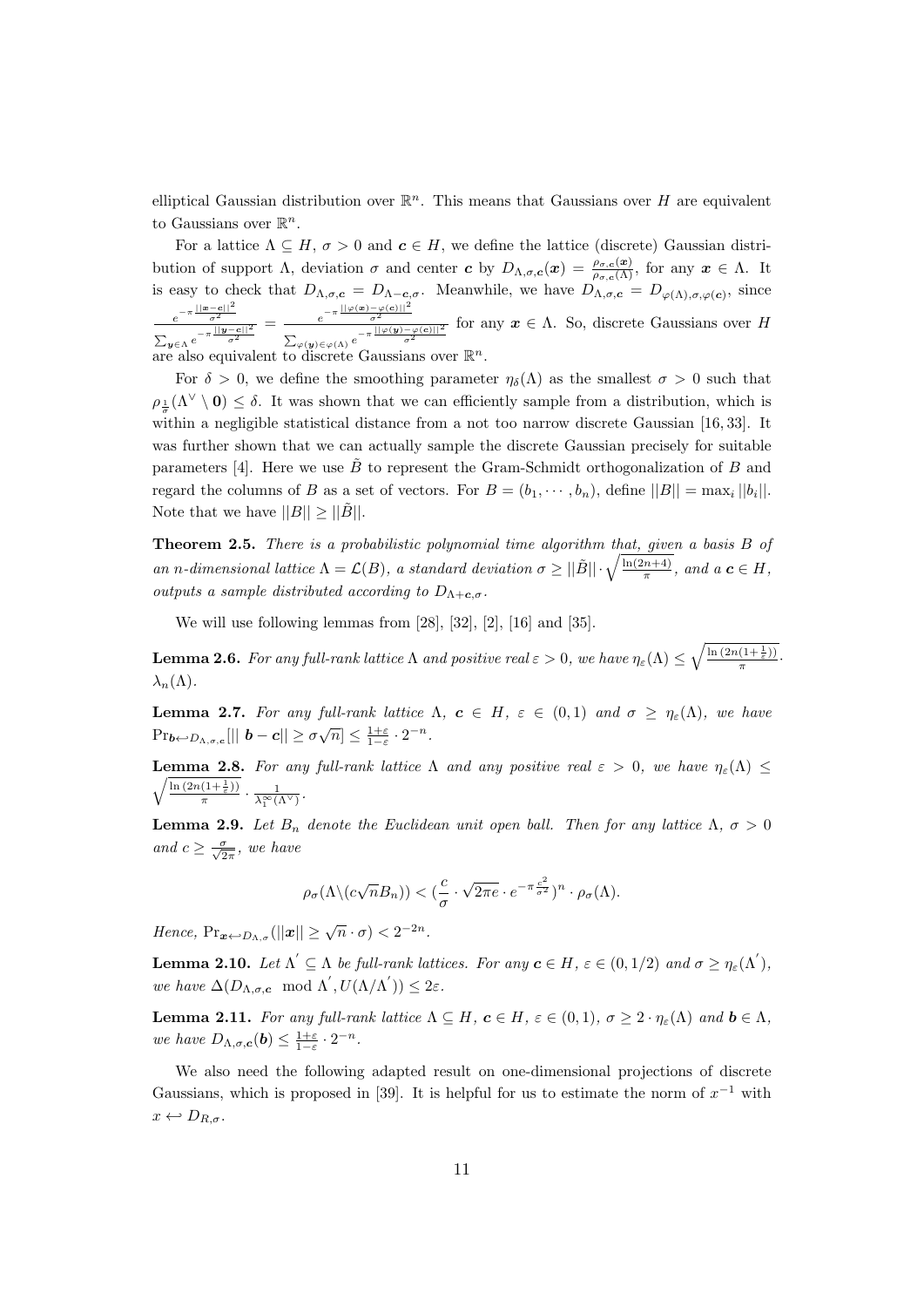**Lemma 2.12.** For any full-rank lattice  $\Lambda \subseteq H$  (or  $\mathbb{R}^n$ ),  $c \in H$  (or  $\mathbb{R}^n$ ),  $\delta \in (0,1)$ ,  $t \geq \sqrt{n}$  $2\pi,$ unit vector  $u \in H$  (or  $\mathbb{R}^n$ ) and  $\sigma \geq \frac{t}{\sqrt{2\pi}} \cdot \eta_{\delta}(\Lambda)$ , we have

$$
\Pr{\mathbf{x} \sim D_{\Lambda,\sigma,c}}(|<\pmb{x}-\pmb{c},\pmb{u}>| \leq \frac{\sigma}{t}) \leq \frac{1+\delta}{1-\delta} \cdot \frac{\sqrt{2\pi}}{t} \cdot e^{\frac{1}{2}-\frac{\pi}{t^2}} \leq \frac{1+\delta}{1-\delta} \cdot \frac{\sqrt{2\pi e}}{t}.
$$

Similarly, if  $\sigma \geq \eta_{\delta}(\Lambda)$ , we have

$$
\Pr{\mathbf{x}} \sim D_{\Lambda,\sigma,c}(|<\boldsymbol{x}-\boldsymbol{c},\boldsymbol{u}>| \geq t\sigma) \leq \frac{1+\delta}{1-\delta} \cdot t \cdot \sqrt{2\pi e} \cdot e^{-\pi t^2}.
$$

Now we can give a lower bound of  $||x^{-1}||$  for  $x \leftrightarrow D_{R,\sigma}$  with R the ring of integers of a cyclotomic field K.

**Lemma 2.13.** Let K be a cyclotomic field with  $[K : \mathbb{Q}] = n := 2r, R = \mathcal{O}_K, \delta \in (0,1),$  $t \geq \sqrt{2\pi}$  and  $\sigma \geq \frac{t}{\sqrt{2\pi}} \cdot \eta_{\delta}(R)$ , we have

$$
\Pr_{x \leftarrow D_{R,\sigma}}(||x^{-1}|| \ge \frac{\sqrt{2n} \cdot t}{\sigma}) \le \frac{1+\delta}{1-\delta} \cdot \frac{n \cdot \sqrt{2\pi e}}{2t}.
$$

Proof. Let  $\psi: K \mapsto \mathbb{R}^n$  be the composition of  $\sigma$  and the isomorphism from H to  $\mathbb{R}^n$ as proposed in Subsection 2.2. Notice that  $\text{Re}(\sigma_k(x)) = \text{Re}(\sigma_{n+1-k}(x))$  and  $\text{Im}(\sigma_k(x)) =$  $-\text{Im}(\sigma_{n+1-k}(x))$  for any  $x \in K$  and  $k \in [r]$ . So, we have

$$
\psi(x) = \begin{pmatrix} \frac{1}{\sqrt{2}} \cdot I_r & \frac{1}{\sqrt{2}} \cdot J_r \\ \frac{1}{\sqrt{2} \cdot i} \cdot J_r & -\frac{1}{\sqrt{2} \cdot i} \cdot I_r \end{pmatrix} \cdot \sigma(x) = \begin{pmatrix} \sqrt{2} \cdot \text{Re}(\sigma_1(x)) \\ \vdots \\ \sqrt{2} \cdot \text{Re}(\sigma_r(x)) \\ -\sqrt{2} \cdot \text{Im}(\sigma_{r+1}(x)) \\ \vdots \\ -\sqrt{2} \cdot \text{Im}(\sigma_n(x)) \end{pmatrix},
$$

where  $J_r =$  $\sqrt{ }$  $\vert$ 1 . . . 1  $\setminus$  $\Big\}$  $r \times r$ . By definition,  $x \leftrightarrow D_{R,\sigma}$  is equivalent to  $\psi(x) \leftrightarrow D_{\psi(R),\sigma}$ .

So, by using Lemma 2.12 with  $u = e_k$  and  $k \in [r]$ , we get

$$
\Pr[|\text{Re}(\sigma_k(x))| \leq \frac{\sigma}{\sqrt{2} \cdot t}] \leq \frac{1+\delta}{1-\delta} \cdot \frac{\sqrt{2\pi e}}{t}.
$$

Therefore, for any  $k \in [r]$ , we have

$$
\Pr[|\sigma_k(x)| \le \frac{\sigma}{\sqrt{2} \cdot t}] \le \Pr[|\text{Re}(\sigma_k(x))| \le \frac{\sigma}{\sqrt{2} \cdot t}] \le \frac{1+\delta}{1-\delta} \cdot \frac{\sqrt{2\pi e}}{t}
$$

which implies that

$$
\Pr[|\sigma_k(x^{-1})| \ge \frac{\sqrt{2} \cdot t}{\sigma}] \le \frac{1+\delta}{1-\delta} \cdot \frac{\sqrt{2\pi e}}{t}.
$$

Note that  $|\sigma_k(x)| = |\sigma_{n+1-k}(x)|$ , we can conclude the desired result by taking the union bound.  $\Box$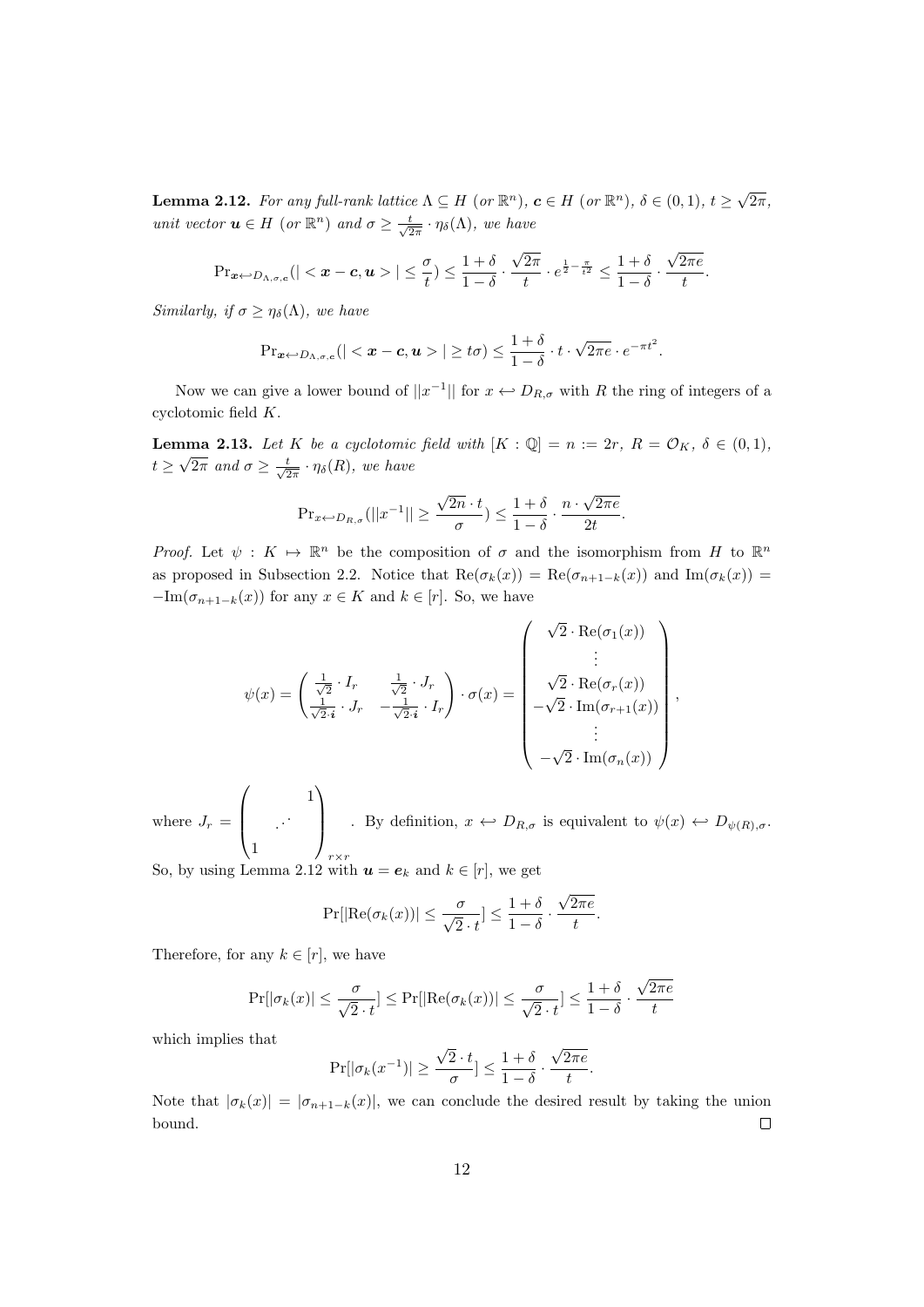#### 2.6 Ring-SIS and Ring-LWE Problems

In this subsection, we state some hard lattice problems we need. We first introduce the small integer solution problem over algebraic number fields. The definitions are as follows.

**Definition 2.14.** Let R be the ring of integers of K, q, m be positive integers and  $\beta$  be a real number.

- The ring small integer solution problem  $(R\text{-SIS}_{a,m,\beta})$  is: given  $a_1, \dots, a_m \in R_q$  chosen independently from the uniform distribution, find  $\boldsymbol{z} = (z_1, \dots, z_m) \in R^m$  such that  $\sum_{i=1}^{m} a_i z_i = 0 \text{ mod } qR \text{ and } 0 < ||z|| \leq \beta.$
- The (constrained) ring inhomogeneous small integer solution problem  $(R\text{-}ISS_{q,m,\beta}^{\times})$  is: given  $a_i \leftrightarrow U(R_q^{\times})$  for  $i = 1, \cdots, m$  and  $u \leftrightarrow U(R_q)$ , find  $\boldsymbol{z} = (z_1, \cdots, z_m) \in R^m$  such that  $\sum_{i=1}^{m} a_i z_i = u \mod qR$  and  $||z|| \leq \beta$ .

For appropriate parameters, the following theorem shows that the Ring-SIS problem is hard [24].

**Theorem 2.15.** For  $\varepsilon = \varepsilon(n) = n^{-\omega(1)} \in (0,1)$ , there is a probabilistic polynomial time reduction from solving Ideal-SIVP  $\gamma \cdot \sqrt{\frac{\ln(2n(1+\frac{1}{\varepsilon}))}{\pi}}$ with high probability in polynomial time in the worst case to solving  $R\text{-}SIS_{q,m,\beta}$  with non-negligible probability in polynomial time, for any  $m, q, \beta, \gamma$  such that  $\gamma \geq \beta \sqrt{n} \cdot \omega(\sqrt{\log n}), q \geq \beta \sqrt{n} \cdot \omega(\log n)$  and  $m, \beta, \log q \leq \text{poly}(n)$ .

We also need to introduce the Ring-LWE problem. Let  $\mathbb{T} = K_{\mathbb{R}}/qR^{\vee}$ .

**Definition 2.16.** For  $s \in R_q^{\vee}$  and an error distribution  $\psi$  over  $K_{\mathbb{R}}$ , the Ring-LWE distribution  $A_{s,\psi}^{\vee}$  over  $R_q \times \mathbb{T}$  is sampled by independently choosing a uniformly random  $a \leftrightarrow U(R_q)$ and an error term  $e \leftrightarrow \psi$ , and outputting  $(a, b = a \cdot s + e \mod qR^{\vee})$ .

**Definition 2.17.** Let  $\Psi$  be a family of distributions over  $K_{\mathbb{R}}$ . The average-case decision Ring-LWE problem, denoted D-RLWE<sub>q,V</sub>, is to distinguish (with non-negligible advantage) between independent samples from  $A_{s,\psi}^{\vee}$  for a random choice of  $(s,\psi) \leftrightarrow U(R_{q}^{\vee}) \times \Psi$ , and the same number of uniformly random and independent samples from  $R_q \times \mathbb{T}$ .

In [34], a reduction from  $SIVP_{\gamma}$  to decision Ring-LWE over any algebraic number field is given.

**Theorem 2.18.** Let K be an algebraic number field and  $R = \mathcal{O}_K$ ,  $[K : \mathbb{Q}] = n$ . Assume  $\alpha \in (0,1)$  such that  $\alpha \leq \sqrt{\frac{\log n}{n}}$ , and let  $q \geq 2$  be an integer such that  $\alpha q \geq \omega(1)$ . Then there is a polynomial time quantum reduction from Ideal-SIVP<sub> $\gamma$ </sub> to D-RLWE<sub>q,D<sub>q·ξ</sub>, where</sub>  $\xi = \alpha \cdot (\frac{nk}{\log(nk)})^{\frac{1}{4}}$  with k the number of samples to be used and  $\gamma = \omega(\frac{\sqrt{n} \cdot \log n}{\alpha})$  $\frac{\log n}{\alpha}$ ).

# 3 Improved Provably Secure NTRUEncrypt

Provably secure NTRUEncrypt was first introduced by  $Stehl\acute{e}$  and Steinfeld [38] over powers-of-2 cyclotomic rings. They proved that for suitable choices of secret keys of classical NTRUEncrypt, the public key would become statistically close to the uniform distribution.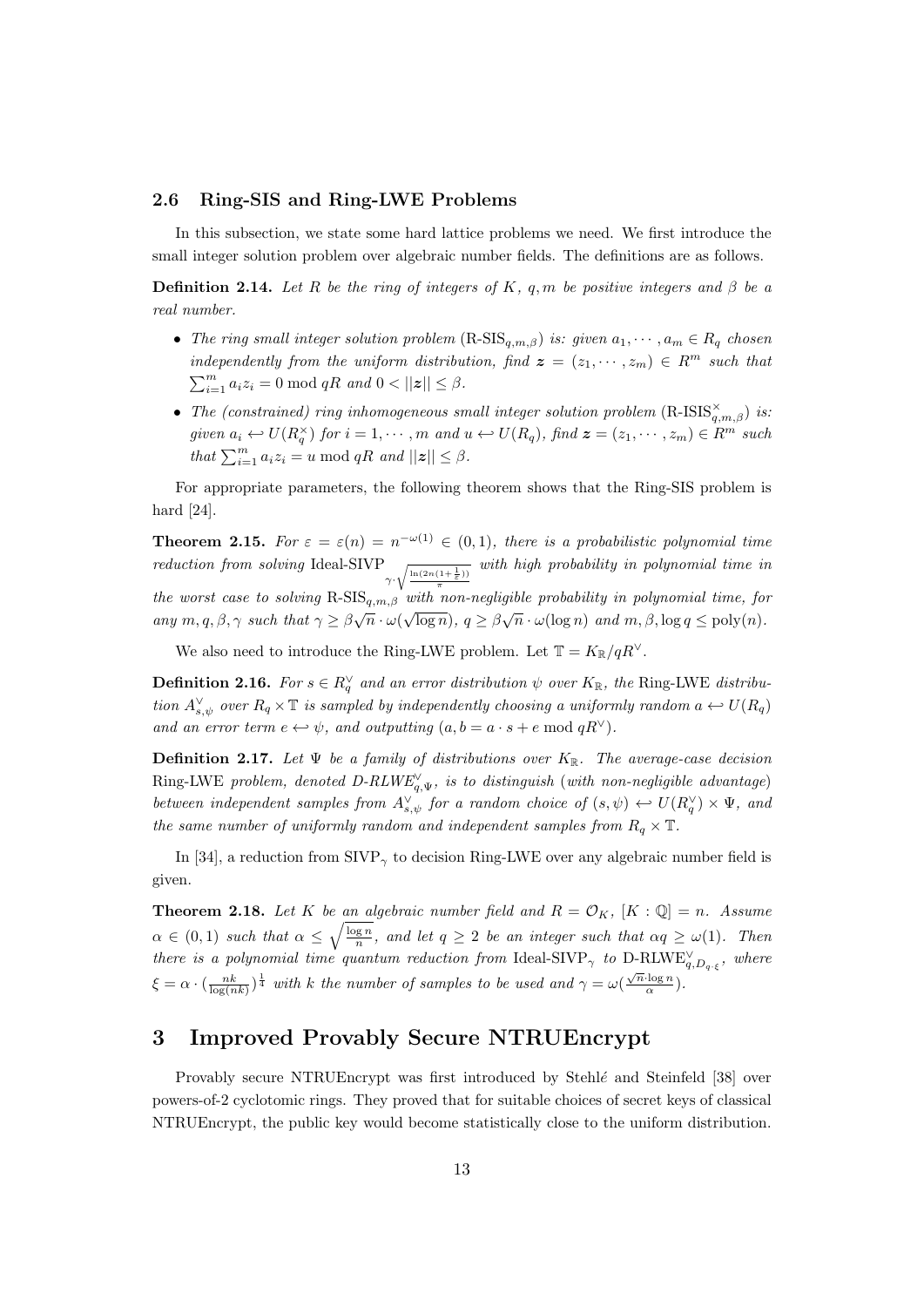Hence, they could tweak classical NTRUEncrypt slightly and give a worst-case hardness reduction. Recently, provably secure NTRUEncrypt was generalized to any cyclotomic field [40]. In this section, we shall discuss this scheme further and give some generalized results which will be also very useful for designing of many cryptographic primitives, such as the following CRPSF.

#### 3.1 Analysis of  $q$ -ary Lattices

In this subsection, we assume that  $K = \mathbb{Q}(\alpha)$  is an algebraic field,  $[K : \mathbb{Q}] = n$  and  $R = \mathcal{O}_K$ . Let  $\Phi(x)$  be the minimum polynomial of  $\alpha$  over  $\mathbb{Q}$ , q is a prime such that  $q \nmid R/\mathbb{Z}[\alpha]$  and  $q \nmid \Delta_K$ . Meanwhile, we assume that the prime ideal decomposition of  $qR$  is known (in this setting, we can compute the prime ideal decomposition of  $qR$  conveniently, see Theorem 4.8.13. of [7] ). All the proofs in this subsection are essentially the same as those in [40], so we put them in Appendix A.

Notice that for general K, R may not be isomorphic to  $\mathbb{Z}[x]/(\Phi(x))$  and R usually has no power basis. These are quite different from the cases in cyclotomic fields. While, we have the following prime ideal decomposition [7]. For any fixed prime  $q \nmid R/\mathbb{Z}[\alpha]$  and  $q \nmid \Delta_K$ , we have  $\Phi(x) = \Phi_1(x) \cdots \Phi_a(x)$  mod q with deg $(\Phi_i(x)) = f_i$  for  $i \in [\mathfrak{g}]$ . Here,  $\Phi_i(x)$  is irreducible polynomial in  $\mathbb{Z}_q[x]$  and  $\Phi_i(x) \neq \Phi_j(x)$  for any  $i \neq j \in [\mathfrak{g}]$ . Meanwhile, we have  $qR = \mathfrak{q}_1 \cdots \mathfrak{q}_{\mathfrak{g}}$ with  $\mathfrak{q}_i = (q, \Phi_i(\alpha))R$  and  $\mathcal{N}(\mathfrak{q}_i) = q^{\mathfrak{f}_i}$  for  $i = 1, \dots, \mathfrak{g}$ . In particular, we have  $\sum_{i=1}^{\mathfrak{g}} \mathfrak{f}_i = n$ and the isomorphism  $R_q \cong R/\mathfrak{q}_1 \times \cdots \times R/\mathfrak{q}_{\mathfrak{g}} \cong \mathbb{Z}[x]/(q, \Phi_1(x)) \times \cdots \times \mathbb{Z}[x]/(q, \Phi_{\mathfrak{g}}(x)) \cong$  $\mathbb{Z}_q[x]/(\Phi_1(x)) \times \mathbb{Z}_q[x]/(\Phi_2(x)) \cong \mathbb{Z}_q[x]/(\Phi(x)).$   $\mathbb{Z}_q[x]$  is a principal ideal domain, hence  $R_q$ is a principal ideal ring. For any proper ideal  $I \subseteq R_q$ , we can write  $I = (f(x))R_q$ , where  $f(x)$  contains at least one polynomials of  $\Phi_i(x)$ , i.e.  $f(x) = \prod_{i \in S} \Phi_i(x)$  for some non-empty  $S \subseteq \{1, 2, \dots, \mathfrak{g}\}.$  This is because that  $\Phi_i^2(x) \cdot R_q = \Phi_i(x) \cdot R_q$  for any  $i \in [\mathfrak{g}].$  In fact, on the one hand, we obviously have  $\Phi_i^2(x) \cdot R_q \subseteq \Phi_i(x) \cdot R_q$ . On the other hand, note that  $\Phi_i(x)$  is prime to  $\prod_{k\neq i} \Phi_k(x)$ , we have  $\Phi_i(x) \cdot r_1(x) + \prod_{k\neq i} \Phi_k(x) \cdot r_2(x) = 1$  for some  $r_1(x), r_2(x) \in \mathbb{Z}_q[x]/(\Phi(x)).$  Hence, we get  $\Phi_i(x) \cdot (\Phi_i(x) \cdot r_1(x) - 1) = 0$  in  $\mathbb{Z}_q[x]/(\Phi(x)),$ which implies that  $\Phi_i(x) \cdot R_q \subseteq \Phi_i^2(x) \cdot R_q$ . We will also use  $I_S$  to represent the ideal  $\prod_{i\in S} \Phi_i(\alpha) R_q$  of  $R_q$ . Let  $\boldsymbol{a} \in (R_q)^m$ , the definitions of the q-ary lattices we need are as followings [40]:

$$
\mathbf{a}^{\perp}(I) = \{ (t_1, \cdots, t_m) \in J^m : \sum_{i=1}^m t_i \cdot a_i = 0 \bmod qR \},\
$$

$$
L(\boldsymbol{a},I)=\{(t_1,\cdots,t_m)\in (R^\vee)^m:\;\exists\;s\in R^\vee,\;\forall i,\;t_i=a_i\cdot s\;\text{mod}\;qJ^\vee\}=R^\vee\cdot\boldsymbol{a}+qJ^\vee.
$$

Here,  $R^{\vee} \cdot \boldsymbol{a} = \{t \cdot \boldsymbol{a} = (ta_1, \cdots, ta_m) : t \in R^{\vee}\}.$  We also define  $\boldsymbol{a}^{\perp}$  and  $L(\boldsymbol{a})$  as  $\boldsymbol{a}^{\perp}(R_q)$ and  $L(a, R_q)$ . As in [40],  $a^{\perp}(I)$  and  $L(a, I)$  have the following dual relations and its proof is independent of the form of algebraic number field.

**Lemma 3.1.** Let  $a^{\perp}(I)$  and  $L(a, I)$  be defined above, then we have  $a^{\perp}(I) = q \cdot (L(a, I))^{\vee}$ and  $L(\boldsymbol{a}, I) = q \cdot (\boldsymbol{a}^{\perp}(I))^{\vee}$ .<sup>1</sup>

<sup>&</sup>lt;sup>1</sup>The dual  $M^{\vee}$  of a lattice  $M \subseteq K^m$  is defined as the set of all  $\boldsymbol{x} \in K^m$  such that  $\text{Tr}(\boldsymbol{x} \cdot \boldsymbol{v}) := \sum_{j=1}^m \text{Tr}(x_j \cdot v_j) \in \mathbb{Z}$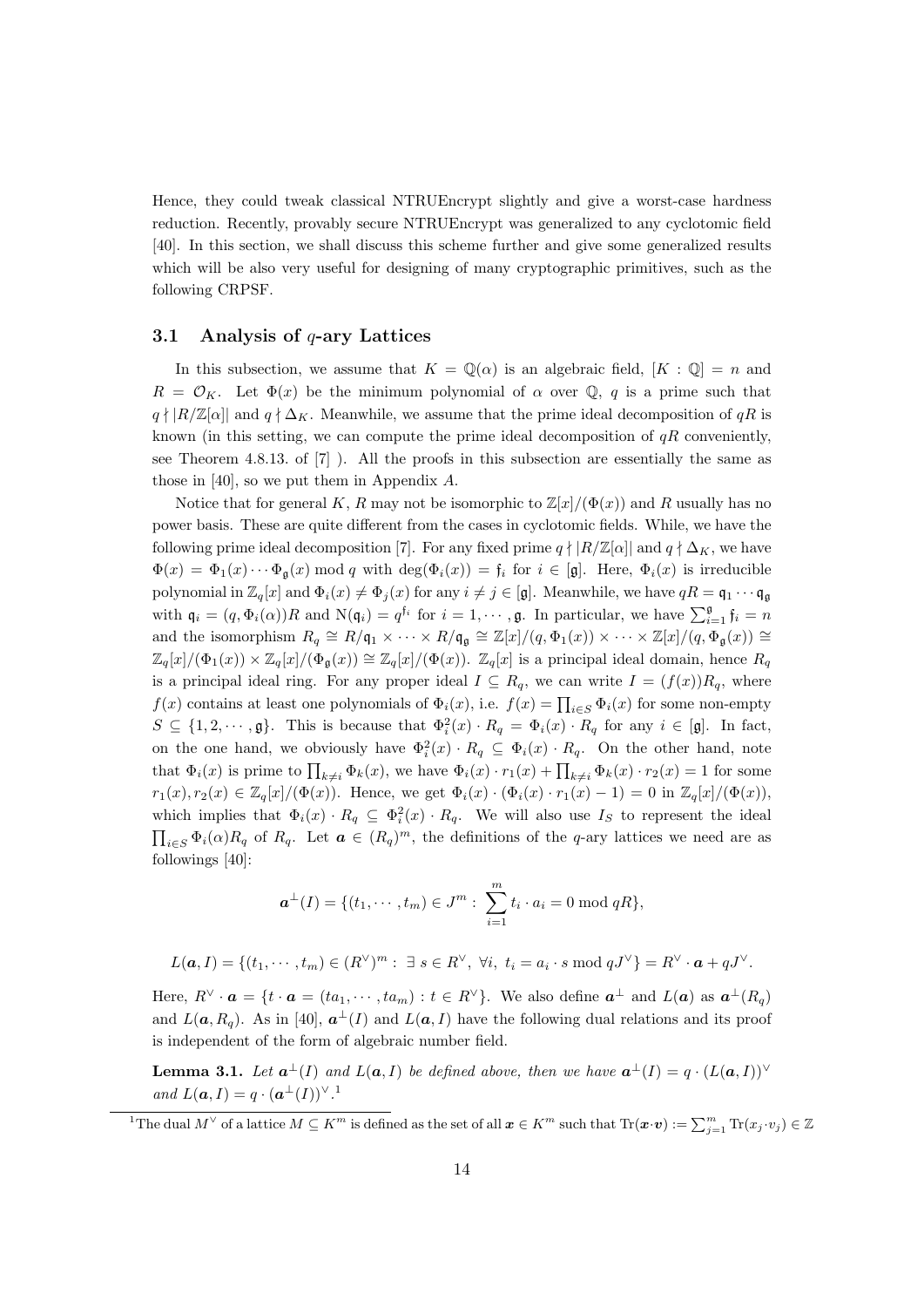Let  $I_S = \prod_{i \in S} \Phi_i(\alpha) R_q \subseteq R_q$  and  $J_S = \prod_{i \in S} \mathfrak{q}_i \subseteq R$  for  $S \subseteq \{1, 2, \cdots, \mathfrak{g}\}$ . We have  $qR \subseteq J_S \subseteq R$  and  $I_S = J_S/qR$ . Further,  $J_S^{-1} = \prod_{i \in S} \mathfrak{q}_i^{-1}$  and  $J_S^{\vee} = \prod_{i \in S} \mathfrak{q}_i^{-1}R^{\vee}$ . The next lemma shows that for  $\mathbf{a} \leftrightarrow U((R_q^{\times})^m)$ , the lattice  $L(\mathbf{a}, I_S)$  is extremely unlikely to contain unusually short vectors for the infinity norm.

**Lemma 3.2.** Set  $q \ge 2$  to be a prime such that  $q \nmid \Delta_K$  and  $q \nmid |R/\mathbb{Z}(\alpha)|$ . Let  $m \ge 2$  and  $\varepsilon >$ 0, assume  $\Phi(x) = \prod_{i=1}^{g} \Phi_i(x)$  with  $\deg(\Phi_i(x)) = \mathfrak{f}_i$  and  $I_S = \prod_{i \in S} \Phi_i(\alpha) R_q$  for some  $S \subseteq [\mathfrak{g}]$ , then we have  $\lambda_1^{\infty}(L(\boldsymbol{a},I_S)) \geq B$  with  $B = \frac{q^{\beta}}{|\lambda|}$  $\frac{q^{\beta}}{|\Delta_K|^{\frac{1}{n}}}$ , where  $\beta = (1 - \frac{1}{m})(1 - \frac{\sum_{i \in S} f_i}{n})$  $\frac{\in S^{(i)}}{n}$ ) –  $\varepsilon$ , except with probability  $p \leq 2^{2mn + (m+1)\mathfrak{g}} q^{-\varepsilon mn}$  over the uniformly random choice of  $\mathbf{a} \in (R_q^{\times})^m$ .

**Remark 3.3.** When  $K = \mathbb{Q}(\zeta_l)$  is a cyclotomic field and  $q = 1 \text{ mod } l$ , this lemma is the same as Lemma 3.4 in [40].

The following lemma is a direct consequence of Lemmata 2.8, 2.10, 3.1 and 3.2, which will be used to estimate the distribution of public keys of NTRUEncrypt.

**Lemma 3.4.** Let  $K = \mathbb{Q}(\alpha)$  be an algebraic field,  $R = \mathcal{O}_K$ ,  $m > 2$ , q is a positive prime such that  $q \nmid \Delta_K$  and  $q \nmid |R/\mathbb{Z}[\alpha]|$ . Assume that the prime ideal decomposition of  $qR$ in R is  $qR = \mathfrak{P}_1 \cdots \mathfrak{P}_{\mathfrak{g}}$ . Set  $\delta \in (0, \frac{1}{2})$ ,  $\varepsilon > 0$ ,  $S \subseteq [\mathfrak{g}]$ ,  $\mathbf{c} \in R^m$  and  $\mathbf{t} \leftrightarrow D_{R^m, \sigma, \mathbf{c}}$ , where  $\sigma \geq |\Delta_K|^{\frac{1}{n}} \sqrt{\frac{\ln(2mn(1+\frac{1}{\delta}))}{\pi}} \cdot q^{\frac{\sum_{i \in S} f_i}{n} + \frac{1}{m} - \frac{\sum_{i \in S} f_i}{mn} + \varepsilon}$ . Then for all except a fraction of π  $2^{2mn+(m+1)\mathfrak{g}}q^{-\varepsilon mn}$  of  $\boldsymbol{a} \in (R_q^{\times})^m$ , we have

 $\Delta \left( \boldsymbol{t} \bmod \boldsymbol{a}^{\perp}(I_S); U(R^m/\boldsymbol{a}^{\perp}(I_S)) \right) \leq 2\delta.$ 

Let  $\chi$  be some distribution over  $R_q$  and denote  $\mathbb{D}_{\chi}$  the distribution of the tuple  $(a_1, \dots, a_m)$  $\sum_{i=1}^m t_i a_i) \in (R_q^{\times})^m \times R_q$ , where  $a_i \leftrightarrow U(R_q^{\times})$  are chosen independently and  $t_i \leftrightarrow \chi$  for all  $i = 1, 2, \dots, m$ . The regularity of the generalized knapsack function  $(t_1, \dots, t_m) \to \sum_{i=1}^m t_i a_i$ is the statistical distance between  $\mathbb{D}_{\chi}$  and  $U((R_q^{\times})^m \times R_q)$ . We can deduce the following result by taking  $S = \phi$  and  $c = 0$  in Lemma 3.4.

**Theorem 3.5.** Let  $K = \mathbb{Q}(\alpha)$  be an algebraic field,  $R = \mathcal{O}_K$ ,  $m \geq 2$ , q is a positive prime such that  $q \nmid \Delta_K$  and  $q \nmid |R/\mathbb{Z}[\alpha]|$ ,  $\delta \in (0, \frac{1}{2})$ , the prime ideal decomposition of  $qR$  in R is  $qR = \mathfrak{P}_1 \cdots \mathfrak{P}_{\mathfrak{g}}, \varepsilon > 0$  and  $a_i \leftrightarrow U(R_q^{\times})$  for all  $i \in [m]$ . Assume  $t \leftrightarrow D_{R^m, \sigma}$  with  $\sigma \geq |\Delta_K|^{\frac{1}{n}} \sqrt{\frac{\ln(2mn(1+\frac{1}{\delta}))}{\pi}}$  $\frac{n(1+\frac{1}{\delta})}{\pi} \cdot q^{\frac{1}{m}+\varepsilon}$ . Then we have

$$
\Delta\left((a_1,\dots,a_m,\sum_{i=1}^m t_i a_i); U((R_q^{\times})^m \times R_q)\right) \leq 2\delta + 2^{2mn + (m+1)\mathfrak{g}}q^{-\varepsilon mn}.
$$

**Remark 3.6.** By taking  $I_S = R_q$  in Lemma 3.2, we can reobtain Lemma 5.2 of [36], as well as the above regularity result. The proofs are almost same. But in [36], they use the isomorphism  $R/qR \cong R^{\vee}/qR^{\vee}$  so that they do not to require  $q \nmid |R/\mathbb{Z}(\alpha)|$ . However, the same method may not work when treating general ideal  $I<sub>S</sub>$  of  $R<sub>q</sub>$  since we use the decomposition which was mentioned above Lemma 3.1. Meanwhile, for primes  $q||R/\mathbb{Z}(\alpha)|$ , the prime ideal decomposition of  $qR$  may be very complicated. So, we just remove this case for simplicity. For more details, one can refer to Section 6 of [7].

for all  $v \in M$ .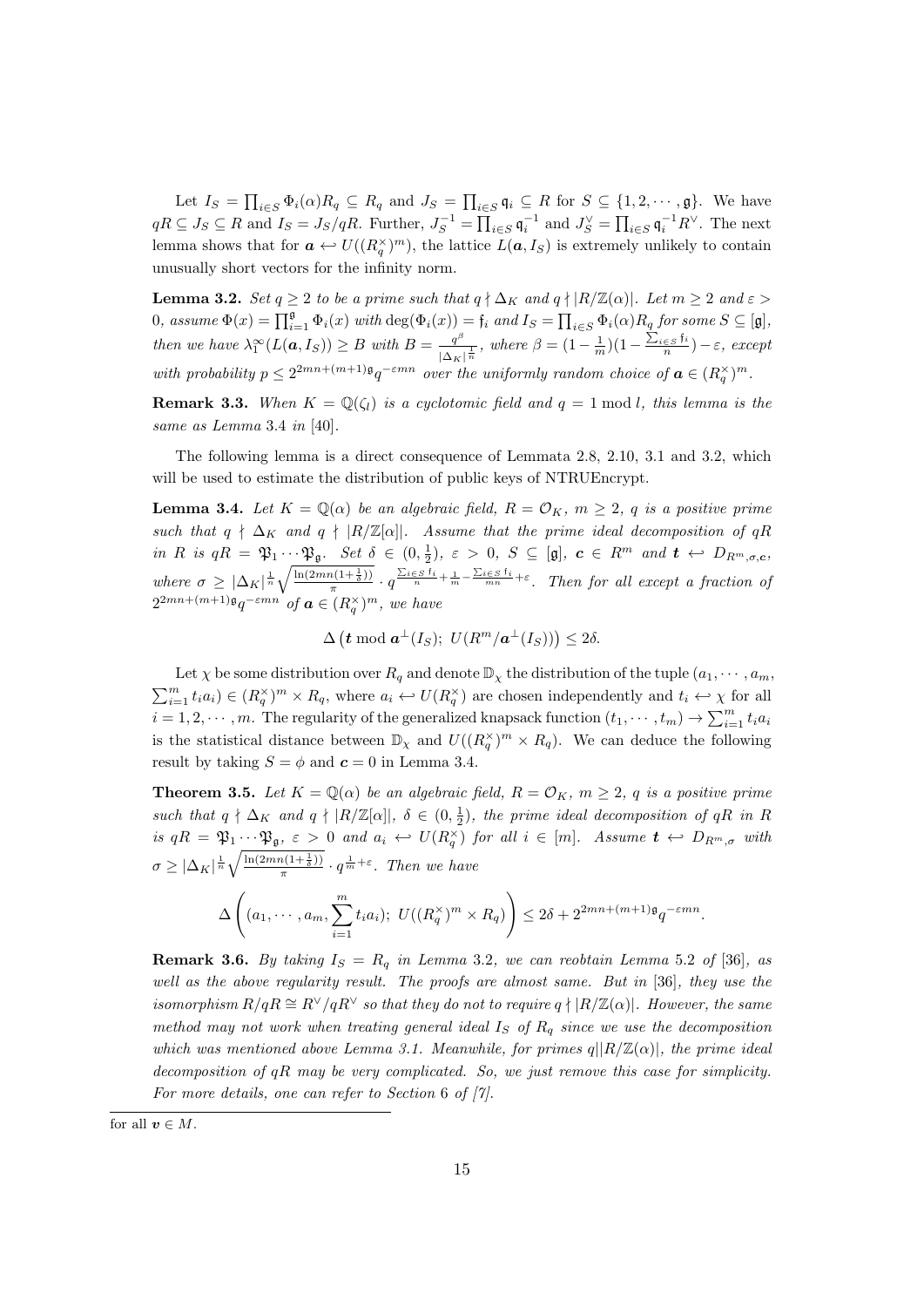#### 3.2 Construction of NTRUEncrypts

The key generation algorithm of the NTRUEncrypts is as follows.

**Input**:  $n, q \in \mathbb{Z}^+, p \in R_q^{\times}, \sigma \in \mathbb{R}^+.$ 

**Output:** A key pair  $(sk, pk) \in R_q^{\times} \times R_q^{\times}$ .

- Sample f' from  $D_{R,\sigma}$ ; let  $f = p \cdot f' + 1$ ; if  $(f \mod qR) \notin R_q^{\times}$ , resample.
- Sample g from  $D_{R,\sigma}$ ; if  $(g \mod qR) \notin R^{\times}_q$ , resample.
- Return secret key  $sk = f$  and public key  $pk = h = pg/f \in R_q^{\times}$ .

Notice that as long as  $\sigma \geq ||\tilde{B}|| \cdot \sqrt{\log n}$  for any basis B of R, we can sample an element in polynomial time to obey the distribution  $D_{R,\sigma}$  by using Theorem 2.5. The following lemma shows that the key generation algorithm can terminate with executing in expected time.

We must remark that in the proof of Lemma 3.7, Lemma 3.8 and Lemma 3.9, we use the property  $\lambda_1(I) = \lambda_n(I)$  for some ideal  $I \subseteq R$ , so that we could use Lemma 2.6 with suitable parameters. This property is not true for general fields. If not so, we have to bound the magnitude of  $\lambda_n$ , which may be very difficult. There are many fields satisfy this requirement, for example, cyclotomic fields, extensions of cyclotomic fields. We do not know which are the necessary and sufficient conditions about judging whether a kind of fields satisfies this requirement or not. Also, for simplicity, we assume that K is Galois over  $\mathbb{Q}$ , so all the  $f_i$ 's are equal. Otherwise, the conditions of these lemmata should be changed- -just replacing the f with the maximum (or minimum) value of these  $f_i$ 's.

**Lemma 3.7.** Let K and q satisfy the conditions discussed above, set  $\sigma \geq |\Delta_K|^{\frac{1}{2n}} \cdot \sqrt{n}$ .  $\sqrt{\ln\left(2n(1+\frac{1}{\varepsilon})\right)}$  $\frac{(1+\frac{1}{\varepsilon}))}{\pi} \cdot q^{\frac{1}{n}}$  for an arbitrary  $\varepsilon \in (0, \frac{1}{2})$ . Let  $a \in R$  and  $p \in R_q^{\times}$ . Then

$$
\mathrm{Pr}_{f' \leftarrow D_{R,\sigma}}[(p \cdot f' + a \bmod qR) \notin R_q^{\times}] \leq \mathfrak{g}(\frac{1}{q^\mathfrak{f}} + 2\varepsilon) \leq n(\frac{1}{q} + 2\varepsilon).
$$

The following lemma bounds the length of the secret keys, which is very useful for us to analyze the decryption error.

**Lemma 3.8.** Let K and q satisfy the conditions discussed above, set  $\sigma \geq \sqrt{\frac{2\ln(6n)}{\pi}}$  $\frac{1}{\pi} \cdot |\Delta_K|^{\frac{1}{2n}}$  $\sqrt{n} \cdot q^{\frac{1}{n}}$ . Then with probability  $\geq 1-2^{3-n}$ , the secret key f, g satisfy  $||f|| \leq 2\sqrt{n} \cdot \sigma \cdot ||p||_{\infty}$  $\alpha$  and  $||g|| \leq \sqrt{n} \cdot \sigma$ .

The last lemma of this subsection estimates the statistical distance between the distribution of public keys and the uniform distribution on  $R_q^{\times}$ . We denote by  $D_{\sigma,z}^{\times}$  the discrete Gaussian  $D_{R,\sigma}$  restricted to  $R_q^{\times} + z$ .

**Lemma 3.9.** Let  $0 < \varepsilon$ ,  $n \geq 5$ ,  $q \geq 8n$  and  $\sigma \geq |\Delta_K|^{\frac{1}{n}} \cdot \sqrt{n+\mathfrak{f} \cdot \lfloor n\varepsilon \rfloor} \cdot \sqrt{\frac{\ln(8nq)}{\pi}}$  $\frac{8nq)}{\pi} \cdot q^{\frac{1}{2} + (1 + \frac{1}{2})\varepsilon}.$ Let  $p \in R_q^{\times}$ ,  $y_i \in R_q$  and  $z_i = -y_i \cdot p^{-1} \mod qR$  for  $i \in \{1,2\}$ . Then

$$
\Delta\left[\frac{y_1+p\cdot D^{\times}_{\sigma,z_1}}{y_2+p\cdot D^{\times}_{\sigma,z_2}}\bmod qR,\,\, U(R^{\times}_q)\right]\leq \frac{2^{8n}}{q^{\lfloor \varepsilon n\rfloor}}.
$$

**Remark 3.10.** In the case  $K = \mathbb{Q}(\zeta_l)$  and  $q = 1 \text{ mod } l$ , this lemma is equivalent to Lemma 13 of [40].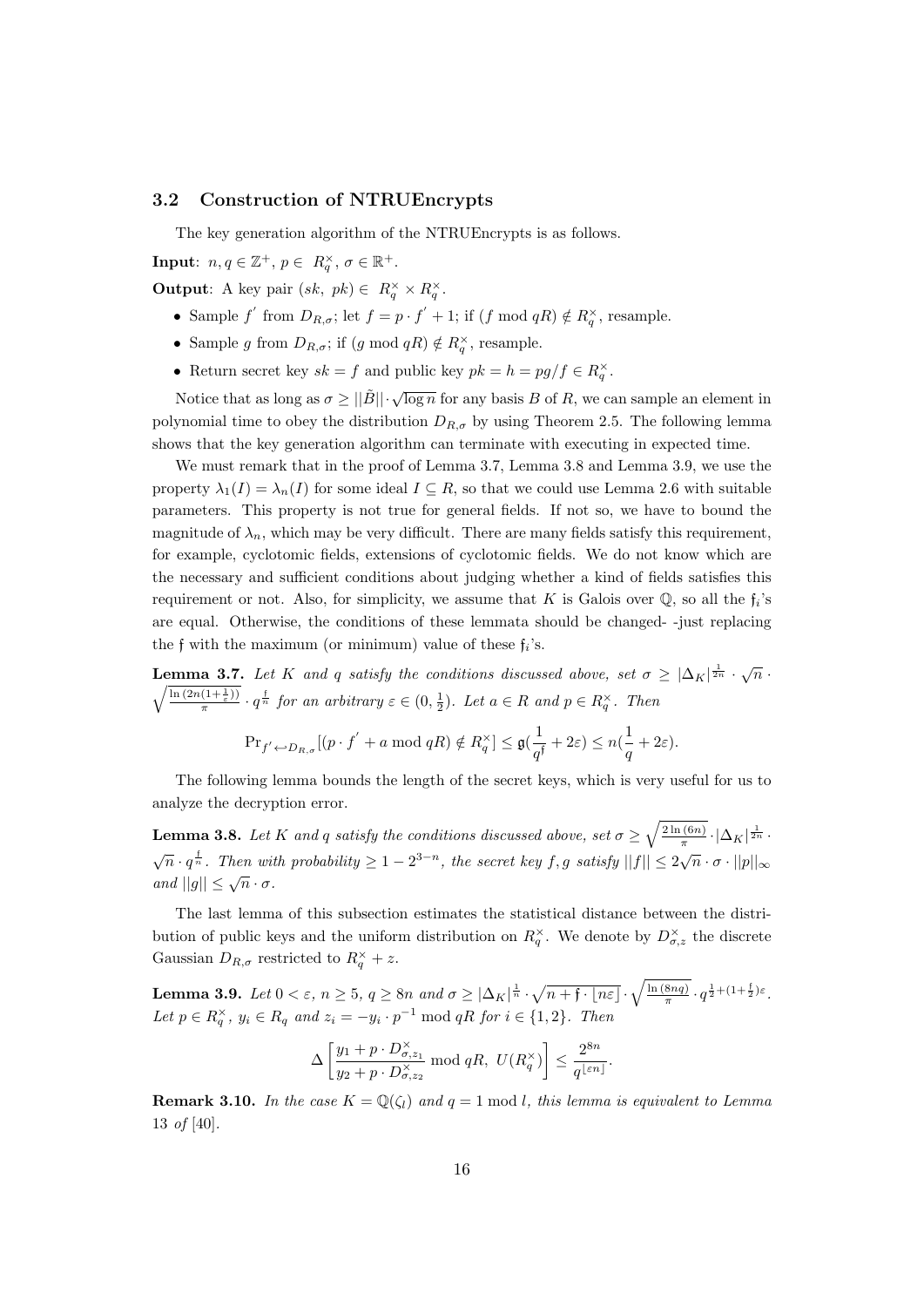In the following of this subsection, we constrain  $K = \mathbb{Q}(\zeta_l)$  to be a cyclotomic field. It is obvious that till now, we can give a provably secure NTRUEncrypt in  $R^{\vee}$  as [40]. However, we choose to design our schemes in the polynomial ring  $R_q \cong Z_q[x]/(\Phi_l(x))$ , so that the schemes may enjoy the high computation speed over polynomial rings and become more 'practical' than using the transformation given in Remark 1 of [40]. The requirement  $q = 1 \mod l$  can also be removed.

In fact, the definition of the decision Ring-LWE problem is the so called decision dual-Ring-LWE problem [36], since the secret s is chosen from the dual ideal  $R^{\vee}$  of R. We can also define the decision primal-Ring-LWE problem as in [36].

**Definition 3.11.** Let  $k = \mathbb{Q}(\zeta_l)$  and  $R = \mathcal{O}_K$ ,  $\Psi$  be a set of error distributions on H and  $q \geq 2$ . For  $s \in R_q$  and  $\psi \in \Psi$ , the Primal-Ring-LWE distribution  $A_{s,\psi}$  over  $R_q \times K_{\mathbb{R}}/qR$ is sampled by independently choosing a uniformly random  $a \leftrightarrow U(R_q)$  and an error term  $e \leftrightarrow \psi$ , and outputting  $(a, b = a \cdot s + e \mod qR)$ . The average-case decision Primal-Ring-LWE problem, denoted by  $D-RLWE_{q,\Psi}$ , is to distinguish (with non-negligible advantage) between independent samples from  $A_{s,\psi}$  for a random choice of  $(s,\psi) \leftrightarrow U(R_q) \times \Psi$ , and the same number of uniformly random and independent samples from  $R_q \times K_{\mathbb{R}}/qR$ .

We have the following hardness results about the decision Primal-Ring-LWE problems. Its proof is a combination of results showed in [27, 36].

**Theorem 3.12.** Let K be the l-th cyclotomic number field with dimension  $n = \varphi(l)$  and  $R = \mathcal{O}_K$  be its ring of integers. Let  $\alpha = \alpha(n) \in (0,1)$  such that  $\alpha \leq \sqrt{\frac{\log n}{n}}$ , and let  $q = q(n) \geq 2$  be an odd prime such that  $(q, l) = 1$  and  $\alpha \cdot q \geq \omega(1)$ . Then there is a polynomial-time quantum reduction from Ideal-SIVP<sub> $\gamma$ </sub> for any  $\gamma = \omega(\frac{\sqrt{n}\log n}{\alpha})$  $\frac{\log n}{\alpha}$ ) over any ideal lattices in K to the problem of solving  $D-RLWE_{q,\psi}$  given only k samples, where  $\psi$  is the Gaussian distribution  $D_{\xi \cdot q}$  with  $\xi = l \cdot \alpha \cdot (\frac{nk}{\log(nk)})^{\frac{1}{4}}$ .

*Proof.* By Theorem 2.13 of [36], for any  $s \in R_q^{\vee}$  and  $t \in (R^{\vee})^{-1}$  such that  $tR^{\vee} + qR = R$ , the map  $(a, b) \mapsto (a, t \cdot b)$  transforms  $A_{s, D_\alpha}^{\vee}$  to  $A_{t \cdot s, D_r}$  with  $\mathbf{r} = (|\sigma_1(t)| \cdot \alpha, \cdots, |\sigma_n(t)| \cdot \alpha)$ , and  $U(R_q \times K_{\mathbb{R}}/qR^{\vee})$  to  $U(R_q \times K_{\mathbb{R}}/qR)$ .

Let  $g = \prod_{p|l} (1 - \zeta_p)$ , then we have  $g \in R$ ,  $R^{\vee} = \frac{g}{l} \cdot R$  and  $gR + qR = R$  for any prime q such that  $(q, l) = 1$  [27]. Hence  $(R^{\vee})^{-1} = \frac{l}{g} \cdot R$ . By taking  $t = l$ , we get a transformation  $\text{from } A_{s, D_q, \xi'}^{\vee} \text{ with } \xi' = \alpha \cdot (\frac{nk}{\log(nk)})^{\frac{1}{4}} \text{ to } A_{l \cdot s, \psi} \text{ and from } U(R_q \times K_{\mathbb{R}}/qR^{\vee}) \text{ to } U(R_q \times K_{\mathbb{R}}/qR).$ Combining Theorem 2.18, we get the result as desired.  $\Box$ 

Remark 3.13. One can see the reduction loss from D-RLWE<sup> $\vee$ </sup> to D-RLWE in cyclotomic fields is much smaller than that in general algebraic number fields, in which cases we may choose a  $t \in (R^{\vee})^{-1}$  such that  $||t|| \leq \sqrt{n} \cdot q^{\frac{3}{4}}$  (See Theorem 3.1 and Corollary 3.2 of [36]). Big reduction loss is also the main reason that [40] designed their schemes in R<sup>∨</sup>. Also note that  $\left[42, 43\right]$  used the hardness results showed in [10]. However, methods used in [10] to get a hardness result of primal Ring-LWE problems rely heavily on the form of polynomial  $\Phi_l(x)$ .

**Remark 3.14.** It is well known that when  $l = 2<sup>k</sup>$  for some positive integer k, reduction form D-RLWE<sup>∨</sup> to D-RLWE is very convenient and simple [10]. Meanwhile, multiplications are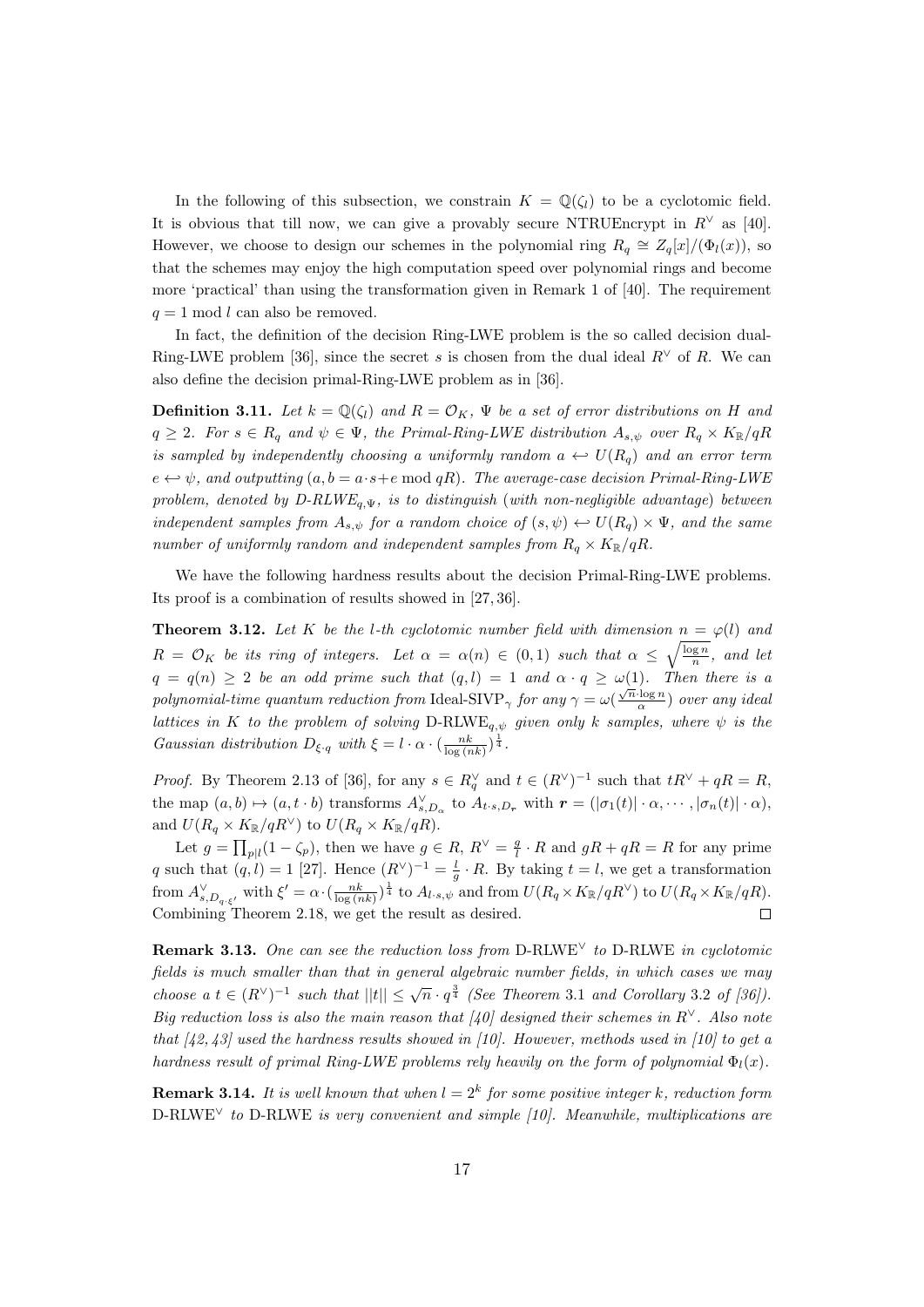very efficient due to NTT algorithms in these special fields. So, in applications, we usually choose powers-of-2 cyclotomic fields. Theorem 3.12 is simple but meaningful, which shows that reductions from D-RLWE<sup> $\lor$ </sup> to D-RLWE in general cyclotomic fields are also convenient and simple as cases in powers-of-2 cyclotomic fields.

We can modify the sample  $(a, b)$  of primal Ring-LWE distribution to the set  $R_q \times R_q$ . We discretize the error, by taking  $e \leftrightarrow [D_{q\xi}]_R$ . The decision version of primal Ring-LWE problem becomes to distinguish between the modified distribution of  $A_{s,\lfloor D_q\xi\rfloor_R}$  and the uniform samples from  $R_q \times R_q$ . Notice that by using the same method proposed in [27, 40], we can change the secret s to obey the error's distribution, i.e.  $s \leftarrow |D_{q\xi}|_R$ . At last, if we restrict  $a \in R_q^{\times}$ , the hardness of this problem does not decrease. We use symbol  $A_{s,D_{q\xi}}^{\times}$  to denote the distribution of  $(a, b)$  obtained by choosing  $a \leftrightarrow U(R_q^{\times}), s \leftrightarrow [D_{q\xi}]_R, e \leftrightarrow [D_{q\xi}]_R$  and setting  $b = a \cdot s + e \mod qR$ . We will use the symbol R-DLWE $_{q, D_{q\xi}}^{\times}$  to denote the problem of distinguishing the samples chosen from  $A_{s,D_{q\xi}}^{\times}$  and  $U(R_{q}^{\times} \times R_{q})$ .

We set the plain-text space to be  $\mathcal{P} = R/pR$ . Denote  $\chi = \lfloor D_{q\xi} \rfloor_R$  with  $\xi = l \cdot \alpha \cdot (\frac{nk}{\log(nk)})^{\frac{1}{4}}$ , where  $k = O(1)$  is some positive integer. We will use the powerful basis for element  $x \in R$ . The NTRUEncrpyt scheme, denoted by NTRUEncrypt $(n, q, p, \sigma)$ , is as follows.

**Key generation:** Use the algorithm describe in Subsection 4.1, return  $sk = f \in R_q^{\times}$  with  $f = 1 \text{ mod } pR$ , and  $pk = h = pg \cdot f^{-1} \in R_q^{\times}$ .

**Encryption:** Given a message  $m \in \mathcal{P}$ , sample  $s, e \leftrightarrow \chi$  and return  $c = hs + pe + m \in R_q$ .

**Decryption:** Given a cipher-text c and the secret key f, compute  $c_1 = f \cdot c$ . Then return  $m = (c_1 \mod qR) \mod pR$ .

One may have notice that if  $l$  is a prime power, then the computations of our NTRU-Encrypts are just the same as those in polynomial rings  $\mathbb{Z}_q[x]/(\Phi_l(x))$ , since in this cases, the powerful basis is the power basis. The analysis of decryption process and the security reduction are standard. So, we only state the results and put the proofs in Appendix B. For more details, one can also refer to [40].

**Theorem 3.15.** Let l be a positive integer,  $n = \varphi(l) \geq 5$ , and  $K = \mathbb{Q}(\zeta_l)$ . Let  $q \geq 8n$ be a positive prime of size poly(n) such that  $q \nmid \Delta_K$  and the prime ideal decomposition of  $qR$  in R is  $qR = \mathfrak{P}_1 \cdots \mathfrak{P}_{\mathfrak{g}}$  with  $\mathfrak{f} \cdot \mathfrak{g} = n$ . Assume that  $\alpha \in (0,1)$  satisfies  $\alpha q \geq \omega(1)$  and  $\alpha \leq \sqrt{\frac{\log n}{n}}$ . Let  $\xi = l \cdot \alpha \cdot (\frac{nk}{\log(nk)})^{\frac{1}{4}}$  with  $k = O(1)$ ,  $\varepsilon \in (0, \frac{1}{2})$  and  $p \in R_q^{\times}$ . Moreover, let  $\sigma \geq n^{\frac{3}{2}} \cdot \sqrt{\ln(8nq)} \cdot q^{\frac{1}{2} + (1 + \frac{1}{2})\varepsilon}$  and  $3\sqrt{n} \cdot \sigma \cdot (\sqrt{n \cdot \hat{l}} + \sqrt{n} \cdot q \cdot \xi) \cdot ||p||_{\infty}^2 < \frac{q}{2}$ . Then if there exists an IND-CPA attack against NTRUEncrypt $(n, q, p, \sigma)$  that runs in time  $poly(n)$ with advantage  $\frac{1}{poly(n)}$ , there exists a poly(n)-time algorithm solving  $\gamma$ -Ideal-SIVP on any ideal lattice of K with  $\gamma = \tilde{O}(\frac{\sqrt{n}}{\alpha})$  $\frac{\sqrt{n}}{\alpha}$ ). Moreover, the decryption algorithm succeeds to regain the correct message with probability  $1 - e^{-\Omega(n)}$  over the choice of the encryption randomness.

Remark 3.16. The hardness result of Ring-LWE problem we use is relative tight, while the error estimate is somewhat looser, since we consider the general l and use the simplest discretization to give a union bound. Different methods of error discretization may save the some factors on q and  $\gamma$  [39, 40, 42, 43]. However, even in the most special cases  $(l = 2^k)$ ,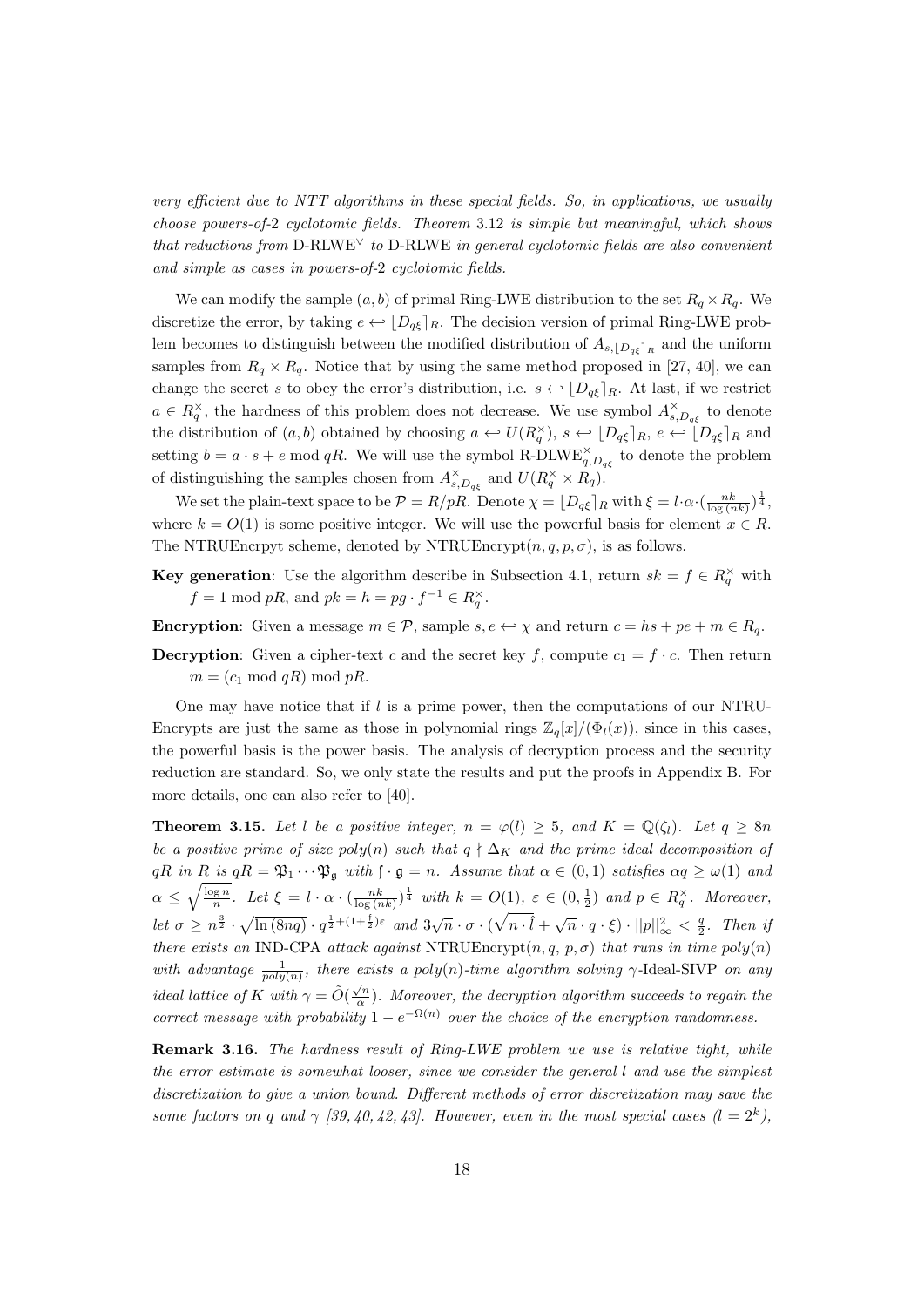the efficiency of provably secure variant of NTRUEncrypt may not be satisfactory [5, 39]. So we don't aim to analyze the errors by using complicated methods. Setting  $q = 1 \text{ mod } l$  and p to be a integer, we have  $q = [\tilde{O}(n^{6.5}), \tilde{O}(n^{7.5})]$  (due to the factor  $\frac{rad(l)}{l}$ ) and  $\gamma \leq \tilde{O}(n^8)$ .

# 4 A Useful Key Generation Algorithm

In this section, we shall introduce a useful key generation algorithm as in [39] and give a detailed analysis. In fact, this is a method about how to convert a secret key of NTRUEncrypt to a secret key of NTRUSign. This key generation algorithm is standard in the construction of many cryptographic primitives based on NTRU. For example, Collision Resistance Preimage Sampleable Functions and NTRU signatures [39], identity-based encryptions [11], identitybased signatures [41] and so on. We assume  $K/\mathbb{Q}$  is a Galois extension with K an algebraic field such that  $[K : \mathbb{Q}] = n$ , if we do not give some special assumptions.

#### 4.1 Useful Lemmata for Dedekind Zeta Function

In this subsection, we introduce some lemmata we need to analyze the key generation algorithm of CRPSF.

For any ideal  $I \in R$ , we assume that it has the prime ideal decomposition of the form  $(\mathfrak{P}_1 \cdots \mathfrak{P}_g)^\mathfrak{e}$  with  $\mathfrak{P}_i$  having norm  $N(\mathfrak{P}_i) = p^\mathfrak{f}$  for all  $i = 1, \dots, \mathfrak{g}$ . Here, one also have  $\mathfrak{e} \cdot \mathfrak{f} \cdot \mathfrak{g} = n$ . The Möbius function of *I* is defined as following:

$$
\mu(I) = \begin{cases} 1, & \text{if } I = R, \\ (-1)^{\mathfrak{g}}, & \text{if } I = \mathfrak{P}_1 \cdots \mathfrak{P}_{\mathfrak{g}}, \\ 0, & \text{otherwise.} \end{cases}
$$

The Dedekind zeta function of the ring R is defined by  $\zeta_K(s) = \sum_{I \subseteq R} \frac{1}{N^s(I)}$  for any complex number s, where I runs over all non-zero integral ideals of R. For  $\text{Re}(s) > 1$ , it is convergent and we have

$$
\zeta_K(s) = \sum_{I \subseteq R} N(I)^{-s} = \prod_{\mathfrak{P}} (1 - N(\mathfrak{P})^{-s})^{-1},
$$

where  $\mathfrak V$  runs over all prime ideals of R. Moreover,

$$
\zeta_K^{-1}(s) = \prod_{\mathfrak{P}} (1 - N(\mathfrak{P})^{-s}) = \sum_{I \subseteq R} \mu(I) \cdot N(I)^{-s}.
$$

Recall that, for any prime number  $p \in \mathbb{Z}$ , the ideal pR ramifies in K if and only if  $p|\Delta_K$ . For a fixed p with prime ideal decomposition of the form  $(\mathfrak{P}_1 \cdots \mathfrak{P}_p)^e$ , g is the number of different prime ideals that divides  $pR$ , it is also the number of distinct irreducible factors of  $\Phi(x)$  (the minimum polynomial of  $\alpha$  over  $\mathbb{Q}, K = \mathbb{Q}(\alpha)$ ) over  $\mathbb{Z}_p[x]$ . Therefore, we have  $\mathfrak{g} \leq \min(n, p)$ . Moreover,  $\mathfrak{e}, \mathfrak{f}, \mathfrak{g}$  depend only on p and K. When  $p \nmid \Delta_K$ , we have  $\mathfrak{e} = 1$ ,  $\mathfrak{g} = \frac{n}{\mathfrak{f}}.$ 

The following lemma shows an estimate of  $\zeta_K(s)$ . In order to prove this lemma, we need some results about the sum  $\sum_{p\leq x} \frac{1}{p}$  for  $x \geq 2$  and prime p. In [31], an accurate estimation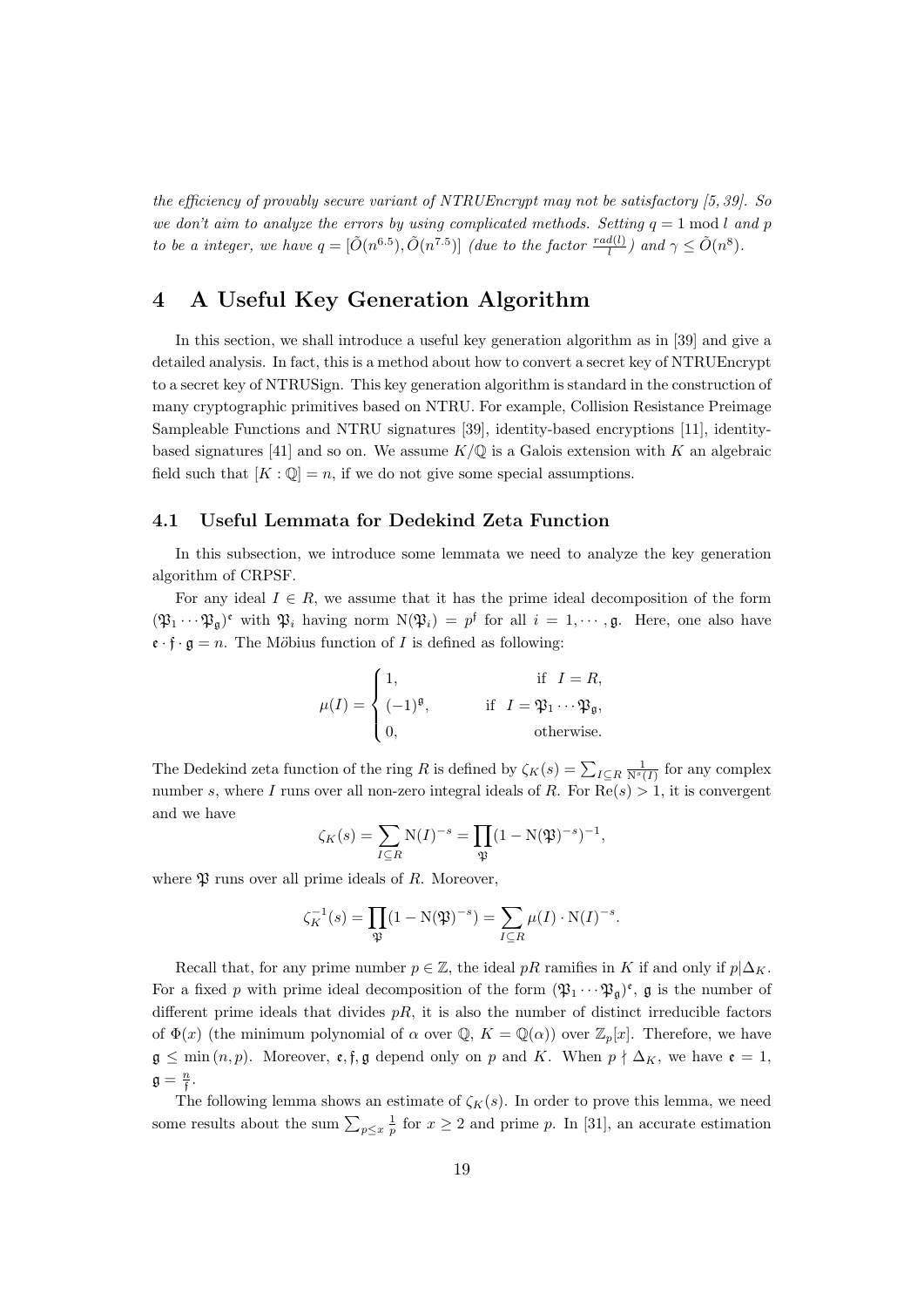is given, which states that for  $x \geq 2$ , one has

$$
\sum_{p \le x} \frac{1}{p} = \ln \ln x + A + r(x).
$$

Here,  $|r(x)| < 2(5 \ln 2 + 3) \cdot (\ln x)^{-1}$  and  $A = \gamma + \sum_{p} {\ln (1 - \frac{1}{p}) + \frac{1}{p}} = 0.26149721 \cdots$  with  $\gamma$  the Euler constant.

**Lemma 4.1.** Let  $[K : \mathbb{Q}] = n \ge 200$  with  $|\Delta_K| = p_1^{\alpha_1} \cdots p_t^{\alpha_t}$ , assume  $\mathfrak{L}(s) = \prod_{i=1}^t (1-s_i)^{-1}$  $p_i^{\frac{-sn}{\epsilon_i \cdot s_i}}$ )  $\neg s$  for  $s > 1$ . Then we have  $\zeta_K(1+\varepsilon) \leq \mathfrak{L}(1+\varepsilon) \cdot e^{\frac{2}{\varepsilon(1-\varepsilon)} \cdot n^{1-\varepsilon}}$ , for any  $\varepsilon \in (0,1)$ , and  $\zeta_K(2) \leq \mathfrak{L}(2) \cdot e^{6.1}.$ 

Proof. Notice that  $\prod_{p|\Delta_K} \prod_{\mathfrak{P} |p} (1-\mathrm{N}(\mathfrak{P})^{-s})^{-1} = \prod_{i=1}^t (1-p_i^{\frac{-sn}{\epsilon_i+q_i}})^{-\mathfrak{g}_i} = \mathfrak{L}(s)$ . By the definition of Dedekind Zeta function, we have

$$
\zeta_K(s) = \prod_{\mathfrak{P}} (1 - \frac{1}{\mathrm{N}(\mathfrak{P})^s})^{-1} = \prod_p \prod_{\mathfrak{P} \mid p} (1 - \frac{1}{\mathrm{N}(\mathfrak{P})^s})^{-1} = \mathfrak{L}(s) \cdot \prod_{p \nmid \Delta_K} \prod_{\mathfrak{P} \mid p} (1 - \frac{1}{\mathrm{N}(\mathfrak{P})^s})^{-1}.
$$

For any prime  $p \nmid \Delta_K$  and  $s > 1$ , we have

$$
\prod_{\mathfrak{P} | p} (1 - \frac{1}{N(\mathfrak{P})^s})^{-1} = (1 - p^{-\frac{ns}{\mathfrak{g}}})^{-\mathfrak{g}} \le (1 - p^{-\frac{ns}{\min(n, p)}})^{-\min(n, p)}.
$$

Hence, we get

$$
\zeta_K(s) \leq \mathfrak{L}(s) \cdot \prod_{p \leq n, p \nmid \Delta_K} (1 - p^{-\frac{ns}{p}})^{-p} \cdot \prod_{p > n, p \nmid \Delta_K} (1 - p^{-s})^{-n}.
$$

We first deal with the case  $s = 2$ , where we have

$$
\zeta_K(2) \leq \mathfrak{L}(2) \cdot \prod_{p \leq n, p \nmid \Delta_K} (1 - p^{-\frac{2n}{p}})^{-p} \cdot \prod_{p > n, p \nmid \Delta_K} (1 - p^{-2})^{-n}.
$$

By using the inequality  $\ln(1-x) \ge -x - x^2$  for  $x \in [0, \frac{1}{2}]$ , we get

$$
\zeta_{K}(2) \leq \mathfrak{L}(2) \cdot \prod_{p \leq n, p \nmid \Delta_{K}} (1 - p^{-\frac{2n}{p}})^{-p} \cdot \prod_{p > n, p \nmid \Delta_{K}} (1 - p^{-2})^{-n}
$$
  
\n
$$
= \mathfrak{L}(2) \cdot \exp(-p \sum_{p \nmid \Delta_{K}, 2 \leq p \leq \frac{n}{2}} \ln(1 - p^{-4}) - p \sum_{p \nmid \Delta_{K}, \frac{n}{2} < p \leq n} \ln(1 - p^{-2})
$$
  
\n
$$
-n \sum_{p \nmid \Delta_{K}, p > n} \ln(1 - p^{-2})
$$
  
\n
$$
\leq \mathfrak{L}(2) \cdot \exp(\sum_{p \nmid \Delta_{K}, 2 \leq p \leq \frac{n}{2}} (p^{-3} + p^{-7}) + \sum_{p \nmid \Delta_{K}, \frac{n}{2} < p \leq n} (p^{-1} + p^{-3})
$$
  
\n
$$
+ n \sum_{p \nmid \Delta_{K}, p > n} (p^{-2} + p^{-4})).
$$

We now estimate these sums separately. One can easily check that  $\sum_{p \nmid \Delta_K, p > n} p^{-4} \leq$  $\int_n^{\infty} x^{-4} dx = \frac{1}{3n^3}, \sum_{p \nmid \Delta_K, p > n} p^{-2} \le \int_n^{\infty} x^{-2} dx = \frac{1}{n}, \sum_{p \nmid \Delta_K, 2 \le p \le \frac{n}{2}} p^{-7} \le \int_1^{\frac{n}{2}} x^{-7} dx \le \frac{1}{6}$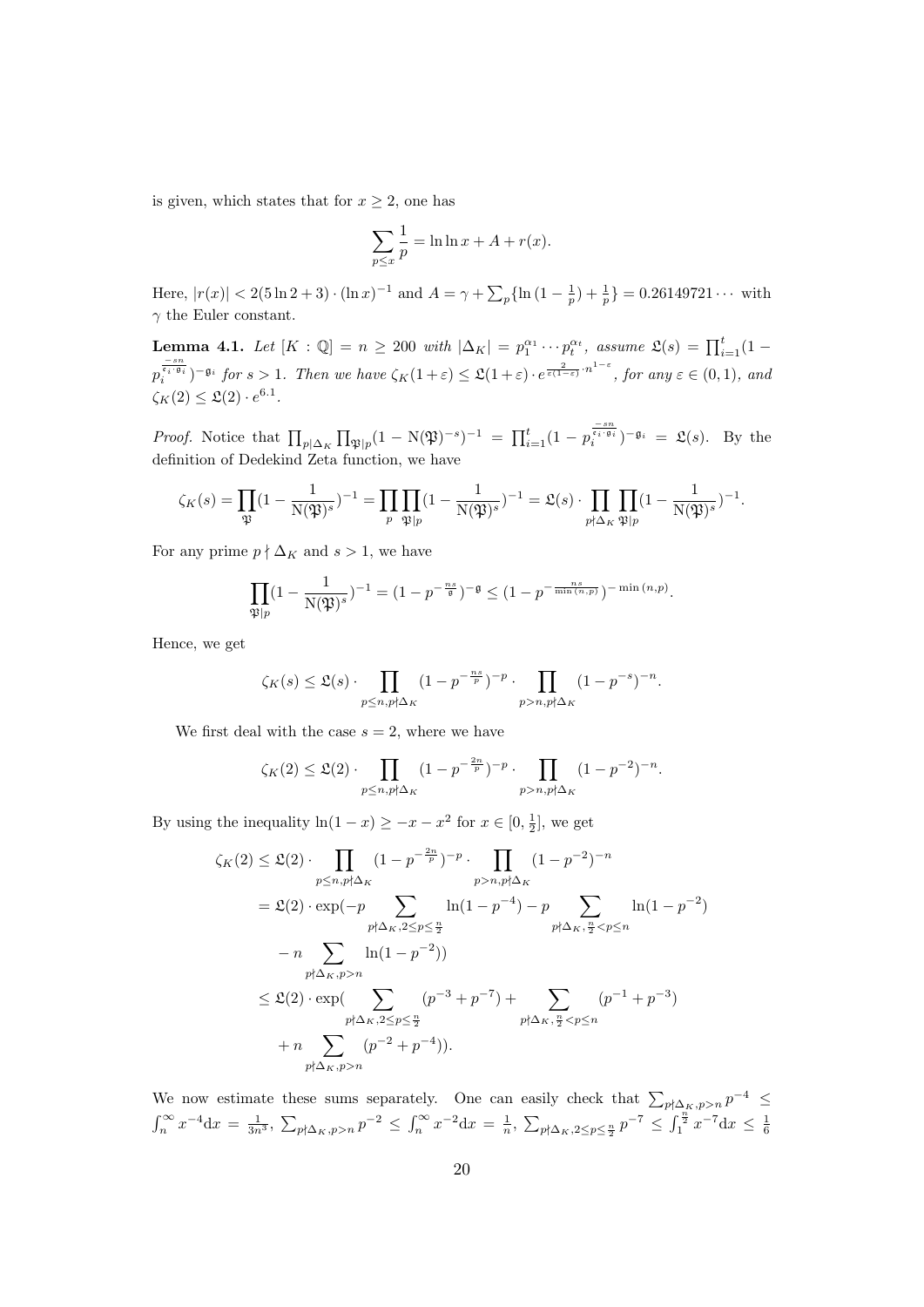and  $\sum_{p \nmid \Delta_K, p \leq n} p^{-3} \leq \int_1^n x^{-3} dx \leq \frac{1}{2}$ . To estimate the sum  $\sum_{p \nmid \Delta_K, \frac{n}{2} < p \leq n} \frac{1}{p}$ , we have

$$
\sum_{p \nmid \Delta_K, \frac{n}{2} < p \le n} \frac{1}{p} \le \sum_{\frac{n}{2} < p \le n} \frac{1}{p} = \sum_{p \le n} \frac{1}{p} - \sum_{p \le \frac{n}{2}} \frac{1}{p}
$$
\n
$$
= \ln \ln n - \ln \ln \frac{n}{2} + r(n) - r(\frac{n}{2})
$$
\n
$$
= \ln \left(1 + \frac{\ln 2}{\ln n - \ln 2}\right) + r(n) - r(\frac{n}{2}) < 5.4,
$$

where we have used the facts that  $\ln(1+\frac{\ln 2}{\ln n-\ln 2})$  < 0.15 and  $|r(n)-r(\frac{n}{2})|$  < 2(5ln 2 +  $3\left(\frac{1}{\ln n} + \frac{1}{\ln n - \ln 2}\right)$  < 5.25 for  $n \ge 200$ . Hence, we get  $\zeta_K(2) \le \mathfrak{L}(2) \cdot e^{6.1}$ .

Now we consider the case  $s = 1 + \varepsilon$  for  $\varepsilon \in (0, 1)$ . Similarly, we have

$$
\zeta_K(1+\varepsilon) \leq \mathfrak{L}(1+\varepsilon) \cdot \prod_{\substack{p \nmid \Delta_K, 2 \leq p \leq n}} (1-p^{-\frac{(1+\varepsilon)n}{p}})^{-p} \cdot \prod_{\substack{p > n, p \nmid \Delta_K \\ p > n, p \nmid \Delta_K}} (1-p^{-(1+\varepsilon)})^{-n}
$$

$$
\leq \mathfrak{L}(1+\varepsilon) \cdot \exp\left(\sum_{\substack{p \nmid \Delta_K, 2 \leq p \leq n}} (p^{1-\frac{(1+\varepsilon)n}{p}} + p^{1-\frac{2(1+\varepsilon)n}{p}})\right)
$$

$$
+ n \cdot \sum_{\substack{p > n, p \nmid \Delta_K}} (p^{-(1+\varepsilon)} + p^{-2(1+\varepsilon)})).
$$

We can estimate these sums by using similar method, i.e.  $\sum_{p \nmid \Delta_K, 2 \leq p \leq n} (p^{1 - \frac{(1+\varepsilon)n}{p}} + p^{1 - \frac{2(1+\varepsilon)n}{p}}) \leq$  $2\int_2^n x^{-\varepsilon} dx \leq \frac{2}{1-\varepsilon} n^{1-\varepsilon}$  and  $n \cdot \sum_{p>n, p \nmid \Delta_K} (p^{-(1+\varepsilon)} + p^{-2(1+\varepsilon)}) \leq 2n \cdot \int_n^{\infty} x^{-1-\varepsilon} dx \leq \frac{2}{\varepsilon} n^{1-\varepsilon}$ . This gives the claimed bound on  $\zeta_K(1+\varepsilon)$ .

**Remark 4.2.** We can relax the condition of n to  $n \geq 3$ . In this situation, we have  $\sum_{p \nmid \Delta_K, \frac{n}{2} < p \leq n \frac{1}{p}} < 45 \text{ and } \zeta_K(2) \leq \mathfrak{L}(2) \cdot e^{47}$ . In the cases  $n = 256, n = 512 \text{ and } n = 1024$ , we have  $\zeta_K(2) \leq \mathfrak{L}(2) \cdot e^{5.81}$ ,  $\zeta_K(2) \leq \mathfrak{L}(2) \cdot e^{5.2}$  and  $\zeta_K(2) \leq \mathfrak{L}(2) \cdot e^{4.8}$ .

**Remark 4.3.** The value of  $\mathfrak{L}(2)$  depends on the field discriminant  $\Delta_K$ . A trivial bound for  $\mathfrak{L}(s)$  is  $\left(\frac{|\Delta_K|}{\varphi(|\Delta_K|)}\right)$  $\frac{|\Delta_K|}{\varphi(|\Delta_K|)}$ <sup>n</sup>. In the case of cyclotomic field  $K = \mathbb{Q}(\zeta_l)$ , the bound of  $\mathfrak{L}(s)$  is  $(\frac{l}{\varphi(l)})^{\varphi(l)} \approx (\log \log l)^l$  for sufficient large l. This upper bound is pretty bad, but it is enough for us to deduce Lemma 4.6. In our application, we hope there is an absolute upper bound for  $\mathfrak{L}(2)$ . In fact, in the case of cyclotomic fields, we can give an absolute upper bound for  $\mathfrak{L}(2)$ . Concrete estimates can be found in Appendix C.

Next, we shall give an upper bound of the number of integral ideals whose norms are no more than N.

**Lemma 4.4.** Let  $N \geq 1$ ,  $\varepsilon \in (0,1)$  and  $\mathfrak{L}(s)$  defined as in Lemma 4.1. The number  $H(N)$ of ideals  $I \subseteq R$  satisfying  $N(I) \leq N$  is bounded as  $H(N) \leq \mathfrak{L}(1+\varepsilon) \cdot e^{\frac{2}{\varepsilon(1-\varepsilon)} \cdot n^{1-\varepsilon}} \cdot N^{1+\varepsilon}$ .

*Proof.* For  $k \geq 1$ , let  $M(k)$  denote the number of ideals of R of norm exactly k. Then for s > 1, we have  $\zeta_K(s) = \sum_{I \subseteq R} N(I)^{-s} = \sum_{k \ge 1} M(k) k^{-s} \ge \sum_{k \le N} M(k) k^{-s}$ . By noticing that  $\sum_{k\leq N} M(k)k^{-s} \geq \sum_{k\leq N} M(k)N^{-s} = H(N)N^{-s}$ , we obtain that  $H(N) \leq \zeta_K(s) \cdot N^s$ . By Lemma 4.1, we get the result we need.  $\Box$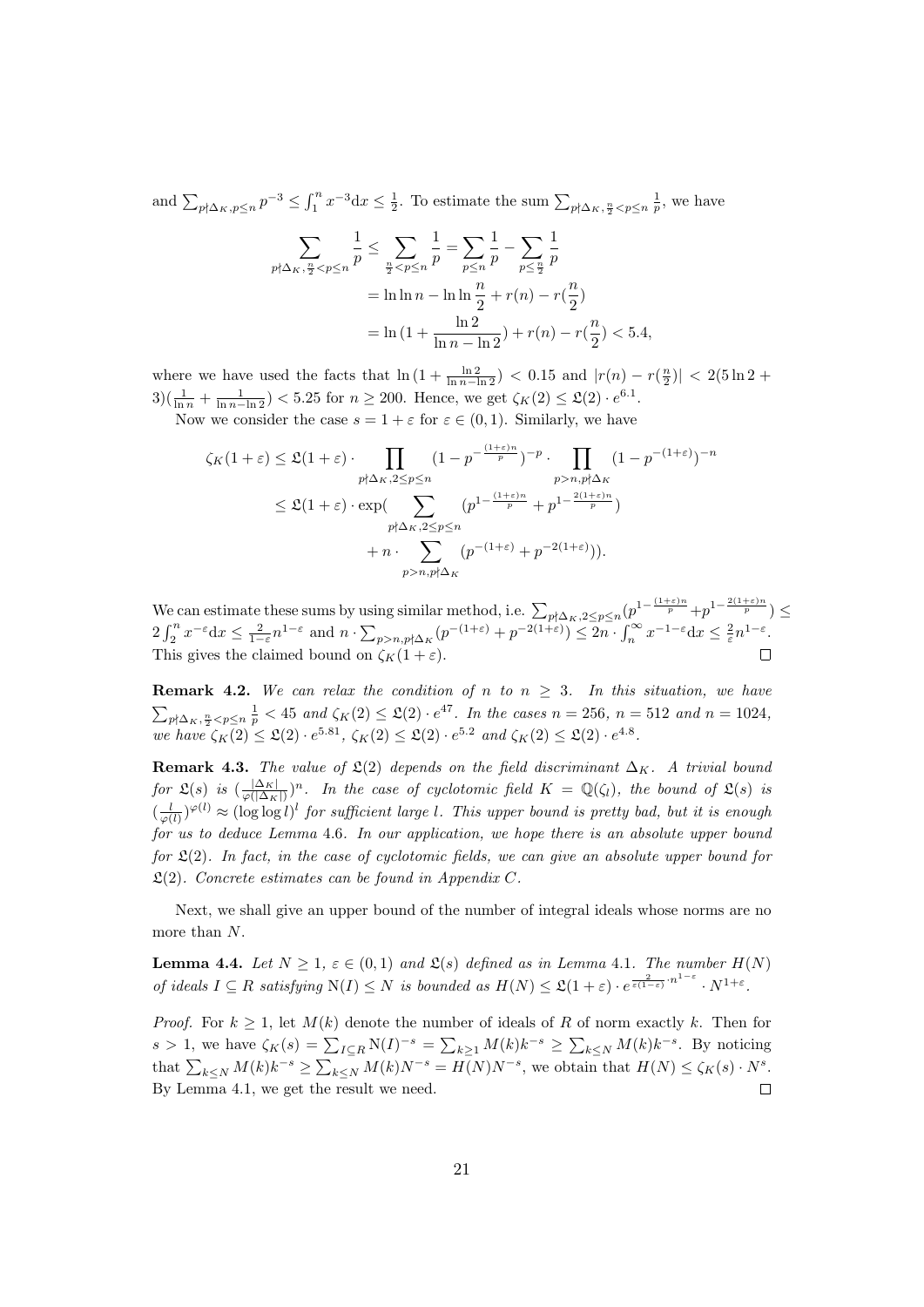We want to bound the probability that two elements  $f$  and  $g$  of  $R$  chosen from some discrete Gaussian distributions are co-prime, i.e.  $(f, q) = R$ . The argument follows the strategy of [39], which is an adapted version of [37]. The following lemma states a fact proved in the proof of Lemma 2.9 and Lemma 4.4 of [28].

**Lemma 4.5.** For any full-rank lattice  $\Lambda \subseteq H$ ,  $c \in H$ ,  $\delta \in (0,1)$  and  $\sigma \geq \eta_{\delta}(\Lambda)$ , we have  $\rho_{\sigma,\mathbf{c}}(\Lambda) = \frac{\sigma^n}{\det(\Lambda)}(1+\varepsilon)$  with  $|\varepsilon| \leq \delta$ . As a consequence, we have  $\frac{\rho_{\sigma,\mathbf{c}}(\Lambda)}{\rho_{\sigma}(\Lambda)} \in \left[\frac{1-\delta}{1+\delta},1\right]$ .

**Lemma 4.6.** Assume that K is a cyclotomic field with  $R = \mathcal{O}_K$ ,  $\sigma \geq 64n^{5.7} \log n$ . Then we have

$$
\Pr_{f,g \leftarrow D_{R,\sigma}}[(f,g) \neq R] \le 1 - \frac{1}{\zeta_K(2)} + 2^{-n}
$$

for  $n \geq 500$ .

*Proof.* For  $f, g \leftarrow D_{R,\sigma}$ , we have

$$
\Pr[(f,g) \neq R] \leq \Pr[(f,g) \neq R \text{ and } ||f||, ||g|| \neq 0] + \Pr[||f|| = 0 \text{ or } ||g|| = 0].
$$

By Lemma 4.5, for any  $\sigma \geq \eta_{\delta}(R)$  with some  $\delta \in (0, \frac{1}{2})$ , we have that  $\rho_{\sigma}(R) = \frac{\sigma^n}{\sqrt{|\Delta_K|}} \cdot (1+\varepsilon)$ with  $|\varepsilon| \leq \delta$ . Taking  $\delta = 2^{-2n}$ , we have  $D_{R,\sigma}(0) = \frac{1}{\rho_{\sigma}(R)} \in [$  $\sqrt{|\Delta_K|}$  $\frac{\sqrt{|\Delta K|}}{\sigma^n(1+2^{-2n})},$  $\sqrt{|\Delta_K|}$  $\frac{\sqrt{|\Delta K|}}{\sigma^n(1-2^{-2n})}$ , since  $\sigma \geq \eta_{2^{-2n}}(R)$ . Therefore,

 $Pr[(f,g) \neq R] \leq Pr[(f,g) \neq R \text{ and } ||f||, ||g|| \neq 0] + 2^{-3n \log n}.$ 

Let A denote the event  $\{||f|| \neq 0, ||g|| \neq 0 \text{ and } (f,g) \neq R\}$  and B denote the event that occurs with probability

$$
p = D_{R^2, \sigma}^T(R^2 \setminus \bigcup_{\text{prime } I \subseteq R} I \times I),
$$

where  $D_{R,\sigma}^T(J) = D_{R,\sigma}(J) - D_{R,\sigma}(0)$  for any  $J \subseteq K$ , and the distribution  $D_{R^2,\sigma}$  denote the pair  $(f, g) \in R^2$ , where f and g are sampled from  $D_{R,\sigma}$  independently. Notice that  $(f, g) \neq R$ implies that there is a prime ideal I of R such that  $fR \subseteq I$  and  $gR \subseteq I$ , since R is a Dedekind domain. By using the inclusion-exclusion principle, we have  $Pr[(f, g) \neq R$  and  $||f||, ||g|| \neq$  $[0] \leq 1 - p$  and  $p = \sum_{I \subseteq R} \mu(I) \cdot D_{R,\sigma}^T (I \times I)$ .

Therefore, we have

$$
|p - \zeta_K(2)^{-1}| = |\sum_{I \subseteq R} \mu(I) \cdot D_{R,\sigma}^T(I)^2 - \sum_{I \subseteq R} \mu(I) \cdot \frac{1}{N(I)^2}|
$$
  
\n
$$
\leq \sum_{I \subseteq R} |D_{R,\sigma}^T(I)^2 - \frac{1}{N(I)^2}|
$$
  
\n
$$
= \sum_{I \subseteq R} |(D_{R,\sigma}(I) - D_{R,\sigma}(0))^2 - \frac{1}{N(I)^2}|.
$$

Recall that for any ideal  $I, \lambda_n(I) = \lambda_1(I) \leq n \cdot N^{\frac{1}{n}}(I)$ . By Lemma 2.6, we have  $\eta_\delta(I) \leq$  $n \cdot \sqrt{\frac{\ln\left(2n(1+\frac{1}{\delta})\right)}{\pi}}$  $\frac{(1+\frac{1}{\delta})}{\pi} \cdot N^{\frac{1}{n}}(I) := B_{\delta} \cdot N^{\frac{1}{n}}(I)$ . We split the above sum into three parts, depending on the magnitude of N(I). We shall take  $\delta = 2^{-2n}$ .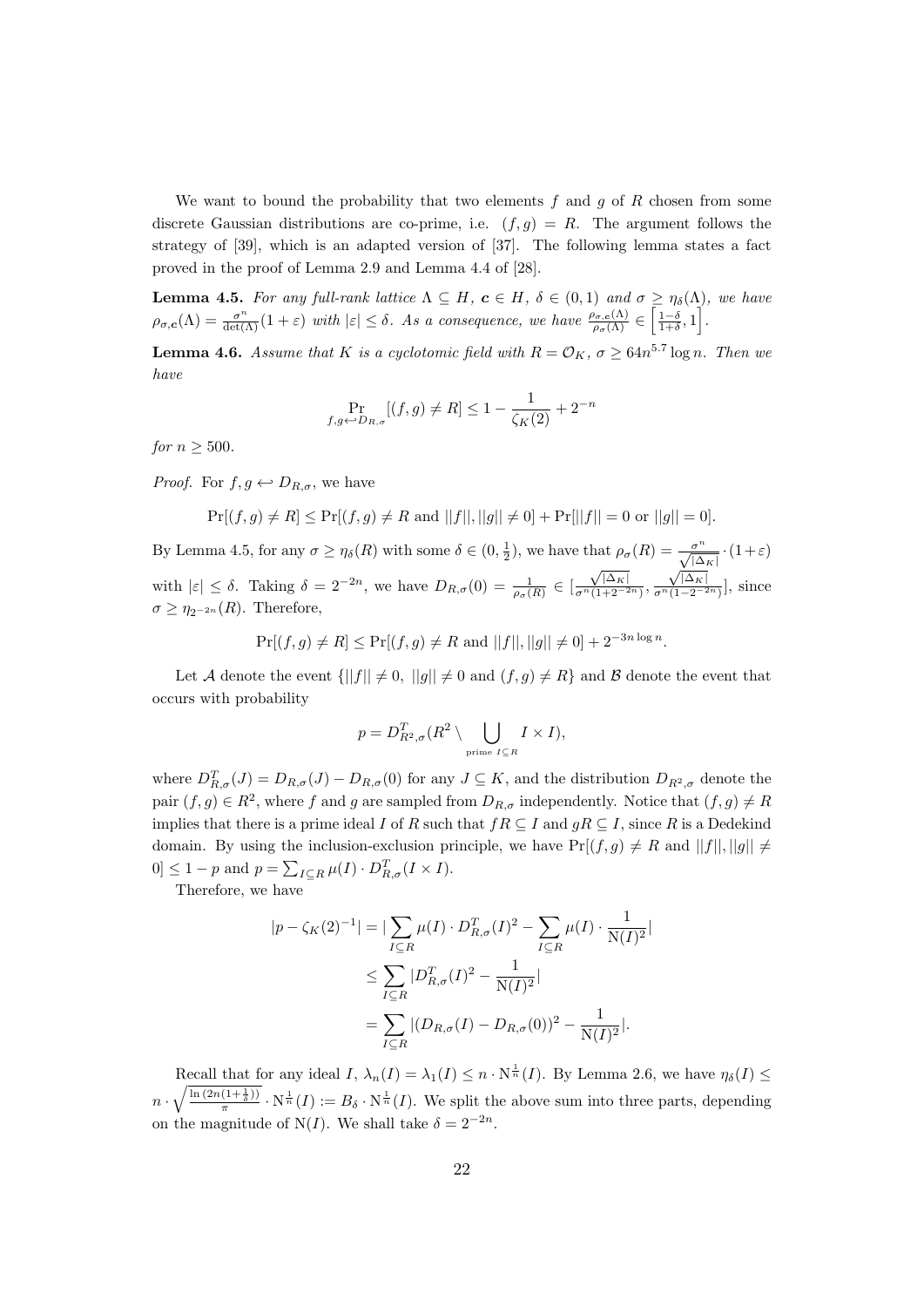**Case 1:** Assume  $\sigma \geq B_\delta \cdot N^{\frac{1}{n}}(I)$ , this is equivalent to  $N(I) \leq (\frac{\sigma}{B_s})^n := C_1$ . Then Lemma **EXECUTE:** ASSUME  $\sigma \geq B_0$  AV (1), this is equivalent to  $N(1) \geq (B_\delta)$ .  $\rightarrow \infty$  1. Then<br>4.5 implies that  $D_{R,\sigma}(I) = \frac{1}{N(I)} \cdot \frac{1+\epsilon_1}{1+\epsilon_2}$  for  $|\epsilon_1|, |\epsilon_2| \leq 2^{-2n}$ . This is equivalent to say

$$
\frac{1}{N^2(I)} \cdot \left(\frac{1 - 2^{-2n}}{1 + 2^{-2n}}\right)^2 \le D_{R,\sigma}^2(I) \le \frac{1}{N^2(I)} \cdot \left(\frac{1 + 2^{-2n}}{1 - 2^{-2n}}\right)^2.
$$

This, together with  $D_{R,\sigma}(0) \in [$  $\sqrt{|\Delta_K|}$  $\frac{\sqrt{|\Delta K|}}{\sigma^n(1+2^{-2n})},$  $\sqrt{|\Delta_K|}$  $\frac{\sqrt{|\Delta K|}}{\sigma^n(1-2^{-2n})}$ , means that

$$
\left| (D_{R,\sigma}(I) - D_{R,\sigma}(0))^2 - \frac{1}{N^2(I)} \right| \le |D_{R,\sigma}^2(I) - \frac{1}{N^2(I)}| + 2 \cdot D_{R,\sigma}(I) \cdot D_{R,\sigma}(0) + D_{R,\sigma}^2(0)
$$
  

$$
\le \frac{1}{N^2(I)} \cdot \frac{2^{3-2n}}{1-2^{-2n}} + \frac{2\sqrt{|\Delta_K|}}{N(I) \cdot \sigma^n} \cdot \frac{1+2^{-2n}}{(1-2^{-2n})^2}
$$
  

$$
+ \frac{|\Delta_K|}{\sigma^{2n}} \cdot \frac{1}{(1-2^{-2n})^2}.
$$

Note that  $\sigma^n \ge N(I) \cdot B_{2^{-2n}}^n \ge N(I) \cdot (n\sqrt{\frac{n}{4}})^n$ , we have

$$
\frac{1}{\mathrm{N}^2(I)} \cdot \frac{2^{3-2n}}{1-2^{-2n}} + \frac{2\sqrt{|\Delta_K|}}{\mathrm{N}(I) \cdot \sigma^n} \cdot \frac{1+2^{-2n}}{(1-2^{-2n})^2} \le \frac{2^{-2n+5}}{\mathrm{N}^2(I)}
$$

for  $n \geq 16$ . Therefore,

$$
\sum_{\substack{I \subseteq R \\ N(I) \le C_1}} |(D_{R,\sigma}^T(I))^2 - \frac{1}{N^2(I)}| \le \sum_{\substack{I \subseteq R \\ N(I) \le C_1}} \left(\frac{2^{-2n+5}}{N^2(I)} + \frac{|\Delta_K|}{\sigma^{2n}} \cdot \frac{1}{(1 - 2^{-2n})^2}\right) \le 2^{-2n+5} \cdot \zeta_K(2) + H(C_1) \cdot \frac{|\Delta_K|}{\sigma^{2n}} \cdot \frac{1}{(1 - 2^{-2n})^2}
$$

.

Note that for cyclotomic field K, there is an absolute upper bound of  $\mathfrak{L}(2)$  (See Appendix C). Similarly, we can also get an absolute upper bound of  $\mathfrak{L}(1,1)$ . Together with Lemma 4.1, we have  $\mathfrak{L}(1.1), \zeta_K(2) \leq 2^{12}$ . Then, by taking  $\varepsilon = 0.1$  in Lemma 4.4, we have  $\sum_{N(I) \leq C_1} |(D_{R,\sigma}^T(I))^2 - \frac{1}{N^2(I)}| \leq 2^{-2n+18}$  for  $n \geq 500$ .

**Case 2:** Assume  $N(I) \geq (\sigma \sqrt{n})^n := C_2$ . Notice that  $\lambda_1(I) \geq \sqrt{n} \cdot N^{\frac{1}{n}}(I)$  for any fractional √ ideal I, then  $\rho_{\sigma}(I\setminus\{0\}) = \rho_{\sigma}(I\setminus\sqrt{n} \cdot N^{\frac{1}{n}}(I)B_n)$ . Hence Lemma 2.9 implies that

$$
D_{I,\sigma}(I\setminus\{0\})=\frac{\rho_{\sigma}(I\setminus\{0\})}{\rho_{\sigma}(I)}\leq \big(\frac{N^{\frac{1}{n}}(I)}{\sigma}\cdot\sqrt{2\pi e}\cdot e^{-\pi\frac{N^{\frac{2}{n}}(I)}{\sigma^2}}\big)^n.
$$

Therefore, we get  $D_{R,\sigma}^T(I) = \frac{\rho_{\sigma}(I\setminus\{0\})}{\rho_{\sigma}(R)} = \frac{\rho_{\sigma}(I\setminus\{0\})}{\rho_{\sigma}(I)}$  $\frac{(I\setminus\{0\})}{\rho_{\sigma}(I)}\cdot\frac{\rho_{\sigma}(I)}{\rho_{\sigma}(R)}\leq \big(\frac{\mathrm{N}^{\frac{1}{n}}(I)}{\sigma}$  $\frac{\frac{i(I)}{\sigma}$ . √  $\sqrt{2\pi e} \cdot e^{-\pi \frac{\mathcal{N}^{\frac{2}{n}}(I)}{\sigma^2}}$ <sup>n</sup>. One can check that the condition  $N(I) \geq (\sigma \sqrt{n})^n$  insures  $\left(\frac{N^{\frac{1}{n}}(I)}{\sigma}\right)$  $\frac{\frac{1}{\sigma}(I)}{\sigma}$ . √  $\sqrt{2\pi e} \cdot e^{-\pi \frac{\mathcal{N}^{\frac{2}{n}}(I)}{\sigma^2}}$ <sup>n</sup>  $\leq \frac{\sqrt{2}}{\mathcal{N}(I)}$  for 2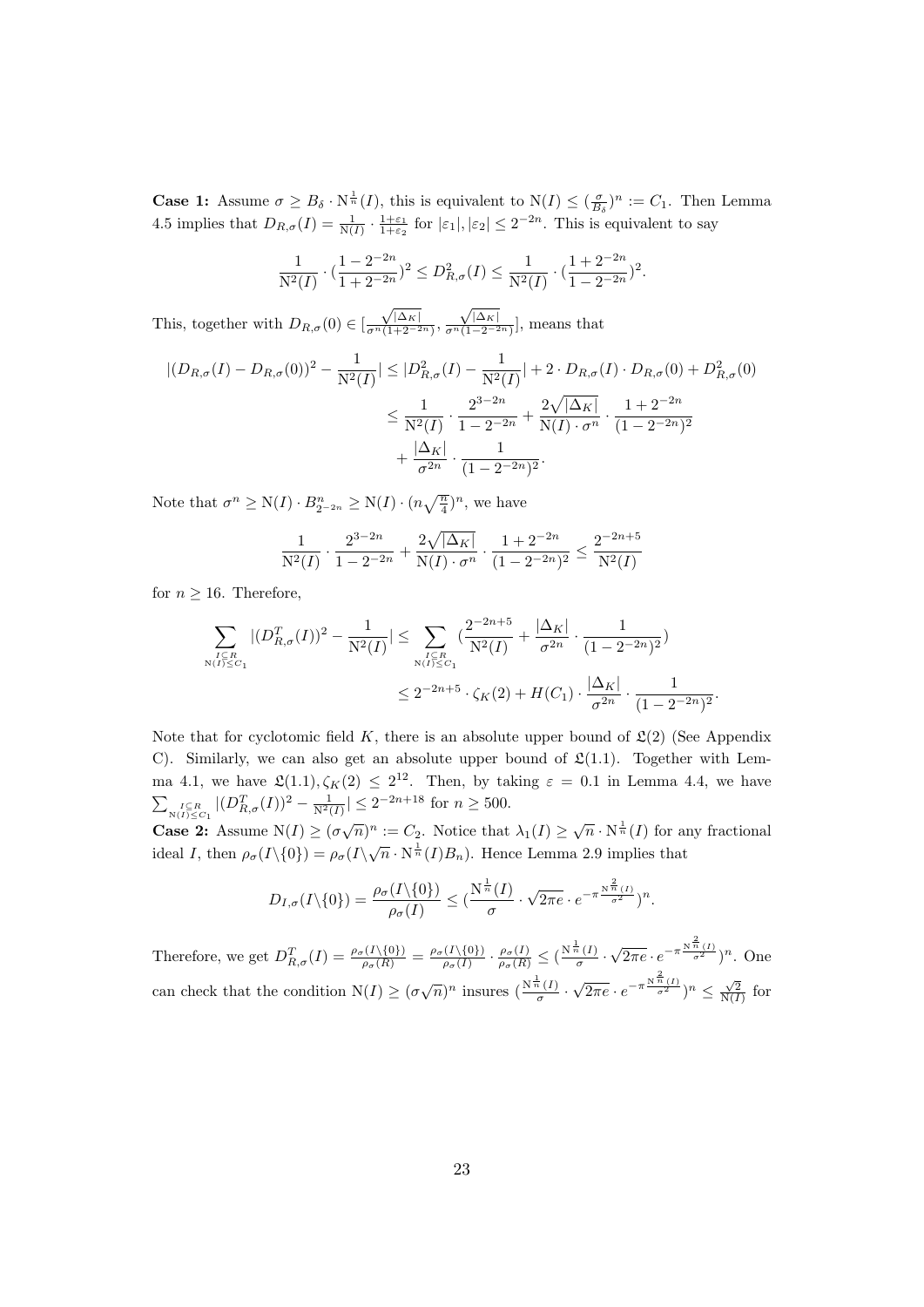$n \geq 500$ . Overall, we have

$$
\sum_{I \subseteq R \atop N(I) \geq C_2} |(D_{R,\sigma}^T(I))^2 - \frac{1}{N^2(I)}| \leq \sum_{I \subseteq R \atop N(I) \geq C_2} \frac{1}{N^2(I)} \n\leq \sum_{k > [C_2]} \frac{H(k) - H(k-1)}{k^2} \n= \sum_{k > [C_2]} \frac{H(k)}{k^2} - \sum_{k \geq [C_2]} \frac{H(k)}{(k+1)^2} \n\leq \sum_{k > [C_2]} H(k) (\frac{1}{k^2} - \frac{1}{(k+1)^2}).
$$

We use Lemma 4.4 by taking  $\varepsilon = 0.1$  and have  $H(k) \leq \mathfrak{L}(1.1) \cdot e^{\frac{200}{9} \cdot n^{0.9}} \cdot k^{1.1} \leq \mathfrak{L}(1.1) \cdot 2^{17.3n}$ .  $k^{1.1}$  for  $n \geq 500$ . Therefore, we get

$$
\sum_{\substack{I \subseteq R \\ N(I) \ge C_2}} |(D_{R,\sigma}^T(I))^2 - \frac{1}{N^2(I)}| \le \mathfrak{L}(1.1) \cdot 2^{17.3n} \sum_{k \ge C_2} \frac{2k+1}{k^{0.9}(k+1)^2}
$$

.

Since  $\frac{2k+1}{k^{0.9}(k+1)^2} \leq \frac{2}{k^{1.9}}$ , we have  $\sum_{k \geq C_2} \frac{2k+1}{k^{0.9}(k+1)^2} \leq \frac{20}{9} C_2^{-0.9}$ . Overall, we deduce that

$$
\sum_{\substack{I \subseteq R \\ N(I) \ge C_2}} |(D_{R,\sigma}^T(I))^2 - \frac{1}{N^2(I)}| \le \frac{20}{9} \mathfrak{L}(1.1) \cdot 2^{17.3n} \cdot \frac{1}{(\sigma \sqrt{n})^{0.9n}} \le 2^{-10n},
$$

for  $n \geq 500$ .

**Case 3:** Assume now  $(\frac{\sigma}{B_\delta})^n < N(I) < (\sigma\sqrt{n})^n$ . Let  $k = \lceil \frac{N(I)^{\frac{1}{n}}}{\sigma/B_\delta} \rceil \geq 1$ , then we have  $I \subseteq \frac{1}{k}I$ ,  $D_{R,\sigma}^T(I) \leq D_{R,\sigma}^T(\frac{1}{k}I \cap R)$  and  $\eta_\delta(\frac{1}{k}I) = \frac{1}{k}\eta_\delta(I) \leq \sigma$ . Hence, we get

$$
D_{R,\sigma}^T(I) \le D_{R,\sigma}^T(\frac{1}{k}I \cap R) \le D_{R,\sigma}(\frac{1}{k}I)
$$
  
= 
$$
\frac{\rho_{\sigma}(\frac{1}{k}I)}{\rho_{\sigma}(R)} \le \frac{k^n}{N(I)} \cdot \frac{1 + 2^{-2n}}{1 - 2^{-2n}}
$$

by Lemma 4.5. Notice that  $\frac{B_{\delta}}{\sigma} \cdot N(I)^{\frac{1}{n}} \leq k \leq \frac{2B_{\delta}}{\sigma} \cdot N(I)^{\frac{1}{n}}$ , we deduce that

$$
-(\frac{B_{\delta}}{\sigma})^{2n} \le D_{R,\sigma}^T(I)^2 - \frac{1}{N(I)^2} \le (\frac{2B_{\delta}}{\sigma})^{2n} \cdot (\frac{1+2^{-2n}}{1-2^{-2n}})^2 - \frac{1}{N(I)^2}.
$$

Therefore, we get  $|D_{R,\sigma}^T(I)^2 - \frac{1}{N(I)^2}| \leq (\frac{2B_\delta}{\sigma})^{2n} \cdot (\frac{1+2^{-2n}}{1-2^{-2n}})^2$ . Overall, we have

$$
\sum_{C_1 < N(I) < C_2} |D_{R,\sigma}^T(I)^2 - \frac{1}{N(I)^2}| \le \sum_{C_1 < N(I) < C_2} \left(\frac{2B_\delta}{\sigma}\right)^{2n} \cdot \left(\frac{1+2^{-2n}}{1-2^{-2n}}\right)^2
$$
\n
$$
\le H\left((\sigma\sqrt{n})^n\right) \cdot \left(\frac{2B_\delta}{\sigma}\right)^{2n} \cdot \left(\frac{1+2^{-2n}}{1-2^{-2n}}\right)^2.
$$

We still take  $\varepsilon = 0.1$  in Lemma 4.4 and get

$$
\sum_{C_1 < N(I) < C_2} |D_{R,\sigma}^T(I)^2 - \frac{1}{N(I)^2}| \le \mathfrak{L}(1.1) \cdot 2^{17.3n} \cdot (\sigma \sqrt{n})^{1.1n} \cdot \left(\frac{2B_\delta}{\sigma}\right)^{2n} \cdot \left(\frac{1+2^{-2n}}{1-2^{-2n}}\right)^2. \tag{3}
$$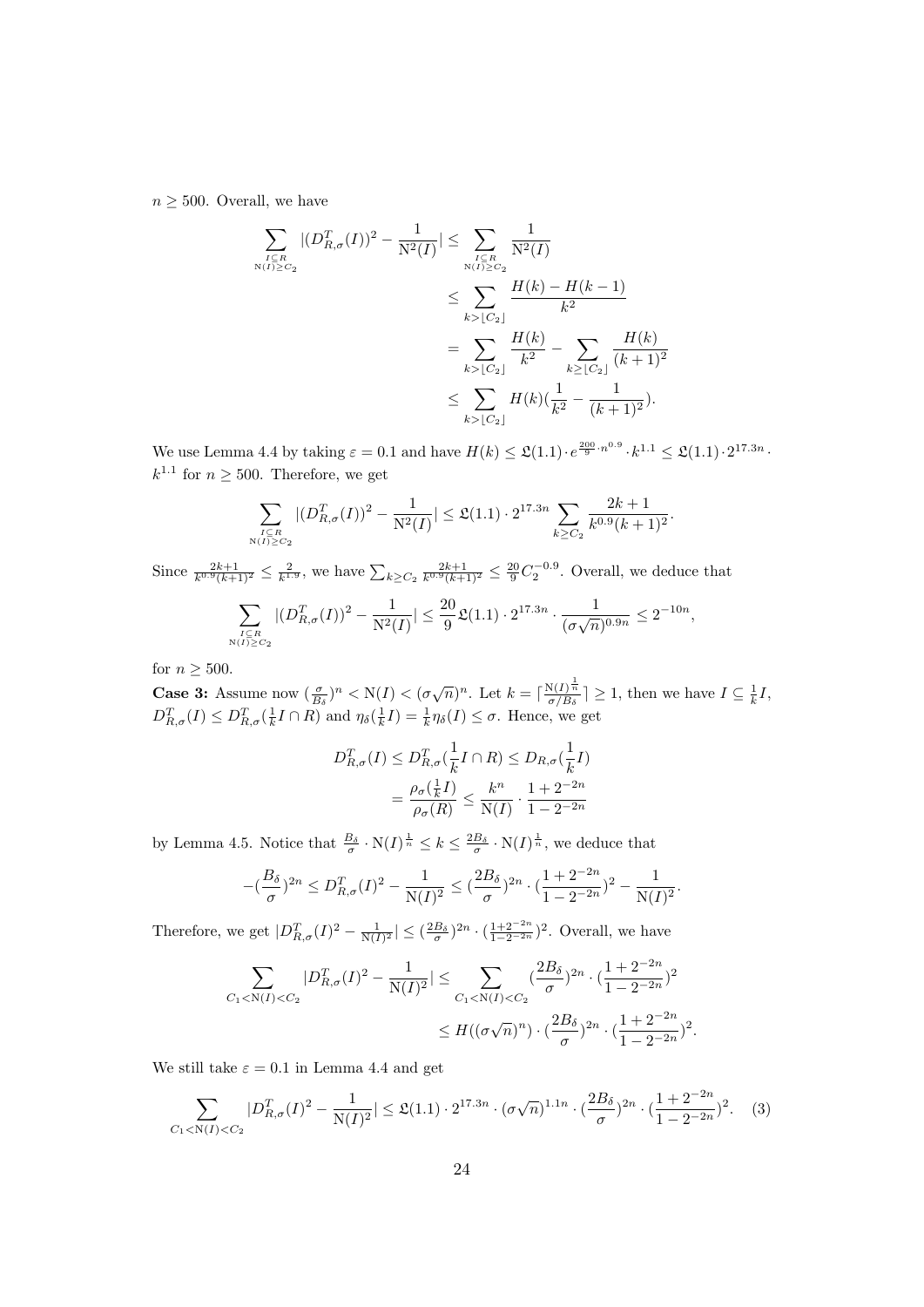Since  $B_{\delta} \leq \frac{n^{1.5}}{\sqrt{2}}$  and  $\sigma \geq 64n^{5.7} \log n$ , we have  $\sum_{C_1 \leq N(I) \leq C_2} |D_{R,\sigma}^T(I)^2 - \frac{1}{N(I)^2}| \leq 2^{-1.2n}$  for  $n > 500$ .

In a summary, we have deduce that  $|p - \zeta_K(2)^{-1}| \leq 2^{-n}$ . We get the claimed result.

**Remark 4.7.** The value of  $\sigma$  in this lemma seems a little large. It is essentially decided by the limitations in Case 3. For  $n \ge 1000$ , one can relax the condition of  $\sigma$  to  $\sigma \ge 64n^5 \log n$ . In fact, if we discuss this problem in the sense that n goes to infinity, we can set  $\sigma \geq n^{4.1}$  and  $\varepsilon = 0.1$  in Case 3, then (3) becomes  $\leq C \cdot 2^{18.3n} \cdot n^{3.65n} \cdot \sigma^{-0.9n} \leq C \cdot 2^{18.3n} \cdot n^{-0.04n} \leq 2^{-1.2n}$ as required. We can also set  $\sigma \geq 8n^{3.6} \log n$  and take  $\varepsilon = \frac{\log \log n}{\log n}$  in Case 3. Then, (3) becomes  $\leq C \cdot \mathfrak{L}(1+\varepsilon) \cdot e^{\frac{4n}{\log \log n}} \cdot 2^n \cdot n^{3n+0.5n(1+\varepsilon)} \cdot \sigma^{-n(1-\varepsilon)}$ , since  $e^{\frac{2n^{1-\varepsilon}}{\varepsilon(1-\varepsilon)}} \leq e^{\frac{4n}{\log \log n}}$ , and we can get  $\sum_{C_1 \le N(I) \le C_2} |D_{R,\sigma}^T(I)^2 - \frac{1}{N(I)^2}| \le \frac{1}{2\zeta_K(2)}$  for sufficient large n. Therefore, we have  $\Pr_{f,g \leftarrow D_{R,\sigma}}[(f,g) \neq R] \leq 1 - \frac{1}{2\zeta_K(2)} + 2^{-n}$  as in [39].

**Remark 4.8.** In [1], a sample experiment has been tested in the field  $\mathbb{Q}(\zeta_{2^k})$ . Their result shows that in applications, the probability of  $(f, g) = R$  for  $f, g \leftrightarrow D_{R,\sigma}$  is far more larger than the estimate we get. More preciously, they numerically approximated  $\zeta_K^{-1}(2)$  for  $K =$  $\mathbb{Q}[x]/(x^n + 1)$  for  $n = 128$  and  $n = 256$  by computing the first  $2^{22}$  terms of the Dirichlet series of the Dedekind Zeta function for K and then evaluated the truncated series at 2. In both cases they get a density  $\approx 0.75$ . Though the elements are sampled a little different from the uniform distribution, their experiments indicate that  $\frac{3}{4}$  is a good approximation of the actual probability of coprimality.

In many applications (for example the NTRUSign schemes over different rings, some identity-based schemes [11, 41] and the following CRPSF we construct), one of the checks in the corresponding key generation algorithms is to judge wether  $(f, g) = R$ . Though the setting of Gaussian parameters could not reach the requirements of Lemma 4.6 (usually much smaller than the requirements of Lemma 4.6), the corresponding key generation algorithms are still PPT in practice. These, together with Remark 4.8, show that the probability that  $f, g$  are co-prime may be much higher than the theoretical estimate of Lemma 4.6.

#### 4.2 NTRU Lattice

Now, let us describe some properties of the NTRU lattice over cyclotomic fields. To avoid confusion, we shall speak of the rank of R-modules and of K-vector spaces when  $K \neq \mathbb{Q}$  and restrict the term of dimension to Z-modules and Q-vector spaces as in [1]. We are interested in the R modules in  $K^2$ . The dimension of a lattice  $\Lambda$  is the dimension over  $\mathbb Q$  of the  $\mathbb Q$  vector space it spans. The rank of an R module  $M \subseteq K^2$  is defined as the rank over K of the K vector space it spans. It is obvious that the rank of an  $R$  module  $M$  is not necessarily equal to the size of a minimal set of  $R$  generators of  $M$ . The inner product of  $K$  can be extend in a coefficient-wise manner to vectors of  $K^2$ :  $\langle (x_1, y_1), (x_2, y_2) \rangle = \langle x_1, x_2 \rangle + \langle y_1, y_2 \rangle$ . Therefore, we can view any discrete R module  $M \subseteq K^2$  as a lattice.

The NTRU lattice is defined as  $\Lambda_h^q = \{ (x, y) \in R^2 : y = hx \mod qR \}$ , where  $h =$  $g \cdot f^{-1} \mod qR$  and  $f, g \leftrightarrow D_{R,\sigma}$  for some  $\sigma > 0$ . We require  $f, g \in R_q^{\times}$  for convenience. Usually, the NTRU problem over R is finding out a nonzero vector  $(x, y)$  such that  $||(x, y)|| \le$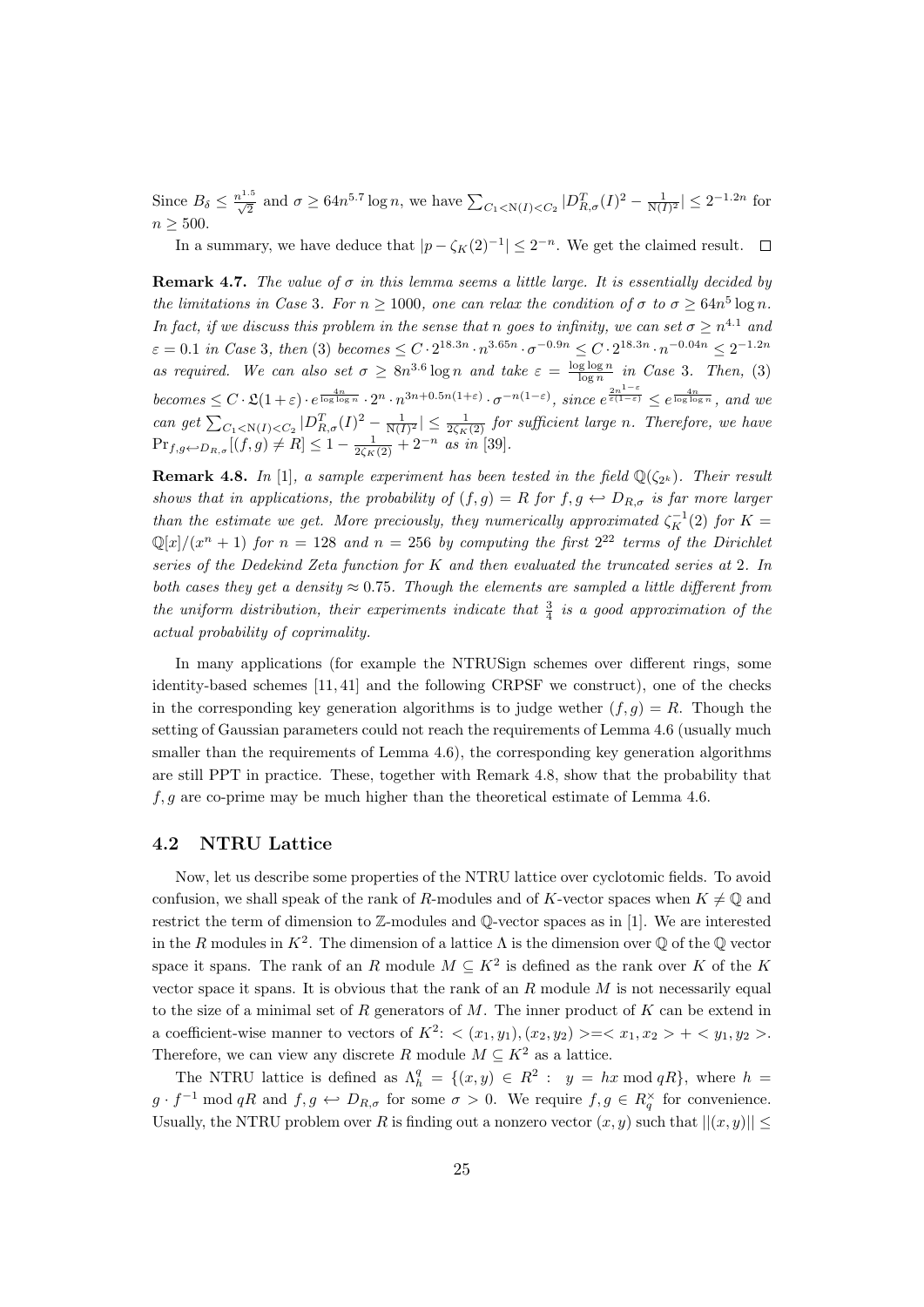$\tau$  for some target norm  $\tau$ . In many cases, solving the NTRU problem for some  $\tau > \sigma$  is enough to break NTRU-like cryptosystems. The NTRU lattice has dimension  $2n$ , rank  $2$ and volume  $q^n \cdot \text{Vol}^2(R) = q^n \cdot |\Delta_K|$ . In fact, if  $\alpha_1, \dots, \alpha_n$  is a Z basis of R, one can check that the set  $\{(\alpha_1, h \cdot \alpha_1), \cdots, (\alpha_n, h \cdot \alpha_n); (0, q \cdot \alpha_1), \cdots, (0, q \cdot \alpha_n)\}\$ is a Z basis of  $\Lambda_h^q$  and the set  $\{(1, h), (0, q)\}$  is a set of R generators of  $\Lambda_h^q$ . Lemma 3.9 shows that for approximate parameters,  $h \approx U(R_q^{\times})$ . Thus the Gaussian heuristic predicts the shortest vectors of  $\Lambda_h^q$ have norm  $|\Delta_K|^{\frac{1}{2n}} \cdot \sqrt{\frac{nq}{e\pi}}$ , which implies that whenever  $\sigma < |\Delta_K|^{\frac{1}{2n}} \cdot \sqrt{\frac{q}{2e\pi}}$ , the lattice  $\Lambda_h^q$ admits a unusually short vector.

In our applications, the following lemma is also useful.

**Lemma 4.9.** Let  $f, g \in R_q^{\times}$  such that  $(f, g) = R$ . Assume  $fG_q - gF_q = q$  for some  $F_q, G_q \in R$ , then we have

$$
\Lambda_h^q={\rm Span}_R\{(f,g),(F_q,G_q)\}.
$$

*Proof.* Note that  $\Lambda_h^q = \text{Span}_R\{(1, h), (0, q)\}\$  and by coprimality, such  $F_q, G_q$  exist. Assume that  $M = \text{Span}_R\{(f,g), (F_q, G_q)\}\$ , we shall prove this lemma by showing  $\Lambda_h^q \subseteq M$  and  $M \subseteq \Lambda_h^q$ .

For any  $(x, y) \in M$ ,  $\exists r_1, r_2 \in R$  such that  $(x, y) = (r_1f + r_2F_q, r_1g + r_2G_q)$ . Since  $gF_q = fG_q \text{ mod } qR$ , we have  $G_q = hF_q \text{ mod } qR$ . Hence,  $r_1g + r_2G_q = h(r_1f + r_2F_q) \text{ mod } qR$ . Therefore,  $M \subseteq \Lambda_h^q$ .

On the other hand,  $f(F_q, G_q) - F_q(f, g) = (0, q) \in M$  and  $g(F_q, G_q) - G_q(f, g) = (-q, 0) \in M$ M imply  $qR^2 \subseteq M$ . Meanwhile, by noticing that  $f^{-1}(f,g) = (1,h) \mod q$  for  $f^{-1} \in R_q$  such that  $f \cdot f^{-1} = 1 \mod qR$ , we have  $\Lambda_h^q \subseteq M$ . The proof is finished.

#### 4.3 The Key Generation Algorithm

In this subsection, we assume  $K = \mathbb{Q}(\zeta_l)$  is a cyclotomic field with  $R = \mathcal{O}_K$  and  $n = \varphi(l)$ . Now we propose the key generation algorithm as in [39] and give a detailed analysis. The key generation algorithm is as follows:

**Input**:  $n, q \in \mathbb{Z}^+, \sigma > 0$ .

**Output:** A key pair  $(sk, pk) \in R^{2 \times 2} \times R_q^{\times}$ .

- 1. Sample f from  $D_{R,\sigma}$ , if  $(f \mod q) \notin R_q^{\times}$ , resample.
- 2. Sample g from  $D_{R,\sigma}$ , if  $(g \mod q) \notin R_q^{\times}$ , resample.
- 3. If  $||f|| \ge \sqrt{n}\sigma$  or  $||g|| \ge \sqrt{n}\sigma$ , restart.
- 4. If  $(f, q) \neq R$ , restart.
- 5. Compute  $F_q, G_q \in R$  such that  $f \cdot G_q g \cdot F_q = q$ , e.g., using a Hermite Normal Form algorithm in [7].
- 6. Use Babai rounding nearest plane algorithm to approximate  $(F_q, G_q)$  in the lattice spanned by(f, g), let  $r(f, g)$  be the output, set  $(F, G) = (F_q, G_q) - r(f, g)$  for some  $r \in R$ .
- 7. If  $||(F,G)|| > n\sigma\sqrt{l}$ , restart.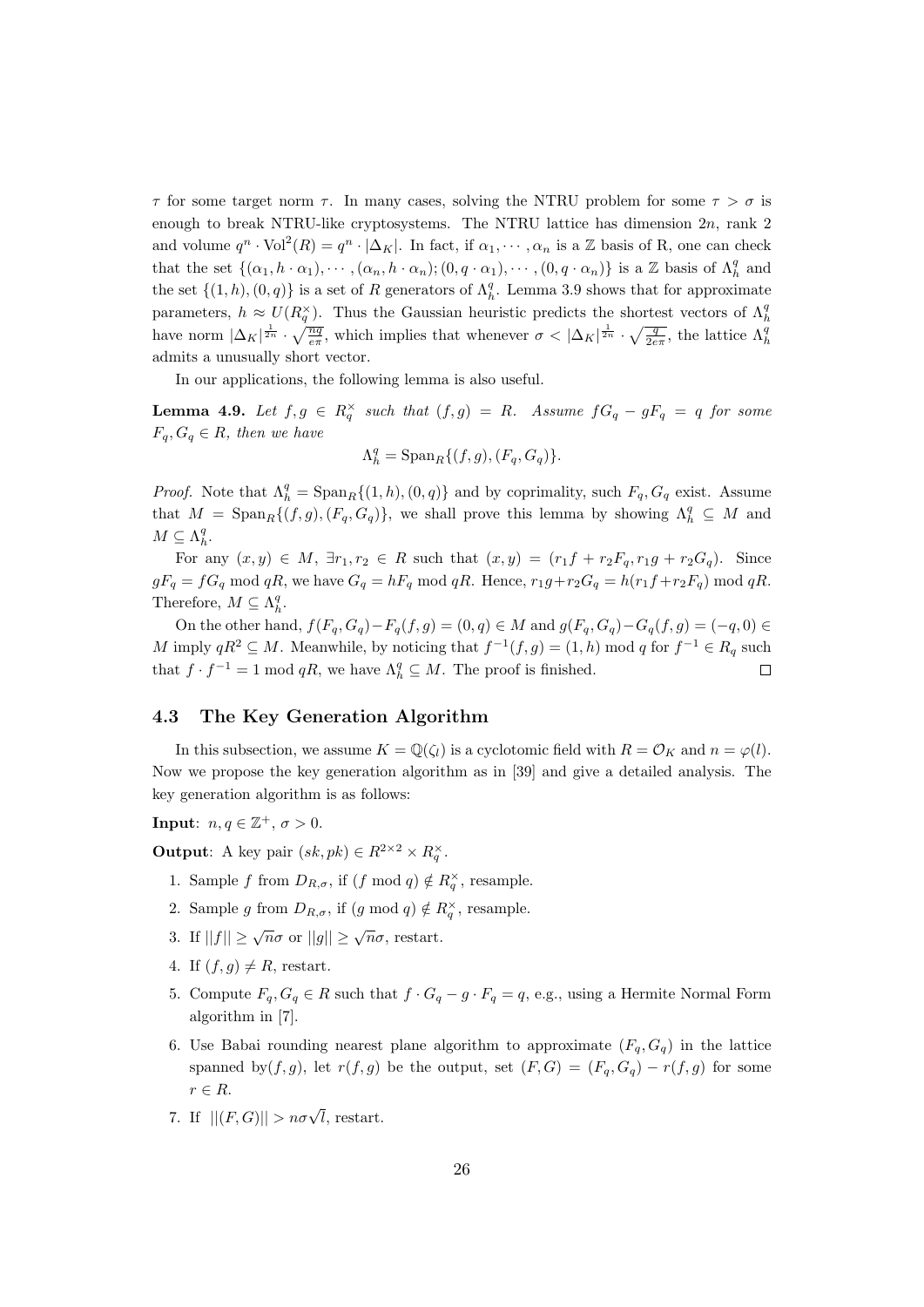8. Return secret key  $sk =$  $\begin{bmatrix} f & g \\ F & G \end{bmatrix}$  and public key  $pk = h = g \cdot f^{-1} \in R_q^{\times}$ .

It is easy to check that  $\Lambda_h^q = \text{Span}_R \{ (f, g), (F, G) \}$  and the lattice  $\Lambda = \text{Span}_R \{ (f, g) \}$ is a sublattice of  $\Lambda_h^q$ . The proofs of lemmata in this subsection are essentially the same as those in [39], the differences are that we use the powerful basis of  $R$  and the canonical embedding, other than the power basis and the coefficient embedding, to get uniform results in any cyclotomic field. We put the proofs in Appendix D.

Now we give a lemma which is helpful to bound the rejection probability of Step 7 in this key generation algorithm.

**Lemma 4.10.** Let  $\sigma \geq 8n^{3.6} \log n$ . Then, as n grows to infinity,

$$
Pr_{f,g \leftarrow D_{R,\sigma}}(||(F,G)||^2 > \frac{n^2 l \sigma^2}{2} + \frac{q^2 \omega(n^3)}{\sigma^2} |(f,g) = R) = o(1),
$$

where  $(F, G)$  is obtained as in Step 5 and 6.

We can now analyze the rejection probability of the key generation algorithm.

**Lemma 4.11.** Let  $q \ge 64n\zeta_K(2)$  be a prime such that  $q \nmid \Delta_K$  and the prime ideal decomposition of qR in R is  $qR = \mathfrak{P}_1 \cdots \mathfrak{P}_{\mathfrak{g}}$ . Assume  $\sigma \geq \max\{8n^{3.6} \log n, \omega(n \ln^{0.5} n)\}$ .  $q^{\frac{1}{9}}, \omega(n^{\frac{1}{4}}q^{\frac{1}{2}}l^{-\frac{1}{4}})\},\$  then the key generation algorithm terminates in polynomial time for sufficient large n.

Finally, we conclude the following theorem.

**Theorem 4.12.** Let K be a cyclotomic field,  $R = \mathcal{O}_K$ ,  $q \geq 64n\zeta_K(2)$  be a prime such that  $q \nmid \Delta_K$  and the prime ideal decomposition of qR in R is  $qR = \mathfrak{P}_1 \cdots \mathfrak{P}_{\mathfrak{g}}$  such that  $\mathfrak{f} \cdot \mathfrak{g} = n$ ,  $\varepsilon > 0$  be an arbitrary positive number. Assume that  $\sigma \ge \max\{8n^{3.6} \log n, \omega(n \ln^{0.5} n)\}$  $q^{\frac{1}{9}}$ ,  $\omega(n^{0.25}q^{0.5}l^{-0.25})\}$ . Then the key generation algorithm proposed in this subsection terminates in polynomial time, and the output matrix  $\begin{bmatrix} f & g \\ F & G \end{bmatrix}$  is an R basis of  $\Lambda_h^q$  for  $h =$  $g \cdot f^{-1} \mod qR$ . Meanwhile, if  $\sigma \geq n^{\frac{3}{2}}\sqrt{\ln(8nq)} \cdot q^{\frac{1}{2}+(1+\frac{f}{2})\varepsilon}$ , the distribution of h is rejected with probability  $c < 1$  for some absolute constant c from a distribution whose statistical distance from  $U(R_q^{\times})$  is  $\leq \frac{2^{8n}}{q^{\lfloor \varepsilon n \rfloor}}$  $\frac{2^{\circ n}}{q^{\lfloor \varepsilon n\rfloor}}$ .

# 5 Collision Resistance Preimage Sampleable Functions

In [16], a general cryptographic primitive called Collision Resistance Preimage Sampleable Functions is introduced. In this section, we shall give a detailed construction of CRPSF over cyclotomic fields based on the strategy of [39].

#### 5.1 Basic Definitions

First, we recall the definition of CRPSF.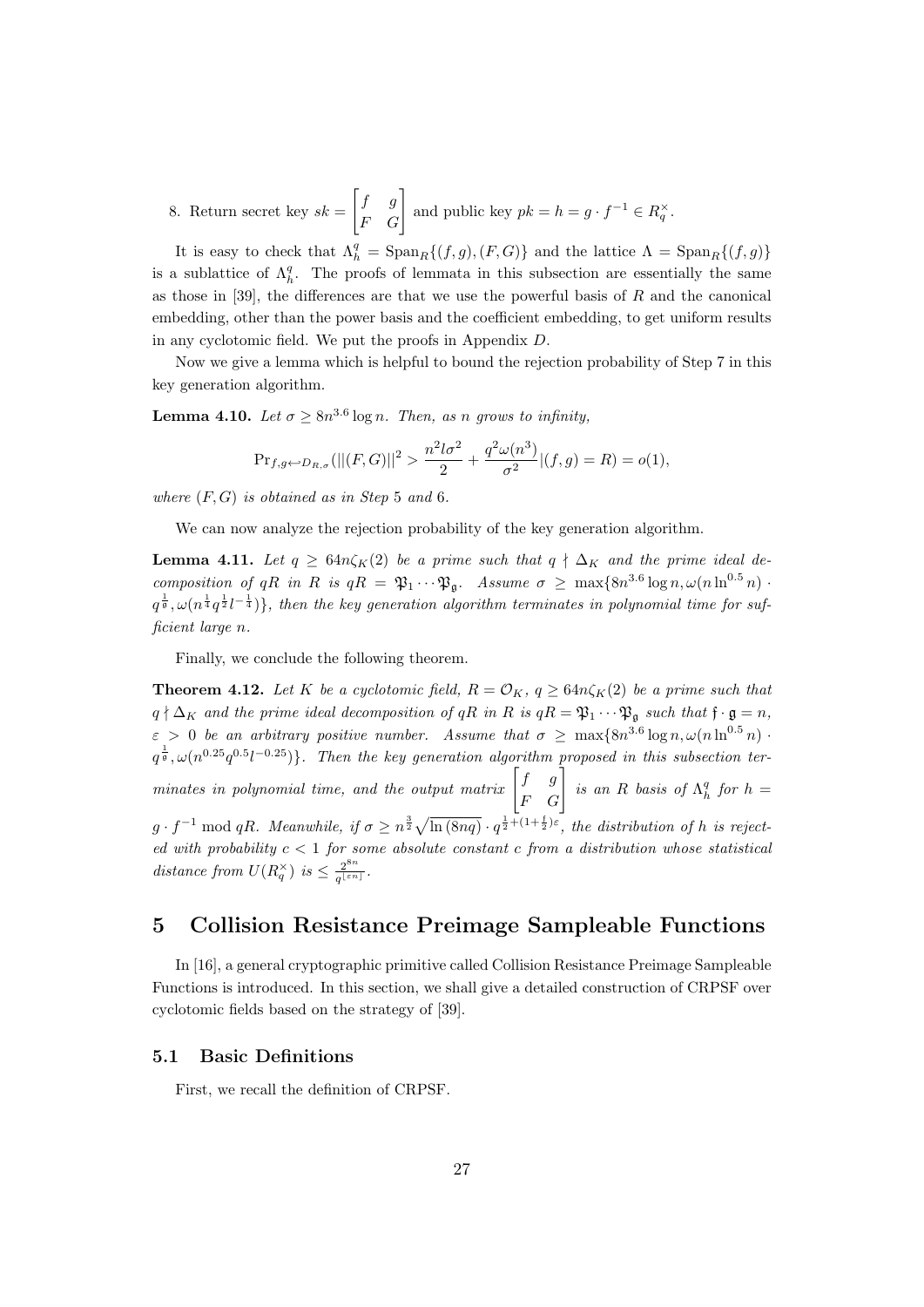Definition 5.1. A collection of collision-resistant preimage sampleable functions, when given a security parameter n, is specified by three PPT algorithms (TrapGen, SampleDom, SamplePre) such that

- 1. Generating a function with trapdoor:  $\text{TrapGen}(1^n)$  outputs  $(a, t)$ , where a is the description of an efficiently-computable function  $f_a : \mathfrak{D}_n \to \mathfrak{R}_n$  (for some efficientlyrecognizable domain  $\mathfrak{D}_n$  and range  $\mathfrak{R}_n$  depending on n), and t is some trapdoor information for  $f_a$ . In the following, we fix some pair  $(a, t)$  returned by  $\text{TrapGen}(1^n)$ . Note that the following properties need only hold for a probability negligibly closed to 1 over the choice of  $(a, t)$  outputted by  $\text{TrapGen}(1^n)$ .
- 2. Domain sampling with uniform outputs:  $SampleDom(1^n)$  samples an x from some (possibly non-uniform) distribution over  $\mathfrak{D}_n$  for which the distribution of  $f_a(x)$  is uniform over  $\mathfrak{R}_n$ .
- 3. Preimage sampling with trapdoor: for every  $y \in \mathfrak{R}_n$ , **SamplePre** $(t, y)$  samples from the conditional distribution of  $x \leftrightarrow$  SampleDom(1<sup>n</sup>), given  $f_a(x) = y$ .
- 4. One-wayness without trapdoor: for any PPT adversary  $\mathfrak{A}$ , the probability  $\mathfrak{A}(1^n, a, y) \in$  $f_a^{-1}(y) \subseteq \mathfrak{D}_n$  is negligible, where the probability is taken over the choice of a, the target value  $y \leftarrow U(\mathfrak{R}_n)$  and the random coins of  $\mathfrak{A}$ .
- 5. Preimage min-entropy: for any  $y \in \mathfrak{R}_n$ , the conditional min-entropy of  $x \leftarrow$  **SampleDom**  $(1^n)$  given  $f_a(x) = y$  is at least  $\omega(\log n)$ .
- 6. Collision resistance without trapdoor: for any probabilistic polynomial time adversary **21**, the probability that  $\mathfrak{A}(1^n, y)$  outputs distinct  $x_1, x_2$  such that  $f_a(x_1) = f_a(x_2)$  is negligible, where the probability is taken over the choice of a and  $\mathfrak{A}'$ 's random coins.

When a collection of functions (TrapGen, SampleDom, SamplePre) satisfies the properties of 1-4 Definition 5.1, we call it one-way preimage sampleable functions (PSFs).

In fact, as pointed in [16], properties 5 and 6 of Definition 5.1 implies property 4. For if not, then given a function  $f_a$ , one can find a collision as follows: choose an  $x \leftarrow$ **SampleDom**(1<sup>n</sup>), and obtain a preimage x' of  $f_a(x)$  from the adversarial inverter. Then because x has large min-entropy given  $f_a(x)$ , we have  $x \neq x'$  with overwhelming probability, so x and  $x'$  form a collision. Therefore, in constructions, we only need to prove a scheme satisfy the properties 1, 2, 3, 5, 6 of Definition 5.1.

#### 5.2 Detailed Constructions of CRPSF over Cyclotomic Fields

In this subsection, we give a concrete construction of CRPSF. It is essentially the same with the construction proposed in [39]. We use NTRUCRPSF $(n, q, \sigma, s)$  to represent the corresponding CRPSF. The detailed construction is as follows.

1. **TrapGen**( $1^n, q, \sigma$ ): By running the key generation algorithm in Subsection 4.3, we get a public key  $h = g \cdot f^{-1} \in (R_q)^{\times}$  and a private key  $sk =$  $\begin{bmatrix} f & g \\ F & G \end{bmatrix}$ . The key h defines function  $f_h(z) = f_h((z_1, z_2)) = hz_1 - z_2 \in R_q$  with domain  $\mathfrak{D}_n = \{z \in R^2 : ||z|| <$  $s \cdot \sqrt{2n}$  and range  $\mathfrak{R}_n = R_q$ . The trapdoor string for  $f_h$  is sk.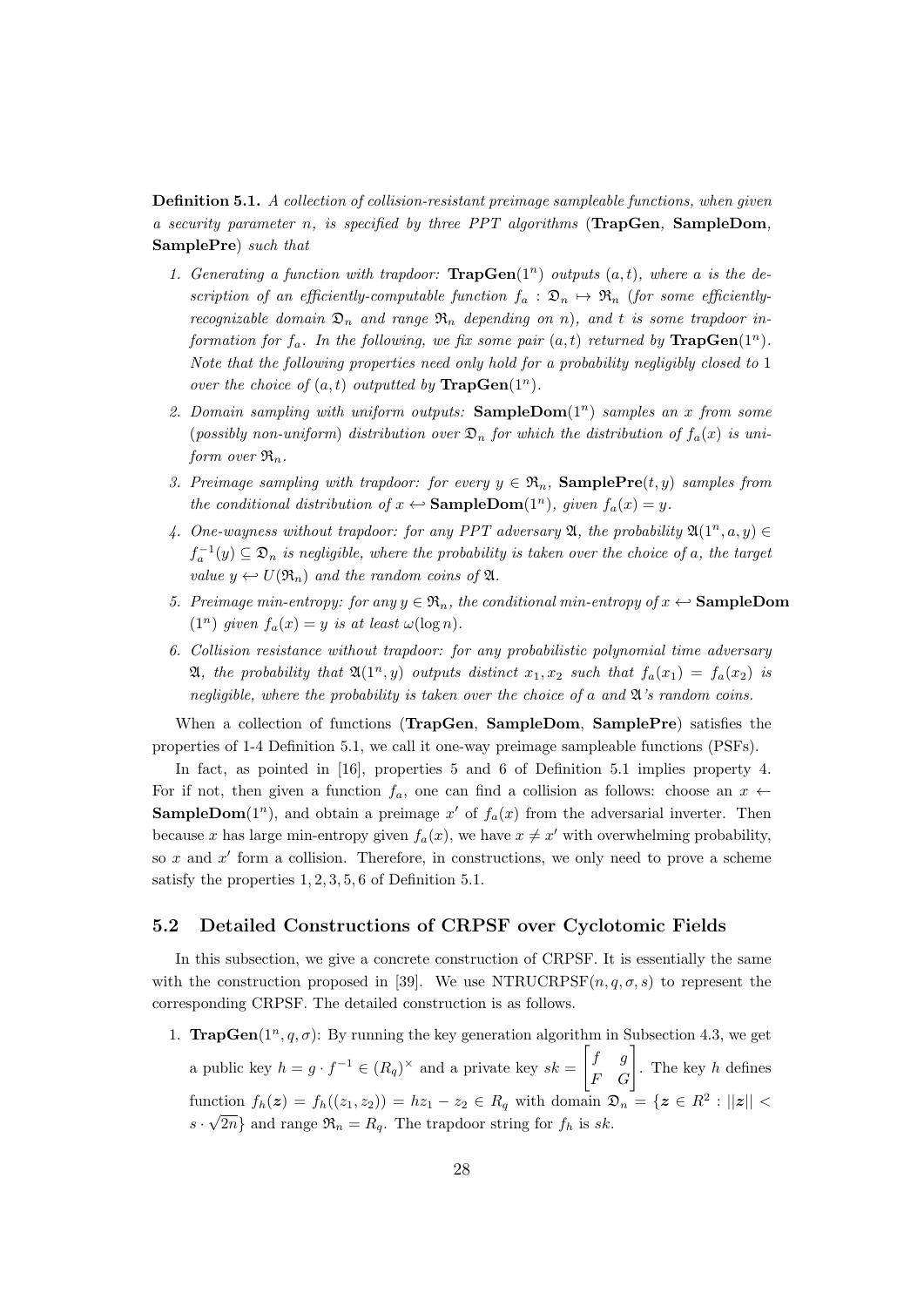- 2. **SampleDom** $(1^n, q, s)$ : Sample  $\boldsymbol{z} \leftrightarrow D_{R^2, s}$ , if  $||\boldsymbol{z}|| \geq s \cdot \sqrt{s}$ 2n, resample.
- 3. **SamplePre**(sk, t): To find a preimage in  $\mathfrak{D}_n$  for a target  $t \in \mathfrak{R}_n = R_q$  under  $f_h$ by using the trapdoor sk, sample  $\boldsymbol{z} \leftrightarrow D_{\Lambda_h^q + \boldsymbol{c}, s}$  with  $\Lambda_h^q = \{(z_1, z_2) \in R^2 : z_2 =$  $hz_1 \mod qR$  and  $\boldsymbol{c} = (1, h - t)$ . Return z.

Notice that for approximate  $\sigma$  and s, Theorem 4.12 shows that **TrapGen** is a PPT algorithm, Theorem 2.5 implies that SampleDom and SamplePre are also PPT algorithms. The following theorem shows that for approximate parameters, the three algorithms form a valid CRPSF. Its proof is put in Appendix E.

 $\textbf{Theorem 5.2.}\ \ Assume\ \sigma\geq\max\{8n^{3.6}\log n,\omega(n\ln^{0.5}n)\cdot q^{\frac{1}{9}},\omega(n^{0.25}q^{0.5}l^{-0.25}),n^{\frac{3}{2}}\sqrt{\ln(8nq)}\cdot q^{\frac{1}{9}}\}$  $q^{\frac{1}{2}+\varepsilon}$ } for some  $\varepsilon \in (0, \frac{1}{2})$  and  $s \geq n^{\frac{3}{2}} \cdot \sigma \cdot \omega(\log n)$ . Then the NTRUCRPSF $(n, q, \sigma, s)$  is a CRPSF as defined in Definition 5.1 against  $\text{ploy}(n)$  time adversaries, assuming the hardness of the worst-case Ideal-SIVP<sub> $\gamma$ </sub> over K against poly(n) time adversaries, with  $\gamma = \hat{O}(n \cdot s)$ .

#### 5.3 Claw-free CRPSF

We can also define and construct a kind of claw-free pairs of trapdoor functions as in [16]. A collection of claw-free pairs of one-way/collision-resistent PSFs is defined similar to Definition 5.1, but with the following differences: **TrapGen** outputs a pair  $a, a'$  describing functions  $f_a, f_{a'} : \mathfrak{D}_n \mapsto \mathfrak{R}_n$  (respectively), and their respective trapdoors  $t, t'$ . The preimage sampler works the same way for both  $f_a$  (given t) and  $f_{a'}$  (given t'). Then the hardness condition is that no PPT adversary  $\mathfrak{A}$ , given  $a, a'$ , can find a pair  $x, x' \in \mathfrak{D}_n$  such that  $f_a(x) = f_{a'}(x')$ . Each function  $f_a, f_{a'}$  may itself also be collision-resistant in the usual way.

Constructing a collection of claw-free pairs of trapdoor functions is very similar. For simplicity, we only describe the differences. The **TrapGen** algorithm produces  $(h, sk)$  as above, as well as a uniform  $w \leftrightarrow U(R_q)$ . It outputs a pair of functions  $f_h(z) = hz_1$  $z_2 \mod qR$  and  $f_{h,w}(z) = hz_1 - z_2 + w \mod qR$ . The domain, range and the **SampleDom** algorithm are the same as above. The **SamplePre** algorithm for  $f_h$  (**SamplePre** $f_h$ ) is also as above, but the **SamplePre** algorithm for  $f_{h,w}$  (**SamplePre** $f_{h,w}$ ) is that for a target  $t \in R_q$ , set  $t' = t - w \in R_q$ , then run **SamplePre**<sub>f<sub>h</sub></sub> for target  $t'$ . The output z of **SamplePre** $f_h(sk, t')$  is the required output of  $\textbf{SamplePre}_{f_{h,w}}(sk, t)$ .

It is easy to check that the constructed Claw-free CRPSF satisfies the requirements 1, 2, 3, 5, 6 of Definition 5.1 by using the same proof procedure of Theorem 5.2. Claw-freeness  $\alpha$ , 2, 3, 3, 3 or Definition 3.1 by using the same proof procedure of Theorem 3.2. Claw-necessity is based on the average-case hardness of R-ISIS $_{q,2,\beta}^{\gamma}$  with  $\beta = 2\sqrt{2n} \cdot s$ . Suppose that an adversary  $\mathfrak A$  can find a claw  $(z, z') \in \mathfrak D_n^2$  for  $f_h$  and  $f_{h,w}$  efficiently, we can construct a PPT algorithm to solve R-ISIS<sup> $\times$ </sup>,  $\beta$ . For an R-ISIS<sup> $\times$ </sup> instance  $(a_1, a_2, u)$ , we set  $h = a_2^{-1} \cdot a_1 \in R_q^{\times}$ and  $w = a_2^{-1} \cdot u \mod qR$ . Then we call  $\mathfrak A$  to get a claw  $(z, z') \in \mathfrak D_n^2$  for  $f_h$  and  $f_{h,w}$ . Note that we get  $hz_1 - z_2 = hz'_1 - z'_2 + w \mod qR$ , hence,  $a_1(z_1 - z'_1) + a_2(z'_2 - z_2) = u \mod qR$ . Meanwhile,  $||(z_1 - z'_1, z'_2 - z_2)|| \leq 2\sqrt{2n} \cdot s$ , it is a valid solution for R-ISIS $_{q,2,\beta}^{\times}$ .

There is a trivial reduction from  $R\text{-SIS}_{q,m,\beta+\sqrt{mn}\cdot s}$  to  $R\text{-ISIS}_{q,m,\beta}^{\times}$  for  $\beta \geq \sqrt{mn}\cdot s$ , by using Theorem 3.5. Suppose that we have an R-ISIS $_{q,m,\beta}^{\times}$  oracle  $\mathfrak{O}$ , the reduction is as follows. For an R-SIS<sub>q,m, $\beta$ </sub> instance  $(a_1, \dots, a_m)$ , if  $(a_1, \dots, a_m) \notin (R_q^{\times})^m$ , abort. Otherwise,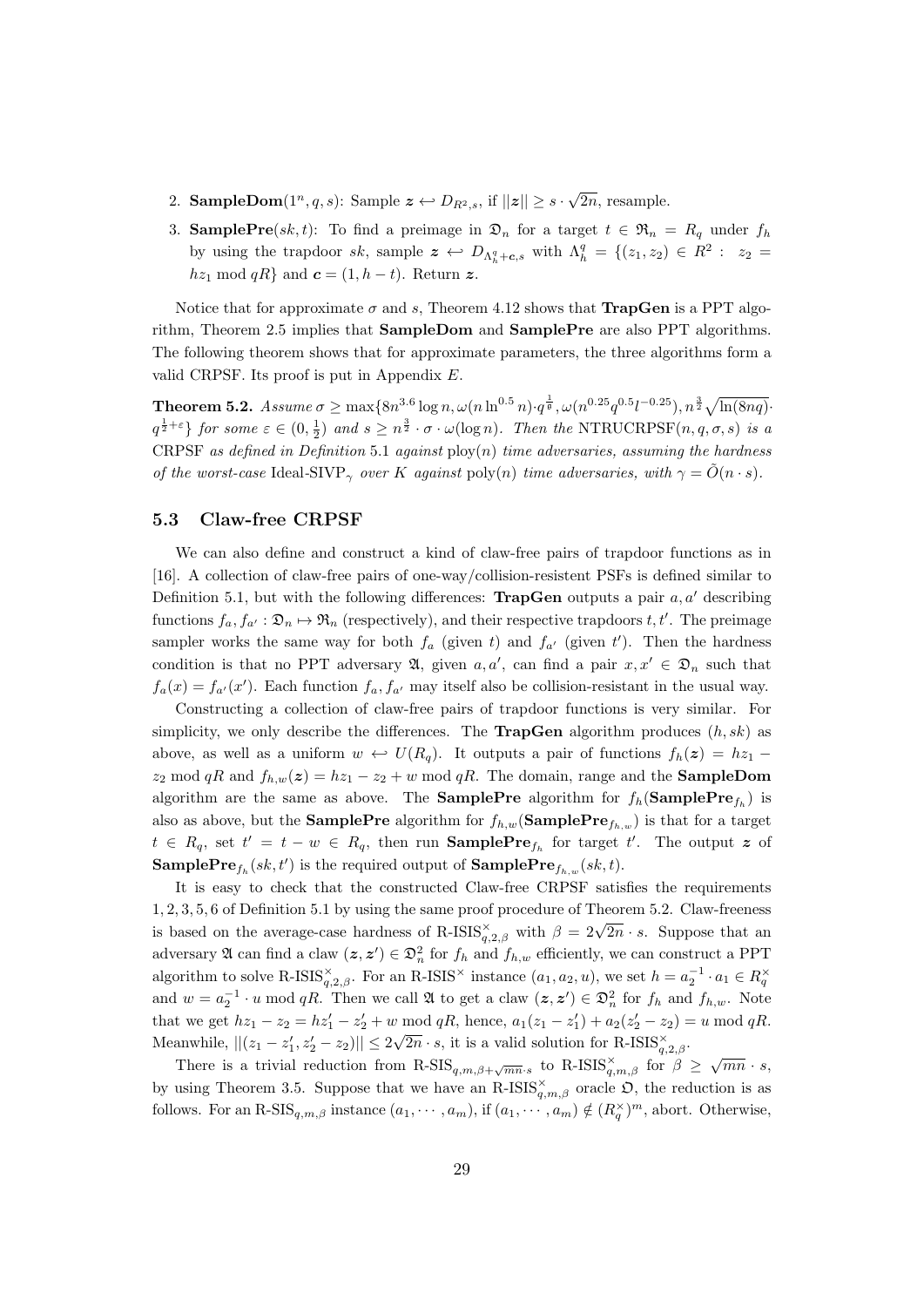we choose  $t \leftrightarrow D_{R^m,s}$  for appropriate s and sent  $(a_1, \dots, a_m; u = \sum_{i=1}^m a_i \cdot t_i \mod qR)$  to the oracle  $\mathfrak{D}$ . Theorem 3.5 implies that  $\Delta((a_1, \dots, a_m; \sum_{i=1}^m a_i \cdot t_i), U((R_q^{\times})^m \times R_q)) \leq 2\delta +$  $2^{4mn}q^{-\varepsilon mn}$  for  $t \leftrightarrow D_{R^m,s}$ , where  $s \geq n \cdot \sqrt{\frac{\ln(2mn(1+\frac{1}{\delta}))}{\pi}}$  $\frac{n(1+\frac{1}{\delta}))}{\pi} \cdot q^{\frac{1}{m}+\varepsilon}$  for some  $\delta \in (0, \frac{1}{2})$  and  $\varepsilon > 0$ . Thus for appropriate parameters,  $\mathfrak D$  shall output a valid solution z to R-ISIS<sub>a,m,β</sub> for some  $\beta$ that admits solutions. Then, for appropriate parameters, Lemma 2.11 shows the probability that  $t = z$  is negligible. Meanwhile, by Lemma 2.7,  $||t-z|| \le ||t|| + ||z|| \le \beta + \sqrt{mn} \cdot s$  with overwhelming probability. We have proved the claim.

In our application, we will set  $\beta = \sqrt{mn} \cdot s$ . Overall, combing the fact  $\eta_{\varepsilon}(R^m) \leq \sqrt{m} \cdot n$ , Theorem 2.5 and Theorem 5.2, we get the following theorem.

 $\textbf{Theorem 5.3.}\ \ Assume\ \sigma\geq\max\{8n^{3.6}\log n,\omega(n\ln^{0.5}n)\cdot q^{\frac{1}{g}},\omega(n^{0.25}\cdot q^{0.5}\cdot l^{-0.25}),n^{\frac{3}{2}}\sqrt{\ln(8nq)}.$  $q^{\frac{1}{2}+\varepsilon}$  for some  $\varepsilon \in (0, \frac{1}{2})$  and  $s \geq n^{\frac{3}{2}} \cdot \sigma \cdot \omega(\log n)$ . Then the constructed Claw-free NTRUCRPSF $(n, q, \sigma, s)$  is a Claw-free CRPSF as defined against ploy $(n)$  time adversaries, assuming the hardness of the worst-case Ideal-SIVP<sub> $\gamma$ </sub> over K against poly(n) time adversaries, with  $\gamma = \tilde{O}(n \cdot s)$ .

**Remark 5.4.** Note that we can set  $s \approx \tilde{O}(n^{\frac{3}{2}} \cdot \sigma)$ ,  $q \approx \tilde{O}(\beta \cdot \sqrt{n})$  and  $\beta \approx \tilde{O}(s \cdot \sqrt{n})$ . Hence, by our choice of parameters in Theorem 5.2 and Theorem 5.3, we both have  $s = \tilde{O}(n^7)$ ,  $q = \tilde{O}(n^8)$  and  $\gamma = \tilde{O}(n^8)$ . Combining Remark 4.7, the same estimate of  $s, q, \gamma$  is true for any  $n \ge 1000$  (i.e.  $\sigma \ge n^{4.1}$ ).

# 6 NTRU Signatures over Cyclotomic Fields

In this section, we describe the NTRU signatures over any cyclotomic field.

In [16], a method of constructing signature schemes through the collision-resistant preimage sampleable functions is proposed. Moreover, the constructed signature scheme is strongly existentially unforgeable under adaptive chosen-message attacks. We shall use the Probabilistic Full-Domain Hash scheme constructed in [16]. The parameter  $k$  is the randomizer length, we can set  $k = n$  for simplicity. In fact, any  $k = \omega(\log n)$  will suffice for asymptotic security. In this section,  $H: \{0,1\}^* \mapsto \mathfrak{R}_n$  is a random oracle. Given a CRPSF(**TrapGen**, SampleDom, SamplePre), the detailed construction of signature schemes is as follows.

- SigKeyGen(1<sup>n</sup>): let  $(a, t) \leftarrow \textbf{TrapGen}(1^n)$ . The verification key is a and the signing key is t.
- Sign $(t, m)$ : choose  $r \leftarrow U({0, 1}^k)$ , let  $\sigma =$ SamplePre $(t, H(m||r))$  and output  $(r, \sigma)$ .
- Verify $(a, m, (r, \sigma))$ : if  $\sigma \in \mathfrak{D}_n$ ,  $r \in \{0, 1\}^k$  and  $f_a(\sigma) = H(m||r)$ , accept. Else, reject.

**Proposition 6.1.** The signature scheme above is strongly existentially unforgeable under adaptive chosen-message attack.

Since we have constructed the NTRUCRPSF, we can use the NTRUCRPSF to design a NTRU signature over any cyclotomic field. Note that applying the construction above directly to our NTRUCRPSF, the signature of a message m is  $(\sigma_1, \sigma_2) \in R^2$  and a randomizer  $r \in \{0,1\}^k$  satisfying  $h\sigma_1 - \sigma_2 = H(m||r)$ . As observed in [39], we can reduce the signature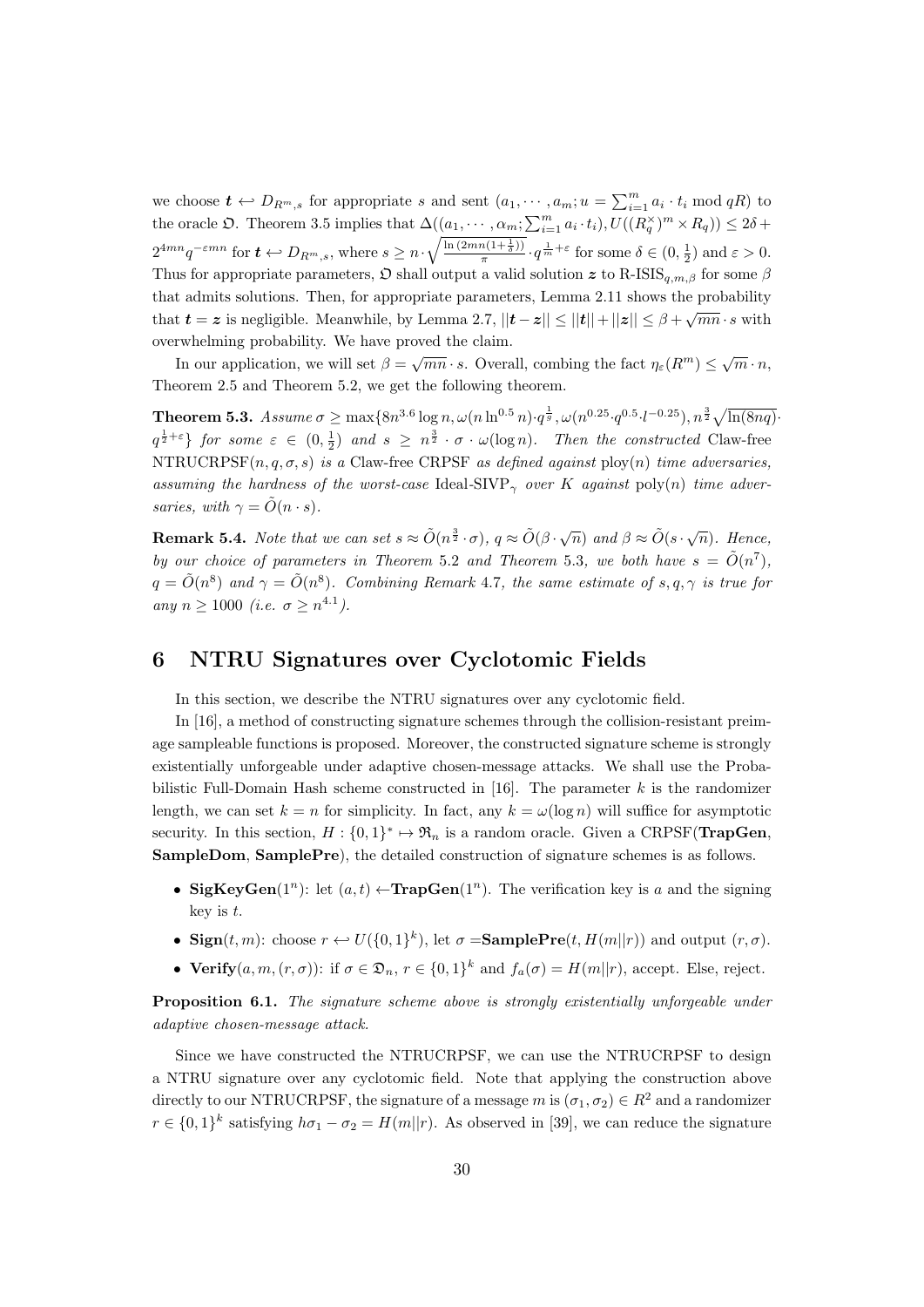length by eliminating the  $\sigma_2$  from the signature, since it can be easily recovered from the remaining information. Given a NTRUCRPSF(TrapGen, SampleDom, SamplePre), the NTRUSign $(n, q, \sigma, s, k)$  is as follows.

- SigKeyGen(1<sup>n</sup>, q,  $\sigma$ , k): run TrapGen(1<sup>n</sup>, q,  $\sigma$ ) of NTRUCRPSF(n, q,  $\sigma$ , s) to get a verification key  $h \in R_q^{\times}$  and a signing key sk for the function  $f_h : \mathfrak{D}_n \mapsto \mathfrak{R}_n$ . Here,  $\mathfrak{D}_n = \{ (z_1, z_2) \in R^2 : ||(z_1, z_2)||$ √  $(2n \cdot s)$ ,  $\mathfrak{R}_n = R_q$  and  $f_h((z_1, z_2)) = h z_1$  $z_2 \mod qR$ . Return the secret sk and public key  $pk = h$ .
- Sign(sk, m): choose  $r \leftrightarrow U({0,1})^k$ ), let  $(\sigma_1, \sigma_2) \leftrightarrow$ SamplePre(sk,  $H(m, r)$ ). Return  $(r, \sigma_1)$ .
- Verify $(pk, m, (r, \sigma_1))$ : Compute  $t = H(m, r)$  and  $\sigma_2 = h\sigma_1 t \mod qR$ . If  $(\sigma_1, \sigma_2) \in$  $\mathfrak{D}_n$  and  $r \in \{0,1\}^k$ , accept. Otherwise, reject.

**Theorem 6.2.** Let  $\varepsilon$ , n, q,  $\sigma$  and s satisfy the condition in Theorem 5.2 and  $k = \omega(\log n)$ . Then, under the random oracle model and the hardness assumption of the worst-case Ideal- $SIVP_{\gamma}$  over K with  $\gamma = \tilde{O}(n \cdot s)$ , the NTRUSign $(n, q, \sigma, s, k)$  defined above is strongly existentially unforgeable against adaptive chosen message attack.

# Acknowledgement

The authors would like to express their gratitude to Bin Guan and Damien Stehlé for helpful discussions. The authors are supported by National Cryptography Development Fund (Grant No. MMJJ20180210), NSFC Grant 61832012, NSFC Grant 61672019 and the Fundamental Research Funds of Shandong University (Grant No. 2016JC029).

# References

- [1] Martin Albrecht, Shi Bai, and L´eo Ducas. A subfield lattice attack on overstretched ntru assumptions. In Matthew Robshaw and Jonathan Katz, editors, Advances in Cryptology  $-$  CRYPTO 2016, pages 153–178, Berlin, Heidelberg, 2016. Springer Berlin Heidelberg.
- [2] W. Banaszczyk. New bounds in some transference theorems in the geometry of numbers. Mathematische Annalen, 296(1):625–635, 1993.
- [3] Joppe W. Bos, Kristin Lauter, Jake Loftus, and Michael Naehrig. Improved security for a ring-based fully homomorphic encryption scheme. In Martijn Stam, editor, Cryptography and Coding, pages 45–64, Berlin, Heidelberg, 2013. Springer Berlin Heidelberg.
- [4] Zvika Brakerski, Adeline Langlois, Chris Peikert, Oded Regev, and Damien Stehl´e. Classical hardness of learning with errors. In Proceedings of the Forty-fifth Annual ACM Symposium on Theory of Computing, STOC '13, pages 575–584, New York, NY, USA, 2013. ACM.
- [5] Daniel Cabarcas, Patrick Weiden, and Johannes Buchmann. On the efficiency of provably secure ntru. In Michele Mosca, editor, Post-Quantum Cryptography, pages 22–39, Cham, 2014. Springer International Publishing.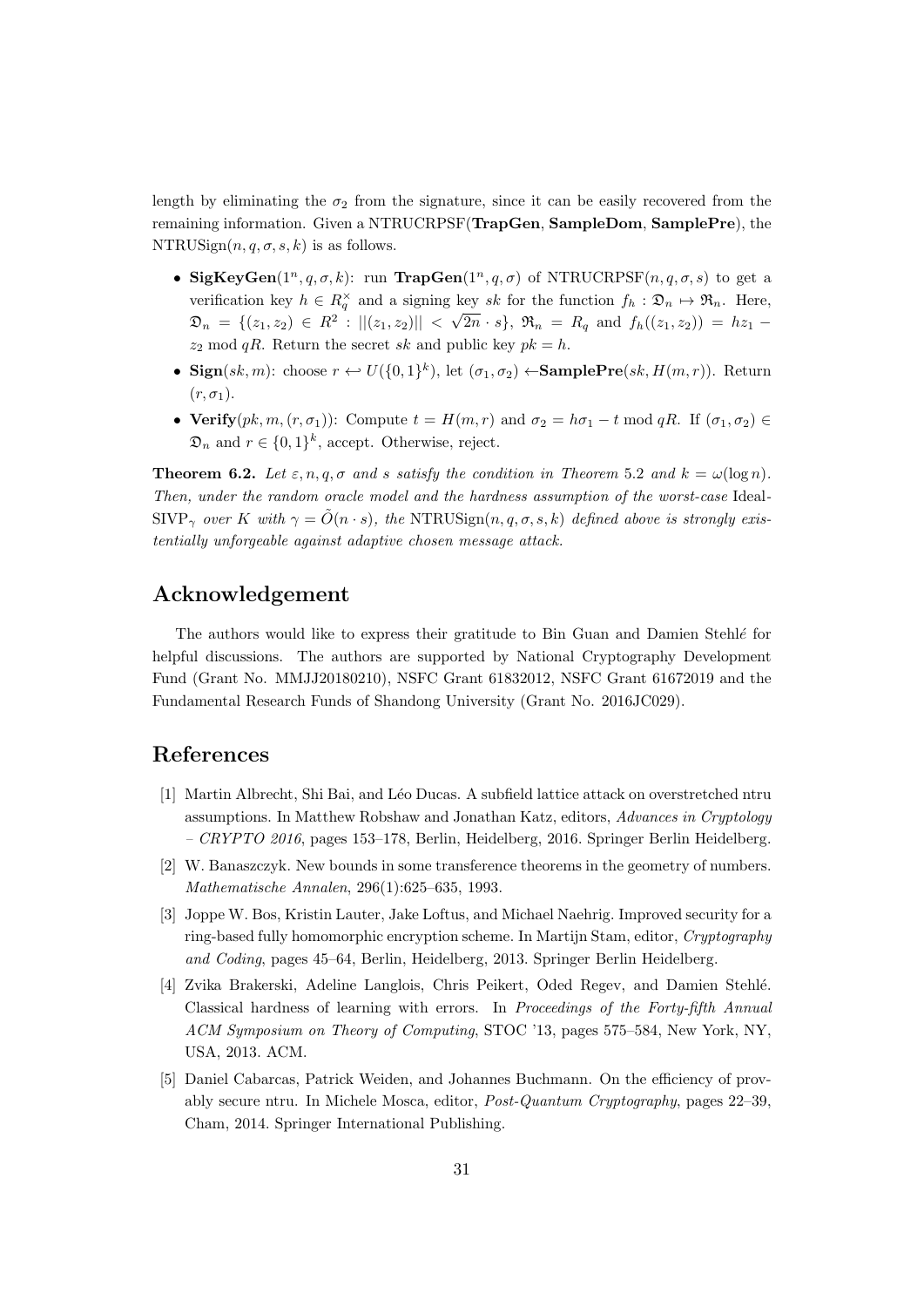- [6] Jung Hee Cheon, Jinhyuck Jeong, and Changmin Lee. An algorithm for ntru problems and cryptanalysis of the ggh multilinear map without a low-level encoding of zero. LMS Journal of Computation and Mathematics, 19(A):255266, 2016.
- [7] Henri Cohen. A Course in Computational Algebraic Number Theory. 0072-5285. Springer, Berlin, Heidelberg, 1993.
- [8] Don Coppersmith and Adi Shamir. Lattice attacks on ntru. In Walter Fumy, editor, Advances in Cryptology — EUROCRYPT '97, pages 52–61, Berlin, Heidelberg, 1997. Springer Berlin Heidelberg.
- [9] Ronald Cramer, Léo Ducas, Chris Peikert, and Oded Regev. Recovering short generators of principal ideals in cyclotomic rings. In Marc Fischlin and Jean-Sébastien Coron, editors, Advances in Cryptology – EUROCRYPT 2016, pages 559–585, Berlin, Heidelberg, 2016. Springer Berlin Heidelberg.
- [10] L´eo Ducas and Alain Durmus. Ring-lwe in polynomial rings. In Marc Fischlin, Johannes Buchmann, and Mark Manulis, editors, Public Key Cryptography – PKC 2012, pages 34–51, Berlin, Heidelberg, 2012. Springer Berlin Heidelberg.
- [11] L´eo Ducas, Vadim Lyubashevsky, and Thomas Prest. Efficient identity-based encryption over ntru lattices. In Palash Sarkar and Tetsu Iwata, editors, Advances in Cryptology – ASIACRYPT 2014, pages 22–41, Berlin, Heidelberg, 2014. Springer Berlin Heidelberg.
- [12] L´eo Ducas and Phong Q. Nguyen. Learning a zonotope and more: Cryptanalysis of ntrusign countermeasures. In Xiaoyun Wang and Kazue Sako, editors, Advances in Cryptology – ASIACRYPT 2012, pages 433–450, Berlin, Heidelberg, 2012. Springer Berlin Heidelberg.
- [13] Nicolas Gama and Phong Q. Nguyen. New chosen-ciphertext attacks on ntru. In Tatsuaki Okamoto and Xiaoyun Wang, editors, Public Key Cryptography – PKC 2007, pages 89–106, Berlin, Heidelberg, 2007. Springer Berlin Heidelberg.
- [14] Craig Gentry. Key recovery and message attacks on ntru-composite. In Birgit Pfitzmann, editor, Advances in Cryptology — EUROCRYPT 2001, pages 182–194, Berlin, Heidelberg, 2001. Springer Berlin Heidelberg.
- [15] Craig Gentry, Jakob Jonsson, Jacques Stern, and Michael Szydlo. Cryptanalysis of the ntru signature scheme (nss) from eurocrypt 2001. In Colin Boyd, editor, Advances in Cryptology — ASIACRYPT 2001, pages 1–20, Berlin, Heidelberg, 2001. Springer Berlin Heidelberg.
- [16] Craig Gentry, Chris Peikert, and Vinod Vaikuntanathan. Trapdoors for hard lattices and new cryptographic constructions. In Proceedings of the Fortieth Annual ACM Symposium on Theory of Computing, STOC '08, pages 197–206, New York, NY, USA, 2008. ACM.
- [17] Craig Gentry and Mike Szydlo. Cryptanalysis of the revised ntru signature scheme. In Lars R. Knudsen, editor, Advances in Cryptology — EUROCRYPT 2002, pages 299-320, Berlin, Heidelberg, 2002. Springer Berlin Heidelberg.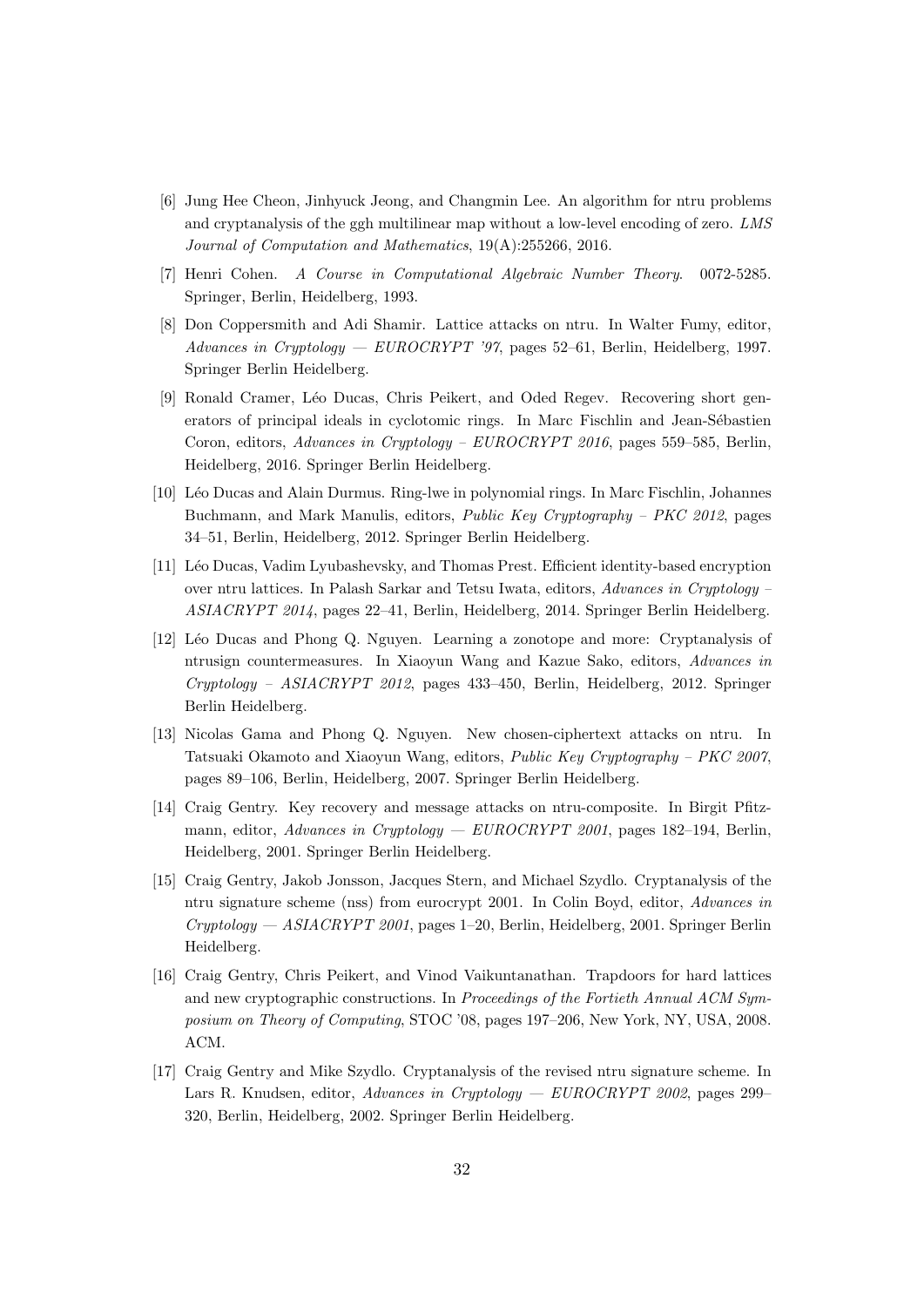- [18] Jeffrey Hoffstein, Nick Howgrave-Graham, Jill Pipher, Joseph H. Silverman, and William Whyte. Ntrusign: Digital signatures using the ntru lattice. In Marc Joye, editor, Topics in Cryptology — CT-RSA 2003, pages 122-140, Berlin, Heidelberg, 2003. Springer Berlin Heidelberg.
- [19] Jeffrey Hoffstein, Jill Pipher, and Joseph H. Silverman. Ntru: A ring-based public key cryptosystem. In Joe P. Buhler, editor, Algorithmic Number Theory, pages 267–288, Berlin, Heidelberg, 1998. Springer Berlin Heidelberg.
- [20] Jeffrey Hoffstein, Jill Pipher, and Joseph H. Silverman. Nss: An ntru lattice-based signature scheme. In Birgit Pfitzmann, editor,  $Advances\ in\ Cryptology - EUROCRYPT$ 2001, pages 211–228, Berlin, Heidelberg, 2001. Springer Berlin Heidelberg.
- [21] Nick Howgrave-Graham. A hybrid lattice-reduction and meet-in-the-middle attack against ntru. In Alfred Menezes, editor, Advances in Cryptology - CRYPTO 2007, pages 150–169, Berlin, Heidelberg, 2007. Springer Berlin Heidelberg.
- [22] Eliane Jaulmes and Antoine Joux. A chosen-ciphertext attack against ntru. In Mi- ´ hir Bellare, editor, Advances in Cryptology — CRYPTO 2000, pages 20–35, Berlin, Heidelberg, 2000. Springer Berlin Heidelberg.
- [23] Paul Kirchner and Pierre-Alain Fouque. Revisiting lattice attacks on overstretched ntru parameters. In Jean-Sébastien Coron and Jesper Buus Nielsen, editors, Advances in Cryptology – EUROCRYPT 2017, pages 3–26, Cham, 2017. Springer International Publishing.
- [24] Adeline Langlois and Damien Stehlé. Worst-case to average-case reductions for module lattices. Designs, Codes and Cryptography, 75(3):565–599, 2015.
- [25] Adriana López-Alt, Eran Tromer, and Vinod Vaikuntanathan. On-the-fly multiparty computation on the cloud via multikey fully homomorphic encryption. In Proceedings of the Forty-fourth Annual ACM Symposium on Theory of Computing, STOC '12, pages 1219–1234, New York, NY, USA, 2012. ACM.
- [26] Vadim Lyubashevsky, Chris Peikert, and Oded Regev. On ideal lattices and learning with errors over rings. In Henri Gilbert, editor, Advances in Cryptology – EUROCRYPT 2010, pages 1–23, Berlin, Heidelberg, 2010. Springer Berlin Heidelberg.
- [27] Vadim Lyubashevsky, Chris Peikert, and Oded Regev. A toolkit for ring-lwe cryptography. In Thomas Johansson and Phong Q. Nguyen, editors, Advances in Cryptology – EUROCRYPT 2013, pages 35–54, Berlin, Heidelberg, 2013. Springer Berlin Heidelberg.
- [28] Daniele Micciancio and Oded Regev. Worst-case to average-case reductions based on gaussian measures. SIAM J. Comput., 37(1):267–302, 2007.
- [29] Phong Q. Nguyen. A note on the security of ntrusign. Cryptology ePrint Archive, Report 2006/387, 2006.
- [30] Phong Q. Nguyen and Oded Regev. Learning a parallelepiped: Cryptanalysis of ggh and ntru signatures. In Serge Vaudenay, editor, Advances in Cryptology - EUROCRYPT 2006, pages 271–288, Berlin, Heidelberg, 2006. Springer Berlin Heidelberg.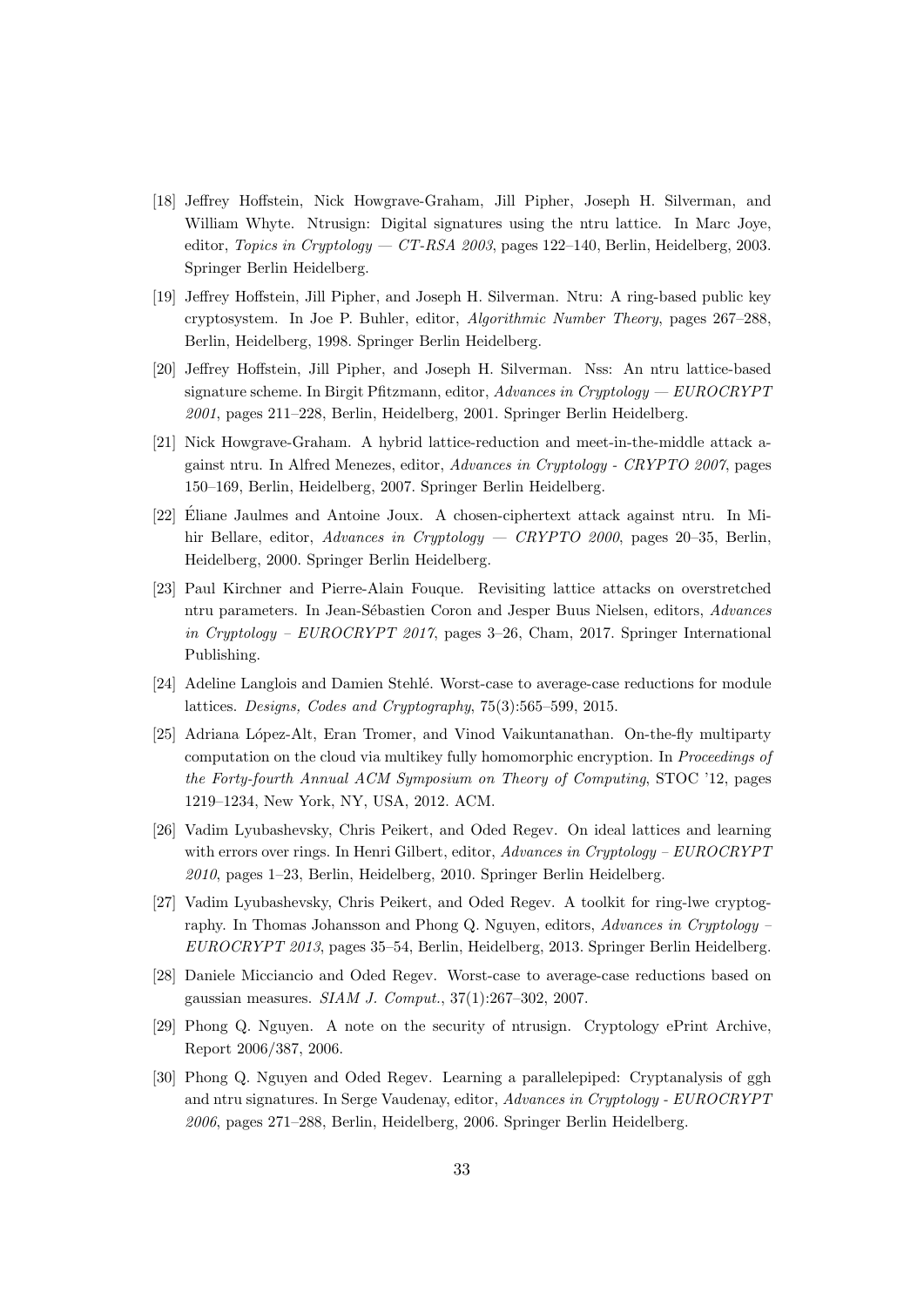- [31] Cheng-dong Pan and Cheng-biao Pan. Elementary number theory. Peking University press, 2011.
- [32] Chris Peikert. Limits on the hardness of lattice problems in  $\ell_p$  norms. In Proceedings of the Twenty-Second Annual IEEE Conference on Computational Complexity, CCC '07, pages 333–346, Washington, DC, USA, 2007. IEEE Computer Society.
- [33] Chris Peikert. An efficient and parallel gaussian sampler for lattices. In Tal Rabin, editor, Advances in Cryptology – CRYPTO 2010, pages 80–97, Berlin, Heidelberg, 2010. Springer Berlin Heidelberg.
- [34] Chris Peikert, Oded Regev, and Noah Stephens-Davidowitz. Pseudorandomness of ringlwe for any ring and modulus. In Proceedings of the 49th Annual ACM SIGACT Symposium on Theory of Computing, STOC 2017, pages 461–473, New York, NY, USA, 2017. ACM.
- [35] Chris Peikert and Alon Rosen. Efficient collision-resistant hashing from worst-case assumptions on cyclic lattices. In Shai Halevi and Tal Rabin, editors, Theory of Cryptography, pages 145–166, Berlin, Heidelberg, 2006. Springer Berlin Heidelberg.
- [36] Miruna Rosca, Damien Stehlé, and Alexandre Wallet. On the ring-lwe and polynomiallwe problems. Cryptology ePrint Archive, Report 2018/170, 2018.
- [37] Brian D. Sittinger. The probability that random algebraic integers are relatively rprime. Journal of Number Theory, 130(1):164 – 171, 2010.
- [38] Damien Stehl´e and Ron Steinfeld. Making ntru as secure as worst-case problems over ideal lattices. In Kenneth G. Paterson, editor, Advances in Cryptology – EUROCRYPT 2011, pages 27–47, Berlin, Heidelberg, 2011. Springer Berlin Heidelberg.
- [39] Damien Stehlé and Ron Steinfeld. Making ntruencrypt and ntrusign as secure as standard worst-case problems over ideal lattices. Cryptology ePrint Archive, Report 2013/004, 2013.
- [40] Yang Wang and Mingqiang Wang. Provably secure ntruencrypt over any cyclotomic field. In Carlos Cid and Michael J. Jacobson Jr., editors, Selected Areas in Cryptography  $- SAC$  2018, pages 391–417, Cham, 2019. Springer International Publishing.
- [41] Jia Xie, Yu-pu Hu, Jun-tao Gao, and Wen Gao. Efficient identity-based signature over ntru lattice. Frontiers of Information Technology & Electronic Engineering, 17(2):135– 142, 2016.
- [42] Yang Yu, Guangwu Xu, and Xiaoyun Wang. Provably secure ntru instances over prime cyclotomic rings. In Serge Fehr, editor, Public-Key Cryptography – PKC 2017, pages 409–434, Berlin, Heidelberg, 2017. Springer Berlin Heidelberg.
- [43] Yang Yu, Guangwu Xu, and Xiaoyun Wang. Provably secure ntruencrypt over more general cyclotomic rings. Cryptology ePrint Archive, Report 2017/304, 2017.
- [44] Mark Zhandry. Secure identity-based encryption in the quantum random oracle model. In Reihaneh Safavi-Naini and Ran Canetti, editors, Advances in Cryptology – CRYPTO 2012, pages 758–775, Berlin, Heidelberg, 2012. Springer Berlin Heidelberg.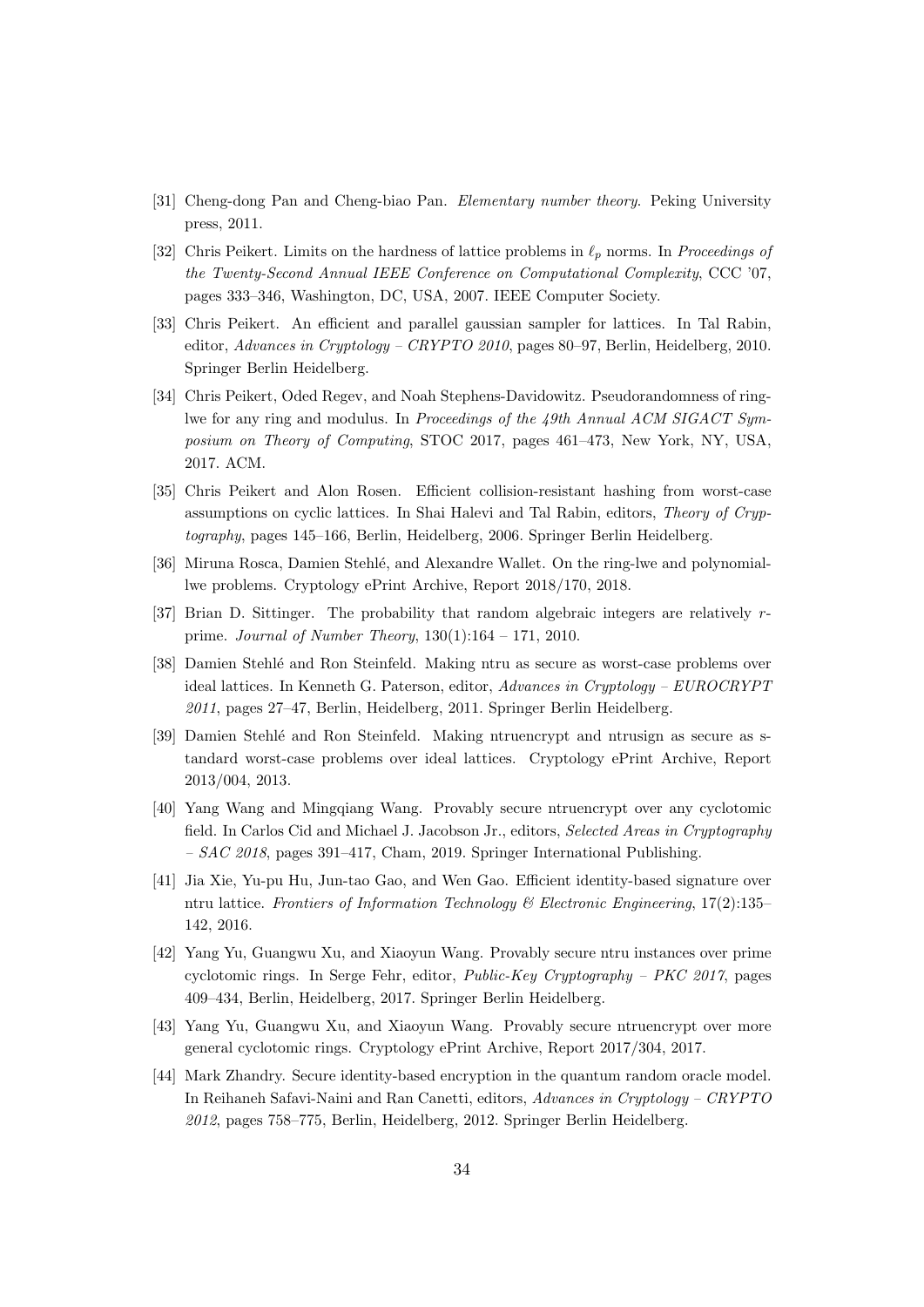# A Missing Proofs in Section 3

**Proof of Lemma** 3.1: We only need to prove  $a^{\perp}(I) = q(L(a, I))^{\vee}$ , since the other equality can be easily deduced by taking dual in both side of the equation  $\mathbf{a}^{\perp}(I) = q(L(\mathbf{a}, I))^{\vee}$ .

We start with showing that  $a^{\perp}(I) \subseteq q(L(a, I))^{\vee}$ . For any  $t \in a^{\perp}(I)$  and  $z \in L(a, I)$ , we only need to show  $\sum_{i=1}^{m} \text{Tr}(t_i \cdot z_i) = 0 \text{ mod } q\mathbb{Z}$ . Note that  $z_i = a_i \cdot s + q \cdot z_i'$  for some  $z_i' \in J^{\vee}$ , we have

$$
\sum_{i=1}^{m} \text{Tr}(t_i \cdot z_i) = \text{Tr}(s \cdot \sum_{i=1}^{m} t_i \cdot a_i) + q \cdot \sum_{i=1}^{m} \text{Tr}(t_i \cdot z_i').
$$

By the definition,  $\sum_{i=1}^{m} t_i \cdot a_i = q \cdot r$  for some  $r \in R$ . Thus  $\sum_{i=1}^{m} \text{Tr}(t_i \cdot z_i) \in q\mathbb{Z}$ .

To complete the proof, we will show  $q(L(a, I))^{\vee} \subseteq a^{\perp}(I)$ . For any  $x \in (L(a, I))^{\vee}$ , we need to show  $q \cdot x_i \in J$  for all  $i \in [m]$  and  $\sum_{i=1}^m qx_i \cdot a_i \in qR$ . Note that  $q(J^{\vee})^m \subseteq L(a, I)$ , we can take  $v^{(i)}$  be the vectors in  $L(a, I)$  such that the *i*-th coordinate is  $q \cdot s'$  with  $s' \in J^{\vee}$ and 0 elsewhere. We have  $\text{Tr}(\mathbf{x} \cdot \mathbf{v}^{(i)}) = \text{Tr}(x_i \cdot q \cdot s') \in \mathbb{Z}$ , hence  $q \cdot x_i \in J$ . Note that  $\forall$  $t \in L(a, I), \sum_{i=1}^{m} \text{Tr}(x_i \cdot t_i) \in \mathbb{Z}$ . We write  $t_i$  as  $a_i \cdot s + q \cdot t_i^{'}$  with  $t_i^{'} \in J^{\vee}$ , then

$$
\sum_{i=1}^{m} \text{Tr}(x_i \cdot t_i) = \text{Tr}(s \cdot \sum_{i=1}^{m} a_i \cdot x_i) + \sum_{i=1}^{m} \text{Tr}(qx_i \cdot t_i'),
$$

the latter sum is in Z, hence  $\text{Tr}(s \cdot \sum_{i=1}^{m} a_i \cdot x_i) \in \mathbb{Z}$  and we get  $\sum_{i=1}^{m} a_i \cdot x_i \in R$ . Therefore we have proved  $\mathbf{a}^{\perp}(I) = q(L(\mathbf{a}, I))^{\vee}$ . We finish the proof.

**Proof of Lemma** 3.2: Let p denote the probability, over the randomness of  $a$ , that  $L(a, I<sub>S</sub>)$ contains a non-zero vector **t** of infinity norm  $\lt B = \frac{q^{\beta}}{q}$  $\frac{q^r}{|\Delta_K|^{\frac{1}{n}}}$ . Recall that,  $\boldsymbol{t} \in L(\boldsymbol{a}, I_S)$  if and only if there is an  $s \in R^{\vee}$  such that  $t_i = a_i \cdot s \mod qJ_S^{\vee}$  for all  $i \in [m]$ . Meanwhile, for any  $s \in R^{\vee}$ , all the elements of the coset  $s + qJ_S^{\vee}$  satisfy the equation  $t_i = a_i \cdot s \mod qJ_S^{\vee}$  for the same  $t_i$ . We give an upper bound of p by the union bound, summing the probabilities  $p(t,s) = \Pr_{a}[t_i = a_i \cdot s \mod qJ_S^{\vee}, \forall i \in [m]]$  over all possible values of t of infinity norm  $\langle B \rangle \leq B$  and  $s \in R^{\vee}/(qJ_S^{\vee})$ . Since the  $\{a_i\}_{i=1}^m$  are independent, we have  $p(t, s) = \prod_{i \leq m} p_i(t_i, s)$ , where  $p_i(t_i, s) = \Pr_{a_i}[t_i = a_i \cdot s \mod qJ_S^{\vee}]$ . So, we have

$$
p \leq \sum_{\substack{\boldsymbol{t} \in (J_S^{\vee})^m \\ \forall i, \ 0 < ||t_i||_{\infty} < B}} \sum_{s \in R^{\vee}/qJ_S^{\vee}} \prod_{i=1}^m \Pr_{a_i}[t_i = a_i \cdot s \mod qJ_S^{\vee}].
$$

Note that  $qJ_S^{\vee} = q \prod_{i \in S} \mathfrak{q}_i^{-1} R^{\vee} = q \cdot \prod_{i \in S} \mathfrak{q}_i^{-1} \cdot R \cdot R^{\vee} = \prod_{i \in S'} \mathfrak{q}_i \cdot R^{\vee}$ , where  $S' = [\mathfrak{g}] \setminus S$ . We have an isomorphism between  $J_S^{\vee}/qJ_S^{\vee}$  and  $J_S^{\vee}/(\mathfrak{q}_{i_1}R^{\vee})\oplus \cdots \oplus J_S^{\vee}/(\mathfrak{q}_{i_{|S^{'}|}}R^{\vee}).$ 

We claim that for the case  $p_i(t_i, s) \neq 0$ , there must be a set  $S'' \subseteq S'$  such that  $s, t_i \in$  $\prod_{i\in S''}\mathfrak{q}_iR^{\vee}$  and  $s,t_i \notin \mathfrak{q}_jR^{\vee}$  for all  $j\in S' \setminus S''$ . Otherwise, there are some  $j\in S'$  such that either  $s = 0 \mod q_j R^{\vee}$  and  $t_i \neq 0 \mod q_j R^{\vee}$ , or  $s \neq 0 \mod q_j R^{\vee}$  and  $t_i = 0 \mod q_j R^{\vee}$ . In both cases, we have  $p_i(t_i, s) = 0$ , since  $a_i \in R_q^{\times}$ . Then, for  $j \in S''$ , we have  $t_i =$  $a_i \cdot s = 0 \mod \mathfrak{q}_j R^{\vee}$ , regardless of the value of  $a_i \in R_q^{\times}$ . For any  $j \in S' \setminus S''$ , we have  $t_i = a_i \cdot s \neq 0 \mod \mathfrak{q}_j R^{\vee}$ , the value of  $a_i$  is unique, since  $s \neq 0 \mod \mathfrak{q}_j R^{\vee}$  and  $a_i \in R_q^{\times}$ . For  $j \in [\mathfrak{g}] \backslash S'$ , the value of  $a_i$  can be arbitrary. Hence, overall, we get  $p_i(t_i, s) = \frac{\prod_{j \in S \cup S'} (q^{f_j}-1)}{\prod_{j \in S} (q^{f_j}-1)}$  $\frac{\frac{j \in S \cup S''}{q}}{\prod_{j=1}^{g} (q^{f_j}-1)} =$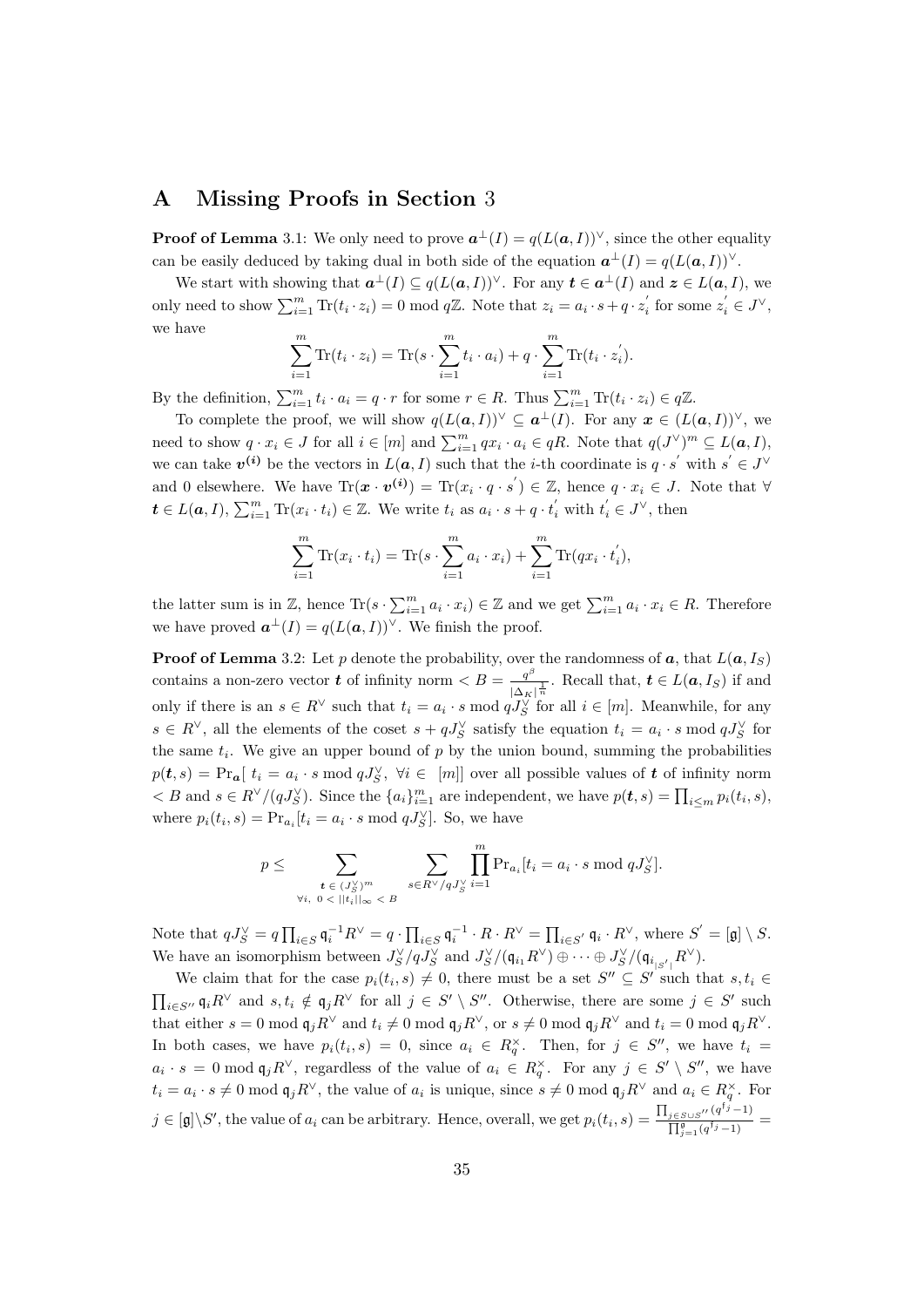$\prod_{j\in S'\setminus S''}(q^{f_j}-1)^{-1}$ . Set  $\mathfrak{h}=\prod_{i\in S''}\mathfrak{q}_iR^\vee$  with  $S''\subseteq S'$  and define a set  $\mathfrak{D}=\{d:1\leq d\leq\mathfrak{p}_i\}$  $d_{S'}$  and  $\exists S'' \subseteq S'$  s.t.  $d = \sum_{i \in S''} \mathfrak{f}_i$ , where  $d_{S'} = \sum_{i \in S'} \mathfrak{f}_i$ . Then, we can rewrite the sum's conditions by

$$
p \leq \sum_{d \in \mathfrak{D}} \sum_{\substack{S'' \subseteq S' \\ \sum_{i \in S''}} \sum_{f_i = d \\ \mathfrak{h} := \prod_{i \in S''}} \sum_{\substack{s \in R^{\vee}/(qJ_S^{\vee}) \\ s \in \mathfrak{h}}} \sum_{\substack{t \in (J_S^{\vee})^m \\ \forall i, 0 < ||t_i||_{\infty} < B}} \prod_{i=1}^m \prod_{j \in S' \setminus S''} (q^{f_j} - 1)^{-1}.
$$

Let  $N(B, d)$  denote the number of  $t \in J_S^{\vee}$  such that  $||t||_{\infty} < B$  and  $t \in \mathfrak{h}$ . We consider two cases for  $N(B, d)$  depending on the magnitudes of d.

**Case 1**: Suppose that  $d \geq \beta \cdot n$ . Since  $t \in \mathfrak{h} = \prod_{i \in S''} \mathfrak{q}_i R^{\vee}$ ,  $\mathfrak{h}$  is a fractional ideal, we have  $(t) = tR^{\vee} \subseteq \mathfrak{h}$  and  $(t)$  is a full-rank R-submodule of  $\mathfrak{h}$ . Hence,  $|N(t)| = N(t) \ge N(\mathfrak{h}) \ge$  $N(\prod_{i\in S''}\mathfrak{q}_i\cdot R^{\vee})=(\prod_{i\in S''}\mathcal{N}(\mathfrak{q}_i))\mathcal{N}(R^{\vee})=q^d\cdot |\Delta_K|^{-1}$ . Thus  $|\mathcal{N}(t)|\geq \frac{q^d}{|\Delta_K|}$  $\frac{q}{|\Delta_K|}$ . We conclude that  $||t||_{\infty} \geq \frac{1}{\sqrt{n}}||t|| \geq |\mathrm{N}^{\frac{1}{n}}(t)| \geq \frac{q^{\frac{d}{n}}}{|\Lambda_N|}$  $\frac{q^{\frac{a}{n}}}{\left|\Delta_K\right|^{\frac{1}{n}}} \geq \frac{q^{\beta}}{\left|\Delta_K\right|}$  $\frac{q^{\nu}}{|\Delta_K|^{\frac{1}{n}}} = B.$ 

**Case 2:** Suppose now that  $d < \beta \cdot n$ . Define  $\mathfrak{B}(l, c) = \{x \in H : ||x - c||_{\infty} < l\}$ . Note that  $\sigma(\mathfrak{h})$  is a lattice of H, we get  $N(B, d)$  is at most the number of points of  $\sigma(\mathfrak{h})$  in the region  $\mathfrak{B}(B,0)$ . Let  $\lambda = \frac{\lambda_1^{\infty}(b)}{2}$ , then for any two elements  $v_1$  and  $v_2 \in \mathfrak{h}$ , we have 2  $\mathfrak{B}(\lambda,\mathbf{v_1})\cap\mathfrak{B}(\lambda,\mathbf{v_2}) = \phi.$  For any  $\mathbf{v}\in\mathfrak{B}(B,0)$ , we also have  $\mathfrak{B}(\lambda,\mathbf{v})\subseteq\mathfrak{B}(B+\lambda,0).$ Therefore,  $N(B, d) \leq \frac{vol(\mathfrak{B}(B+\lambda,0))}{vol(\mathfrak{B}(\lambda,0))} = (\frac{B}{\lambda}+1)^n \leq (2q^{\beta-\frac{d}{n}}+1)^n \leq 2^{2n}q^{n\beta-d}$ , where we have used the fact that  $\lambda_1^{\infty}(\mathfrak{h}) \geq \frac{q^{\frac{d}{n}}}{\lambda_1}$  $\frac{q^n}{|\Delta_K|^{\frac{1}{n}}}$ .

We claim that the number of  $s \in R^{\vee}/(qJ_S^{\vee})$  and  $s \in \mathfrak{h}$  is  $q^{d'}$ , where  $d' = \sum_{i \in S' \setminus S''} \mathfrak{f}_i$ . In fact, if s satisfies the above conditions,  $s \in \mathfrak{h}/(qJ_S^{\vee})$ . Using a kind of isomorphism relation which states that for any fractional ideals  $\alpha$ ,  $\beta$  and integral ideal c with  $\beta \subseteq \alpha$ ,  $\alpha c/\beta c \cong \alpha/b$ , we have

$$
\mathfrak{h}/(qJ_S^{\vee}) = \prod_{i \in S''} \mathfrak{q}_i R^{\vee}/(\prod_{i \in S'} \mathfrak{q}_i R^{\vee}) \cong R/(\prod_{i \in (S' \setminus S'')} \mathfrak{q}_i)
$$

by setting  $\mathfrak{a} = R$ ,  $\mathfrak{b} = \prod_{i \in S' \setminus S''} \mathfrak{q}_i$  and  $\mathfrak{c} = \prod_{i \in S''} \mathfrak{q}_i R^{\vee}$ . Hence, we have  $|\mathfrak{h}/(qJ_S^{\vee})|$  $|R/(\prod_{i\in (S'\setminus S'')} \mathfrak{q}_i)| = q^{d'}$ . Using the above  $N(B, d)$ -bounds and the fact that the number of subsets of  $S'$  is  $\leq 2^{|S'|}$ , setting  $\mathfrak{P} = \prod_{i=1}^m \prod_{j \in S' \setminus S''} (q^{\mathfrak{f}_j} - 1)^{-1}$ , we can rewrite the inequality of p as

$$
p \leq \left(\sum_{d \in \mathfrak{D} \text{ and } d < \beta \cdot n} + \sum_{\beta \cdot n \leq d \text{ and } d \in \mathfrak{D}}\right) \sum_{\substack{S'' \subseteq S' \\ \sum_{i \in S''} f_i = d \\ b = \prod_{i \in S''}} \sum_{\substack{s \in R^{\vee}/(qJ_S^{\vee}) \\ s \in b \\ s \in b}} \sum_{\substack{t \in (J_S^{\vee})^m \\ \forall i, 0 < ||t_i||_{\infty} < B \\ t_i \in b}} \mathfrak{P}
$$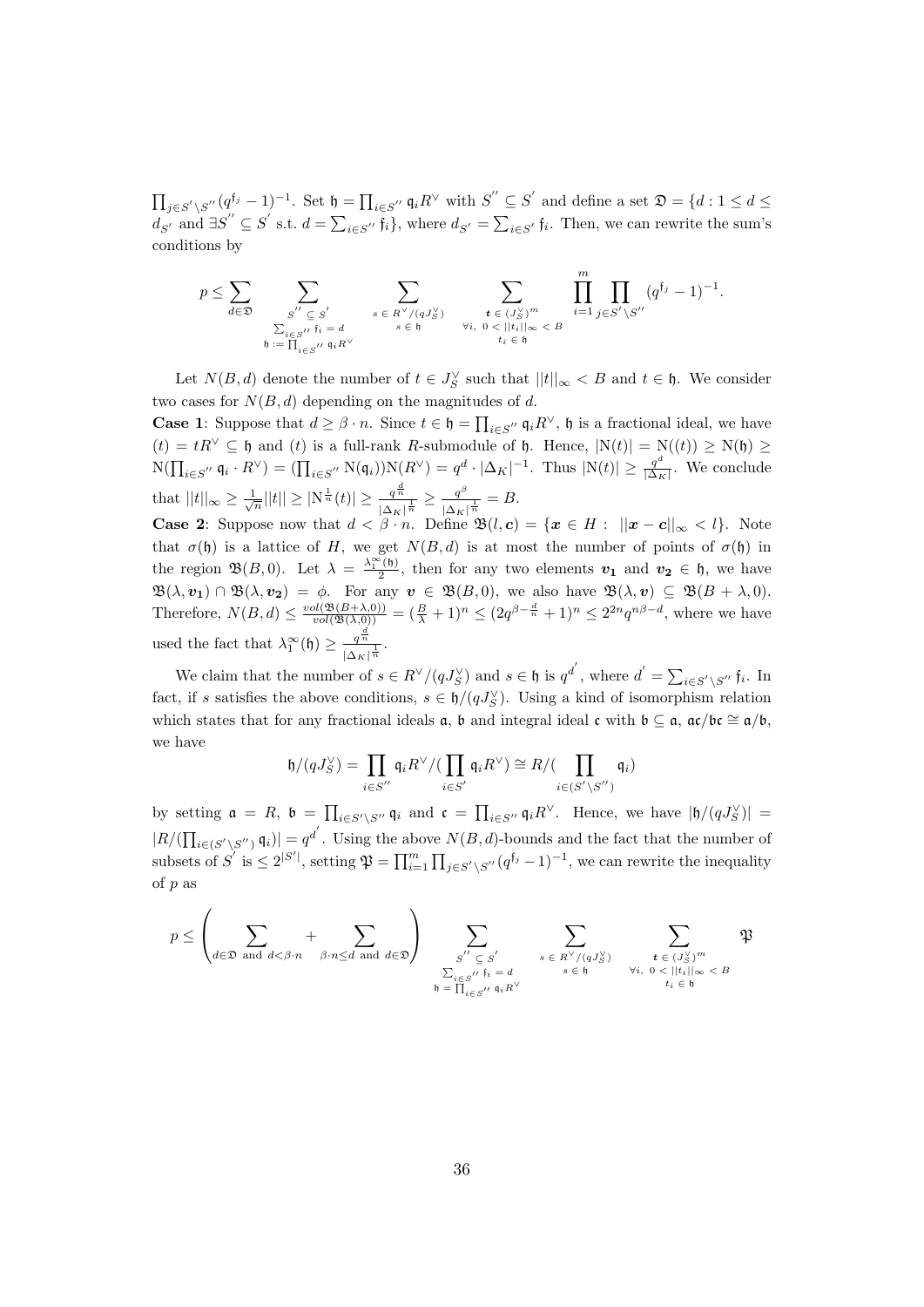Therefore, we have

$$
p \leq \sum_{d \in \mathfrak{D} \text{ and } d < \beta \cdot n} \sum_{\substack{S' \subseteq S' \\ \sum_{i \in S''} j_i = d \\ b_i = \prod_{i \in S'} j_i \notin P' \\ \sum_{i \in S''} j_i = d}} \sum_{s \in R^{\vee}/(qJ_S^{\vee})} \sum_{\substack{t \in (J_S^{\vee})^m \\ \forall i, 0 < ||t_i||_{\infty} < B \\ t_i \in b}} \mathfrak{P} \leq 2^{|S'|} \max_{d < \beta \cdot n} q^{d'} N^m(B, d) \prod_{j \in S' \setminus S''} (q^{f_i} - 1)^{-m}
$$
\n
$$
= 2^{|S'|} \max_{d < \beta \cdot n} \frac{\prod_{j \in S' \setminus S''} q^{f_j}}{\prod_{j \in S' \setminus S''} (q^{f_j} - 1)^m} \cdot N^m(B, d)
$$
\n
$$
= 2^{|S'|} \max_{d < \beta \cdot n} \prod_{j \in S' \setminus S''} (1 + \frac{1}{q^{f_j} - 1}) \frac{N^m(B, d)}{\prod_{j \in S' \setminus S''} (q^{f_j} - 1)^{(m-1)}}
$$
\n
$$
\leq \max_{d < \beta \cdot n} 2^{|S'| + 2mn} \prod_{j \in S' \setminus S''} (1 + \frac{1}{q^{f_j} - 1}) \cdot q^{mn\beta - md} \cdot \prod_{j \in S' \setminus S''} (\frac{2}{q^{f_j}})^{m-1}
$$
\n
$$
\leq 2^{|S'| + 2mn} \cdot q^{mn\beta} \cdot \prod_{j \in S'} (1 + \frac{1}{q^{f_j} - 1}) (\frac{2}{q^{f_j}})^{m-1}
$$
\n
$$
\leq 2^{|S'| + (1+m) + 2mn} \cdot q^{mn\beta + (1-m) \sum_{j \in S'} f_j}
$$
\n
$$
\leq 2^{2mn + (m+1)\mathfrak{g}} \cdot q^{-mn\varepsilon}.
$$

We finish the proof.

Proof of Lemma 3.7: Thanks to the Chinese Remainder Theorem, we only need to bound the probability that  $p \cdot f' + a \in \mathfrak{q}_i$  is no more than  $\frac{1}{q^f} + 2\varepsilon$ , for any  $i \leq \mathfrak{g}$ . By Lemma 2.1 and the properties of ideal lattices, we have  $\lambda_1(\mathfrak{q}_i) = \lambda_n(\mathfrak{q}_i) \leq \sqrt{n}N(\mathfrak{q}_i)^{\frac{1}{n}}(\sqrt{|\Delta_K|})^{\frac{1}{n}}$ . By Lemma 2.6 and 2.10, we know that  $f'$  mod  $\mathfrak{q}_i$  is within distance  $2\varepsilon$  to uniformity on  $R/\mathfrak{q}_i$ , so we have  $f' = -a/p \mod \mathfrak{q}_i$  with probability  $\leq \frac{1}{q^f} + 2\varepsilon$  as we need.

**Proof of Lemma** 3.8: Set  $\varepsilon = \frac{1}{3n-1}$ . Note that  $\lambda_n(R) = \lambda_1(R) \leq \sqrt{n} \cdot (\sqrt{|\Delta_K|})^{\frac{1}{n}}$ . By Lemma 2.6, we have  $\eta_{\varepsilon}(R) \leq \sqrt{\frac{2\ln(6n)}{\pi}}$  $\frac{\overline{P(n)}}{\pi} \cdot \sqrt{n} \cdot |\Delta_K|^{\frac{1}{2n}}$ . Hence,  $Pr_{x \leftarrow D_{R,\sigma}}(||x|| \geq \sqrt{n} \cdot \sigma) \leq$  $\frac{3n}{3n-2}2^{-n}$ . Meanwhile,  $\sigma$  satisfies the condition in Lemma 3.7, so we get

$$
\begin{aligned} \Pr_{g \leftarrow D_{R,\sigma}}(||g|| \geq \sqrt{n} \cdot \sigma \mid g \in R_q^{\times}) &= \frac{\Pr_{g \leftarrow D_{R,\sigma}}(||g|| \geq \sqrt{n} \cdot \sigma \text{ and } g \in R_q^{\times})}{\Pr_{g \leftarrow D_{R,\sigma}}(g \in R_q^{\times})} \\ &\leq \frac{\Pr_{g \leftarrow D_{R,\sigma}}(||g|| \geq \sqrt{n} \cdot \sigma)}{\Pr_{g \leftarrow D_{R,\sigma}}(g \in R_q^{\times})} \\ &\leq \frac{3n}{3n-2} \cdot 2^{-n} \cdot \frac{1}{1-n(\frac{1}{q}+2\varepsilon)} \leq 2^{3-n}. \end{aligned}
$$

Hence, we have  $||f'||, ||g|| \leq \sqrt{n} \cdot \sigma$  with probability  $\geq 1 - 2^{3-n}$ . Then we conclude that  $||f|| \leq 1 + ||p||_{\infty} \cdot ||f'|| \leq 2\sqrt{n} \cdot \sigma \cdot ||p||_{\infty}$  with the same probability.

**Proof of Lemma** 3.9: For  $a \in R_q^{\times}$ , we define  $Pr_a = Pr_{f_1, f_2}[(y_1 + pf_1)/(y_2 + pf_2) = a]$ , where  $f_i \leftrightarrow D^{\times}_{\sigma, z_i}$ . It is suffice to show that  $|\Pr_a - (q^{\{f-1\}})^{-\mathfrak{g}}| \leq 2^{2n+5}q^{-\lfloor \varepsilon n \rfloor} \cdot (q^{\{f-1\}})^{-\mathfrak{g}} =: \varepsilon'$ except a fraction  $\leq 2^{7n}q^{-2n\varepsilon}$  of  $a \in R_q^{\times}$ . Note that  $a_1f_1 + a_2f_2 = a_1z_1 + a_2z_2$  is equivalent to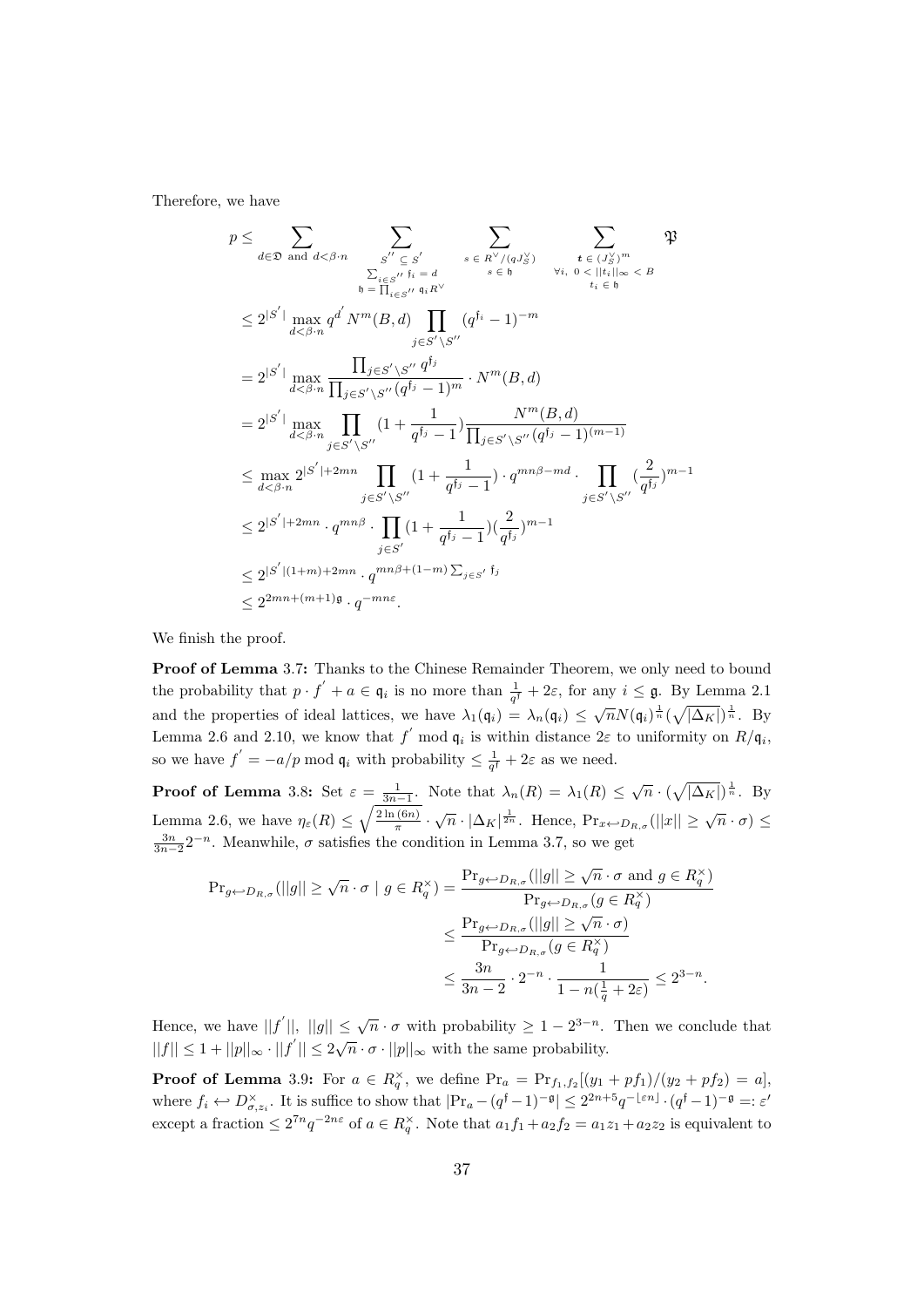$(y_1 + pf_1)/(y_2 + pf_2) = -a_2/a_1$  in  $R_q^{\times}$ . Meanwhile,  $-a_2/a_1 \leftrightarrow U(R_q^{\times})$  when  $a \leftrightarrow U(R_q^{\times})^2$ , so we get  $Pr_a := Pr_{f_1, f_2}[a_1f_1 + a_2f_2 = a_1z_1 + a_2z_2] = Pr_{-a_2/a_1}$  for  $a \in (R_q^{\times})^2$ .

The set of solutions  $(f_1, f_2) \in R^2$ ,  $f_i \leftrightarrow D^{\times}_{\sigma, z_i}$ , to the equation  $a_1 f_1 + a_2 f_2 = a_1 z_1 + a_2 z_2$  $a_2z_2 \mod qR$  is  $\boldsymbol{z} + \boldsymbol{a}^{\perp \times}$ , where  $\boldsymbol{z} = (z_1, z_2)$  and  $\boldsymbol{a}^{\perp \times} = \boldsymbol{a}^{\perp} \cap (R_q^{\times} + qR)^2$ . Therefore

$$
\mathrm{Pr}_{\mathbf{a}} = \frac{D_{R^2,\sigma}(\mathbf{z} + \mathbf{a}^{\perp \times})}{D_{R,\sigma}(z_1 + R_q^{\times} + qR) \cdot D_{R,\sigma}(z_2 + R_q^{\times} + qR)}.
$$

Note that  $a \in (R_q^{\times})^2$ , we know for any  $t \in a^{\perp}$ ,  $t_2 = -t_1 \frac{a_1}{a_2} \mod qR$ , so  $t_1$  and  $t_2$  are in the same ideal I of  $R_q$ . It follows that  $\mathbf{a}^{\perp \times} = \mathbf{a}^{\perp} \setminus (\cup_{I \subseteq R_q} \mathbf{a}^{\perp}(I)) = \mathbf{a}^{\perp} \setminus (\cup_{S \subseteq [\mathfrak{g}], S \neq \phi} \mathbf{a}^{\perp}(I_S)).$ Similarly, we have  $R_q^{\times} + qR = R \setminus (\cup_{S \subseteq [g], S \neq \phi}(I_S + qR)).$  Using the inclusion-exclusion principal, we get

$$
D_{R^2,\sigma}(z+\mathbf{a}^{\perp \times}) = \sum_{S \subseteq [\mathfrak{g}]} (-1)^{|S|} \cdot D_{R^2,\sigma}(z+\mathbf{a}^{\perp}(I_S)),\tag{4}
$$

$$
D_{R,\sigma}(z_i + R_q^{\times} + qR) = \sum_{S \subseteq [\mathfrak{g}]} (-1)^{|S|} \cdot D_{R,\sigma}(z_i + I_S + qR), \quad \forall \ i \in \{1, 2\}.
$$
 (5)

In the rest of the proof, we show that, except for a fraction  $\leq 2^{7n}q^{-2n\varepsilon}$  of  $\boldsymbol{a} \in (R_q^{\times})^2$ :

$$
D_{R^2,\sigma}(\mathbf{z} + \mathbf{a}^{\perp \times}) = (1 + \delta_0) \cdot \frac{(q^{\mathfrak{f}} - 1)^{\mathfrak{g}}}{q^{2n}},
$$
  

$$
D_{R,\sigma}(z_i + R_q^{\times} + qR) = (1 + \delta_i) \cdot \frac{(q^{\mathfrak{f}} - 1)^{\mathfrak{g}}}{q^n}, \quad \forall \ i \in \{1, 2\},
$$

where  $|\delta_i| \leq 2^{2n+2}q^{-\lfloor \varepsilon n \rfloor}$  for  $i \in \{0,1,2\}$ . These imply that  $|Pr_a - (q^{\dagger}-1)^{-\mathfrak{g}}| \leq \varepsilon'.$ **Handling** (4): When  $|S| \leq \varepsilon n$ , we apply Lemma 3.4 with  $m = 2$  and  $\delta = q^{-n-f[\varepsilon n]}$ . Note that  $qR^2 \subseteq \mathbf{a}^{\perp}(I_S) \subseteq R^2$ , we have  $|R^2/\mathbf{a}^{\perp}(I_S)| = \frac{|R^2/(qR^2)|}{|\mathbf{a}^{\perp}(I_S)/(qR^2)|}$ . Meanwhile,  $|R^2/(qR^2)| =$  $q^{2n}$  and  $|\boldsymbol{a}^{\perp}(I_S)/(qR^2)| = |I_S| = q^{n-f|S|}$ , since  $|R_q|/|I_S| = |R_q/I_S| = q^{f|S|}$ . Therefore for all except a fraction  $\leq \frac{2^{7n}}{a^{2ni}}$  $\frac{2^{n}}{q^{2n\varepsilon}}$  of  $\boldsymbol{a} \in (R_q^{\times})^2$ ,

$$
\left|D_{R^2,\sigma}(\boldsymbol{z}+\boldsymbol{a}^{\perp}(I_S)) - q^{-n-\mathfrak{f}|S|}\right| = |D_{R^2,\sigma,-\boldsymbol{z}}(\boldsymbol{a}^{\perp}(I_S)) - q^{-n-\mathfrak{f}|S|}| \leq 2\delta.
$$

When  $|S| > \varepsilon n$ , we can choose  $S' \subseteq S$  with  $|S'| = \lfloor \varepsilon n \rfloor$ . Then we have  $a^{\perp}(I_S) \subseteq$  $a^{\perp}(I_{S'})$  and hence  $D_{R^2,\sigma,-\mathbf{z}}(a^{\perp}(I_S)) \leq D_{R^2,\sigma,-\mathbf{z}}(a^{\perp}(I_{S'}))$ . Using the result proven above, we conclude that  $D_{R^2, \sigma, -\mathbf{z}}(\mathbf{a}^{\perp}(I_S)) \leq 2\delta + q^{-n-f\lfloor \varepsilon n \rfloor}$ . Overall, we get

$$
\left| D_{R^2, \sigma}(z + a^{\perp \times}) - \frac{(q^{\mathfrak{f}} - 1)^{\mathfrak{g}}}{q^{2n}} \right| = \left| D_{R^2, \sigma}(z + a^{\perp \times}) - \sum_{k=0}^{\mathfrak{g}} (-1)^k {(\mathfrak{g}) \choose k} q^{-n - \mathfrak{f} k} \right|
$$
  

$$
\leq 2^{\mathfrak{g} + 1} \delta + 2 \sum_{k= \lceil \varepsilon n \rceil}^{\mathfrak{g}} ({\mathfrak{g} \choose k} q^{-n - \mathfrak{f} \lfloor \varepsilon n \rfloor})
$$
  

$$
\leq 2^{\mathfrak{g} + 1} (\delta + q^{-n - \mathfrak{f} \lfloor \varepsilon n \rfloor})
$$

for all except a fraction  $\leq \frac{2^{7n}}{a^{2ni}}$  $\frac{2^{n}}{q^{2n\varepsilon}}$  of  $a \in (R_q^{\times})^2$ , since the are  $2^{\mathfrak{g}}$  choices of S. The  $\delta_0$  satisfies  $|\delta_0| \leq \frac{q^{2n}}{(a^{\dagger}-1)}$  $\frac{q^{2n}}{(q^{\dagger}-1)^{\mathfrak{g}}} 2^{\mathfrak{g}+1} (\delta + q^{-n-\mathfrak{f}\lfloor \varepsilon n\rfloor}) = \left(\frac{q^{\mathfrak{f}}}{q^{\mathfrak{f}}-1}\right)$  $\frac{q^f}{q^f-1}$ )<sup>g</sup> · 2<sup>g+2</sup> ·  $q^{-\mathfrak{f}\lfloor \varepsilon n\rfloor} \leq 2^{2\mathfrak{g}+2}q^{-\mathfrak{f}\lfloor \varepsilon n\rfloor} \leq 2^{2n+2}q^{-\lfloor \varepsilon n\rfloor}$  as required.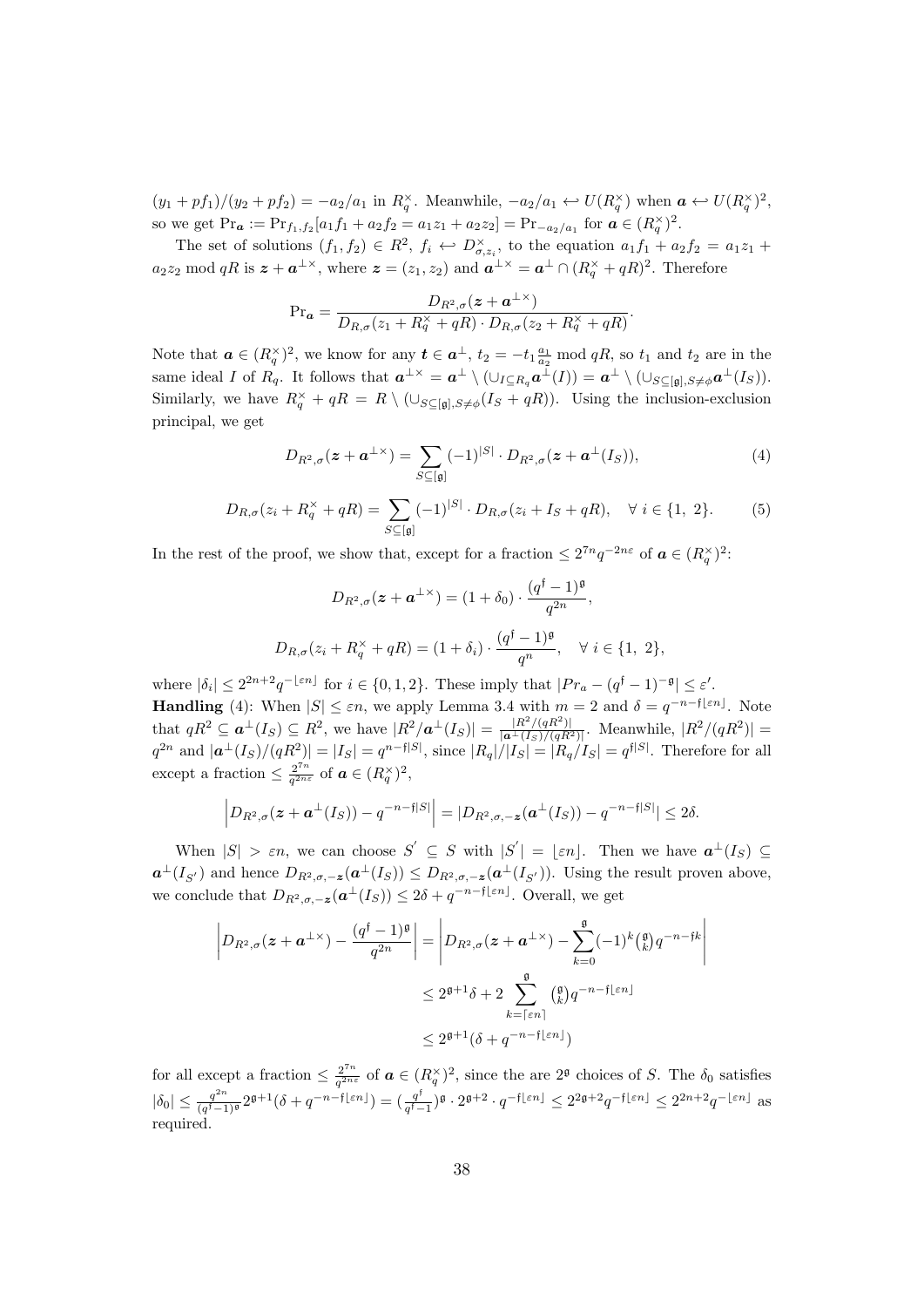**Handling** (5): Note that for any  $S \in [g]$ ,  $\det(I_S + qR) = |R/J_S| \cdot \sqrt{|\Delta_K|} = q^{\{ |S|} \cdot \sqrt{|\Delta_K|}}$ , where  $J_S$  is the ideal of R such that  $J_S/(qR) = I_S$ . By Minkowski's Theorem, we have  $\lambda_1(I_S+qR) = \lambda_n(I_S+qR) \leq |\Delta_K|^{\frac{1}{2n}} \cdot \sqrt{n} \cdot q^{\frac{f|S|}{n}}$ . Lemma 2.6 implies that  $\sigma > \eta_\delta(I_S+qR)$  for any  $|S| \leq \frac{g}{2}$  with  $\delta = q^{-\frac{n}{2}}$ . Therefore, Lemma 2.10 shows that  $|D_{R,\sigma,-z_i}(I_S+qR)-q^{-\mathfrak{f}|S|}| \leq$ 2δ. For the case  $|S| > \frac{\mathfrak{g}}{2}$ , we can choose  $S' \subseteq S$  with  $|S| \leq \frac{\mathfrak{g}}{2}$ . Using the same argument above, we get  $D_{R,\sigma,-z_i}(I'_S+qR) \leq D_{R,\sigma,-z_i}(I_S+qR) \leq 2\delta+q^{-\frac{1-q}{2}}$ . Therefore,

$$
\left| D_{R,\sigma}(z_i + R_q^{\times} + qR) - \frac{(q^{\mathfrak{f}} - 1)^{\mathfrak{g}}}{q^n} \right| = \left| D_{R,\sigma}(z_i + R_q^{\times} + qR) - \sum_{k=0}^{\mathfrak{g}} (-1)^k {(\mathfrak{g}) q^{-\mathfrak{f} k}} \right|
$$
  

$$
\leq 2^{\mathfrak{g}+1} \delta + 2 \sum_{k=\frac{\mathfrak{g}}{2}}^{\mathfrak{g}} ({\mathfrak{g}) q^{-\frac{n}{2}}}
$$
  

$$
\leq 2^{\mathfrak{g}+1} (\delta + q^{-\frac{n}{2}})
$$

which leads to the desired bound on  $\delta_i$ ,  $i = 1, 2$ .

# B Proof of Theorem 3.15

We first show the following lemmata. Note that in general, we require that  $q \cdot \alpha \geq \omega(1)$ . **Lemma B.1.** For  $x \leftrightarrow \chi$ , we have Pr $\| |x|| \geq 0$  $\frac{\sqrt{n \cdot \hat{l}}}{2} + \sqrt{n} \cdot q \cdot \xi$ )]  $\leq e^{-\Omega(n)}$ .

*Proof.* Note that  $x = \lfloor x' \rfloor_R$  for some  $x' \leftrightarrow D_s$  with  $s = q \cdot \xi$ . Meanwhile, we have  $E(e^{t\cdot||\boldsymbol{x}'||^2}) = (\sqrt{\frac{\pi}{\pi-t\cdot s^2}})^n$  for any  $\boldsymbol{x'} \leftrightarrow D_s$  and  $0 < t < \frac{\pi}{s^2}$ . Therefore, by taking  $t = \frac{3\pi}{4s^2}$ and using the Markov's inequality, we get  $Pr[||x'|| > \sqrt{n} \cdot s \cdot \sqrt{\frac{4}{3\pi}}] \leq e^{n \cdot (\ln 2 - 1)} = e^{-\Omega(n)}$ . By our definition, we also have  $\mathbf{x} = \sum_{k=1}^{n} \lfloor x'_{k} \rfloor \cdot \overrightarrow{p}_{k}$ , where  $\mathbf{x}' = \sum_{k=1}^{n} x'_{k} \cdot \overrightarrow{p}_{k}$ . Then,  $||x - x'|| \le$ fittion, we also have  $x = \sum_{k=1}^{\infty} |x_k|$ .<br> $\frac{\sqrt{n \cdot i}}{2}$ , which implies that  $||x|| \le ||x'|| +$  $\frac{\sqrt{n \cdot \hat{l}}}{2}$ . We get the claimed result.

**Lemma B.2.** We have  $||f \cdot c||_{\infty}^{c} \leq 3\sqrt{n} \cdot \sigma \cdot (\sqrt{n \cdot \hat{l}} + \sqrt{n} \cdot q \cdot \xi) \cdot ||p||_{\infty}^{2}$  with probability  $\geq 1 - e^{-\Omega(n)}.$ 

*Proof.* Note that  $f \cdot c = pgs + pfe + fm$ , we have  $||f \cdot c||_{\infty}^c \leq ||f \cdot c||^c \leq C_1 \cdot ||f \cdot c|| \leq$  $C_1 \cdot (||pgs|| + ||pfe|| + ||fm||)$ , where  $C_1 = \sqrt{\frac{rad(l)}{l}}$  $\frac{d(t)}{l}$ . Meanwhile, we have  $||pgs|| \le ||p||_{\infty}$ .  $\frac{\sqrt{n} \cdot \hat{i}}{2} + \sqrt{n} \cdot q \cdot \hat{\xi}$  and  $||pfe|| \leq ||p||_{\infty}^2 \cdot 2\sqrt{n} \cdot \sigma \cdot$  $\frac{\sqrt{n \cdot \hat{l}}}{2} + \sqrt{n} \cdot q \cdot \xi$  $||g|| \cdot ||s|| \le ||p||_{\infty} \cdot \sqrt{n} \cdot \sigma \cdot ($ with probability  $\geq 1 - e^{-\Omega(n)}$ . Since  $m \in R_p$ , by reducing modulo the  $p \cdot \sigma(\vec{p}_k)$ 's, we can represent m as  $\sum_{k=1}^{n} \varepsilon_k \cdot p \cdot \overrightarrow{p}_k$  with  $\varepsilon_k \in \left(-\frac{1}{2}, \frac{1}{2}\right]$ . Therefore, we have  $||fm|| \leq ||f|| \cdot ||m|| \leq$  $2\sqrt{n}\cdot\sigma\cdot||p||_{\infty}^2\cdot\frac{\sqrt{n\cdot\hat{l}}}{2}$ . Overall, we conclude that  $||f\cdot c||_{\infty}^c\leq 3\sqrt{n}\cdot\sigma\cdot(\sqrt{n\cdot\hat{l}}+\sqrt{n}\cdot q\cdot\xi)\cdot||p||_{\infty}^2$ with probability  $\geq 1 - e^{-\Omega(n)}$ , since  $C_1 \leq 1$ .  $\Box$ 

Lemma B.2 means that we can decrypt successfully whenever  $3\sqrt{n} \cdot \sigma \cdot (\sqrt{n \cdot \hat{l}} + \sqrt{n} \cdot q \cdot \hat{l})$  $\xi \cdot ||p||_{\infty}^2 < \frac{q}{2}$ . The CPA security can be proved easily through the same process as Lemma 16 of [40] by using Lemma 3.9 and Theorem 3.12.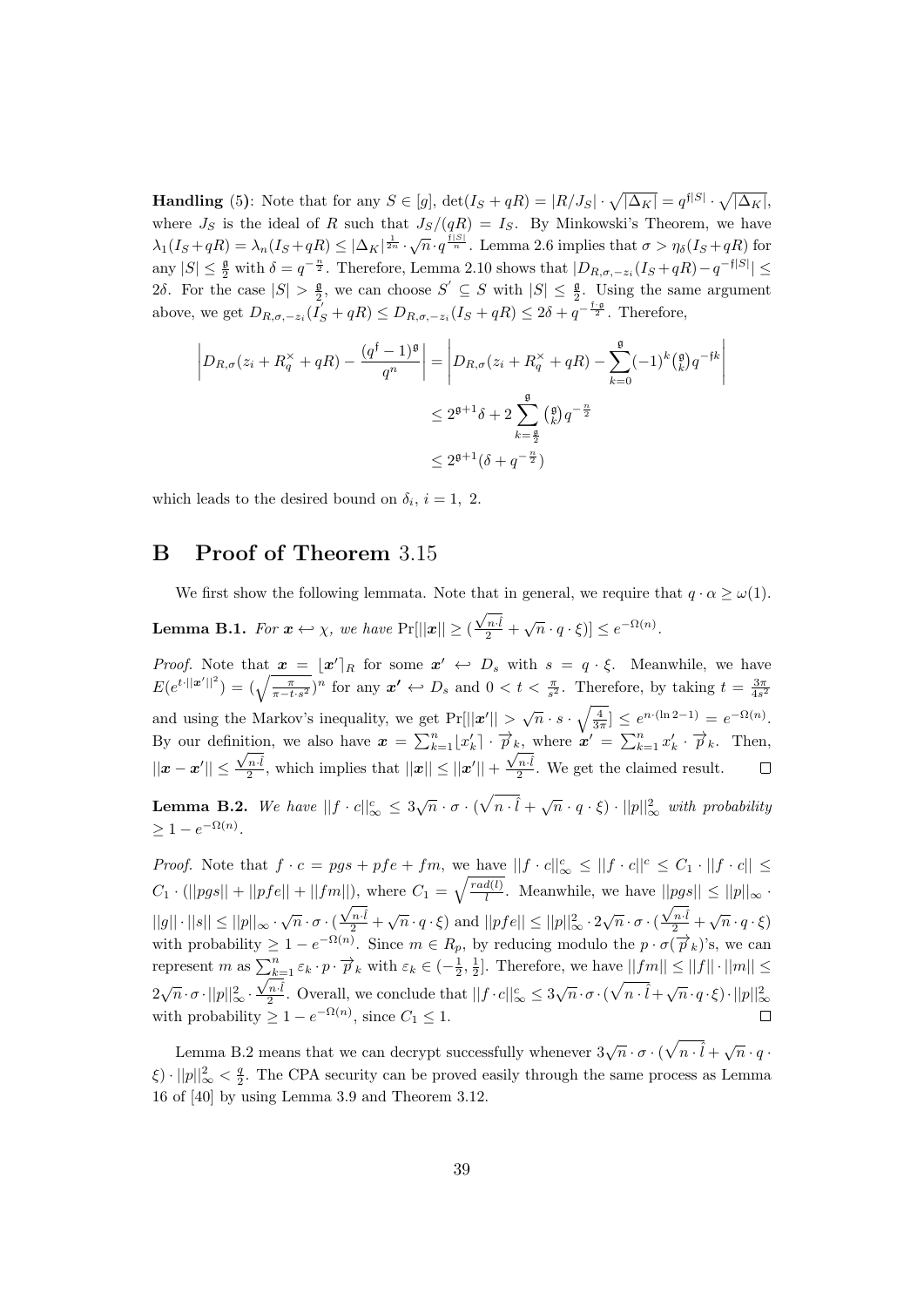### C Absolute Upper Bound of  $\mathfrak{L}(2)$  over Cyclotomic Fields

For cyclotomic field  $K = \mathbb{Q}(\zeta_l)$  with  $l = p^k$ , we have  $\mathfrak{L}(2) = \frac{p^2}{p^2-1} < 2$ . For general cyclotomic fields  $K = \mathbb{Q}(\zeta_l)$  with  $l = p_1^{\alpha_1} \cdots p_t^{\alpha_t}$  and  $n = \varphi(l)$ , assume  $p_1 < \cdots < p_t$ , then  $\mathfrak{L}(2) = \prod_{i=1}^t (1 - p_i^{-2 \cdot f_i})^{-\mathfrak{g}_i}$ , where  $f_i$  is the order of  $p_i \mod l/p_i^{\alpha_i}$  and  $\mathfrak{g}_i = \frac{\varphi(l/p_i^{\alpha_i})}{f_i}$  $\frac{\binom{p_i}{i}}{f_i}$ . Meanwhile,  $\mathfrak{e}_i \cdot \mathfrak{f}_i \cdot \mathfrak{g}_i = n$ , where  $\mathfrak{e}_i = \varphi(p_i^{\alpha_i})$ .

**Case 1:**  $(f_i \geq 2$  for all  $i = 1, \dots, t$ . Note that  $g_i \leq \min\{p_i, n\}$ , we have

$$
\mathfrak{L}(2) = \prod_{i=1}^{t} (1 - p_i^{-2 \cdot \mathfrak{f}_i})^{-\mathfrak{g}_i} = \exp(-\mathfrak{g}_i \sum_{i=1}^{t} \ln(1 - p_i^{-2 \cdot \mathfrak{f}_i}))
$$
  
\n
$$
\leq \exp(-p_i \sum_{i=1}^{t} \ln(1 - p_i^{-4}))
$$
  
\n
$$
\leq \exp(\sum_{i=1}^{t} (p_i^{-3} + p_i^{-7})) \leq e^{\frac{1}{2} + \frac{1}{6}}.
$$

That is to say, in this case, there is an absolute upper bound  $e^{\frac{1}{2}+\frac{1}{6}}$  for  $\mathfrak{L}(2)$ . **Case 2:** (There are some i such that  $f_i = 1$ ). In fact, in this annoying case, there is exactly one  $i \in [t]$  such that  $f_i = 1$ . It is t. Then, we have

$$
\mathfrak{L}(2) \leq e^{\frac{1}{2} + \frac{1}{6}} \cdot (1 + \frac{1}{p_t^2 - 1})^{g_t},
$$

where  $g_t = \varphi(p_1^{\alpha_1} \cdots p_{t-1}^{\alpha_{t-1}})$ . We set  $K = p_1^{\alpha_1} \cdots p_{t-1}^{\alpha_{t-1}}$ . Note that, in this case,  $p_t =$ 1 mod  $p_1^{\alpha_1} \cdots p_{t-1}^{\alpha_{t-1}}$ , i.e.  $p_t = N \cdot K + 1$  for some  $N \ge 1$ . Therefore,  $(1 + \frac{1}{p_t^2 - 1})^{g_t} =$  $(1+\frac{1}{N^2\cdot K^2+2N\cdot K})^{\varphi(K)} < (1+\frac{1}{\varphi(K)})^{\varphi(K)} < e$ , where we have used that the function  $(1+\frac{1}{x})^x$ is a monotone increasing function and  $\lim_{x\to\infty} (1+\frac{1}{x})^x = e$ . Hence, in this case, an absolute upper bound for  $\mathfrak{L}(2)$  is  $e^{1+\frac{1}{2}+\frac{1}{6}}$ .

# D Missing Proofs in Subsection 4.3

**Proof of Lemma** 4.10: Let  $(F_q, G_q) = (F_q, G_q)^* + (F_q, G_q)^{pro}$ , here  $(F_q, G_q)^*$  denotes the projection of  $(F_q, G_q)$  orthogonally to the plain  $\text{Span}_K\{(f,g)\} = \text{Span}_{\mathbb{Q}}\{(f \cdot \overrightarrow{p}_1, g \cdot \overrightarrow{p}_2)\}$  $\overrightarrow{p}_1, \dots, (f \cdot \overrightarrow{p}_n, g \cdot \overrightarrow{p}_n)$  and  $(F_q, G_q)$ <sup>pro</sup> denotes the projection of  $(F_q, G_q)$  into  $\text{Span}_K\{(f, g)\}.$ Then,  $(F, G) = (F_q, G_q) - r(f, g) := (F_q, G_q)^* + (e_f, e_g)$  for some  $r \in R$  and  $||(F, G)||^2 =$  $||(F_q, G_q)^*||^2 + ||(e_f, e_g)||^2.$ 

We first bound  $||(F_q, G_q)^*||$ . Note that  $||(F_q, G_q)^*|| \le \min_{r \in K} ||(F_q, G_q) - r(f, g)||$ , taking  $r = f^{-1}F_q$  (here  $f^{-1}$  is the inverse of f in K) shows that  $||(F_q, G_q)^*|| \leq ||(0, qf^{-1})|| =$ q||f<sup>-1</sup>||. Here, we have used the fact  $G_q = qf^{-1} + g(f^{-1}F_q)$ . By using Lemma 2.13 with  $t = \frac{\omega(n)}{\sqrt{2}}$ , we have

$$
\Pr_{f \leftarrow D_{R,\sigma}}(||f^{-1}|| \ge \frac{\omega(n^{\frac{3}{2}})}{\sigma}) \le o(1).
$$

This remains the case when conditioning on  $(f, g) = R$ , since the probability that  $(f, g) = R$ is bounded from below by a constant. Overall, we have  $||(F_q, G_q)^*|| \leq \frac{q \cdot \omega(n^{\frac{3}{2}})}{\sigma}$  $\frac{(n^2)}{\sigma}$  holds except with probability  $\leq o(1)$ .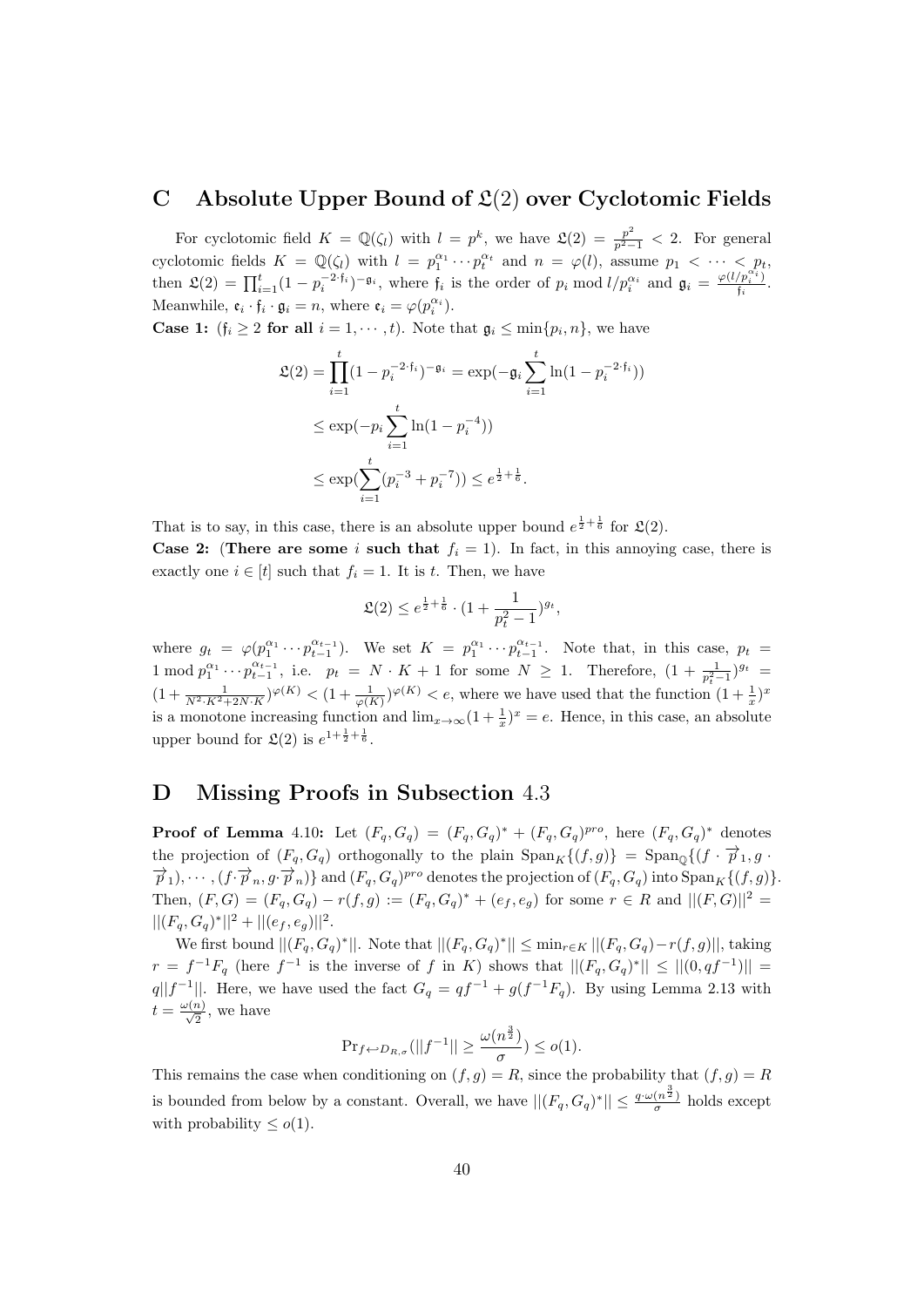To bound  $||(e_f, e_g)||$ , note that  $||(e_f, e_g)|| \leq \frac{\sqrt{n}l}{2} \cdot ||(f,g)||$ . By using Lemma 2.7, we can deduce that  $Pr_{f,g \leftarrow D_{R,\sigma}}(||(f,g)|| \leq \sqrt{2n}\sigma) \geq 1-2^{2-n}$ . For the same reason as above, this remains the case when conditioning on  $(f,g) = R$ . Overall, we get  $||(e_f, e_g)|| \leq \frac{n\sqrt{k}}{\sqrt{2}}$  $\frac{\sqrt{l}}{2}\sigma$  except with probability  $\leq o(1)$ . The proof is finished.

**Proof of Lemma** 4.11: We only need to bound the rejection probability of the algorithm by  $1 - c$  for an absolute constant c for sufficient large n. For  $i \in \{3, 4, 7\}$ , we use  $p_i$  to represent the rejection probability in Step  $i$ , i.e.

- $p_3$  is the probability that  $||f|| \ge \sqrt{n}\sigma$  or  $||g|| \ge \sqrt{n}\sigma$  with  $f, g \leftarrow D_{R,\sigma}^{\times}$ .
- $p_4$  is the probability that  $(f, g) \neq R$  and  $||f||, ||g|| < \sqrt{n}\sigma$  with  $f, g \leftarrow D_{R,\sigma}^{\times}$ .
- $p_7$  is the probability that  $||(F, G)|| > n\sigma\sqrt{l}$ ,  $(f, g) = R$  and  $||f||, ||g|| < \sqrt{n}\sigma$  with  $f, g \leftarrow D_{R,\sigma}^{\times}.$

For  $i \in \{3, 4, 7\}$ , we define  $p_i'$  as  $p_i$  except that f and g are independently sampled from  $D_{R,\sigma}$  rather than  $D_{R,\sigma}^{\times}$ . Let p denote the rejection probability in Step 1, then, by the union bound, we have the rejection probability of Step 1 and 2 is  $\leq 2p$ . Hence, for  $i \in \{3, 4, 7\}$ , we have  $p_i \leq \frac{p'_i}{1-2p}$ .

By Lemma 3.7 and the choice of  $\sigma$ , we have  $p \leq \frac{1}{32\zeta_k(2)}$  for sufficient large n. Lemma 2.9 imply that  $p'_3 \leq 2^{1-2n}$ . The choice of  $\sigma$  and Lemma 4.6 shows that  $p'_4 \leq 1 - \frac{1}{2\zeta_K(2)} + o(1)$ . Finally, Lemma 4.10 implies  $p'_7 = o(1)$ . Therefore, for sufficient large n, we have  $p'_3 + p'_4 + p'_7 \leq$  $1-\frac{1}{4\zeta_K(2)}$ . The total rejection probability satisfies  $p_3+p_4+p_7 \leq \frac{p'_3+p'_4+p'_7}{1-2p} \leq 1-\frac{1}{8\zeta_K(2)}$ , as required.

### E Proof of Theorem 5.2

The sets  $\mathfrak{D}_n$  and  $\mathfrak{R}_n$  are obviously recognizable. Note that  $\eta_{2^{-2n}}(R^2) \leq \sqrt{\frac{\ln(4n(1+2^{2n}))}{\pi}}$  $\frac{1+2^{2n}1}{\pi}$ .  $\lambda_n(R^2)$  and  $\lambda_n(R^2) = \lambda_1(R^2) \leq$ √  $\overline{2n} \cdot \det^{\frac{1}{2n}}(R^2) = \sqrt{2n} \cdot (\vert \Delta_K \vert)^{\frac{1}{2n}} \le$ √  $2 \cdot n$ , we have  $s \geq$  $\eta_{2^{-2n}}(R^2)$  and Theorem 2.5 implies that such a z can be efficiently sampled in **SampleDom**. Further, Lemma 2.9 shows that  $||z|| < s \cdot \sqrt{2n}$  with probability  $1 - 2^{-4n}$ .

To show property 2 of Definition 5.1, we apply Theorem 3.5 with  $\delta = n^{-\omega(1)}$  to conclude that except for a fraction  $\leq 2^{7n} \cdot q^{-2n\varepsilon}$  of  $(a_1, a_2) \leftrightarrow U((R_q^{\times})^2)$ , we have  $\Delta(a_1 z_1$  $a_2z_2;U(R_q)$   $\leq 2\delta$  with  $(z_1, z_2) \leftrightarrow D_{R^2,s}$ . Since the map  $f: x \mapsto a_2^{-1}x$  is a bijection of  $R_q$  to itself, we have  $\Delta(a_1a_2^{-1}z_1 - z_2; U(R_q)) = \Delta(a_1z_1 - a_2z_2; U(R_q)) \leq 2\delta$ . Moreover, when  $a_1, a_2 \leftrightarrow U(R_q^{\times})$  are chosen independently,  $h = a_2^{-1} a_1 \leftrightarrow U(R_q^{\times})$ . We have  $\Delta(hz_1 - z_2; U(R_q)) \leq 2\delta$  with  $(z_1, z_2) \leftrightarrow D_{R^2,s}$ , except for a fraction of  $\leq 2^{7n} \cdot q^{-2\epsilon n}$  of  $h \in R_q^{\times}$ . Finally, by Theorem 4.12, the h generated by **TrapGen** is obtained by rejection with constant rejection probability  $c < 1$  from a distribution within statistical distance  $2^{8n}q^{-\lfloor \varepsilon n\rfloor}$  of  $U(R_q^{\times})$ . It follows that  $\Delta(hz_1-z_2;U(R_q))\leq 2\delta$  with  $(z_1,z_2)\leftrightarrow D_{R^2,a}$  except with probability  $\leq \frac{1}{1-c} \cdot (2^{7n} q^{-2\epsilon n} + 2^{8n} q^{-\lfloor \epsilon n \rfloor}) = q^{-\Omega(n)}$  over the choice of the public key h, as required.

To show properties 3 and 5 of Definition 5.1, we first observe that, for any fixed  $t \in R_q$ , the conditional distribution of  $z \leftrightarrow D_{R^2,s}$ , given  $f_h(z) = hz_1 - z_2 = t \in R_q$ , is exactly